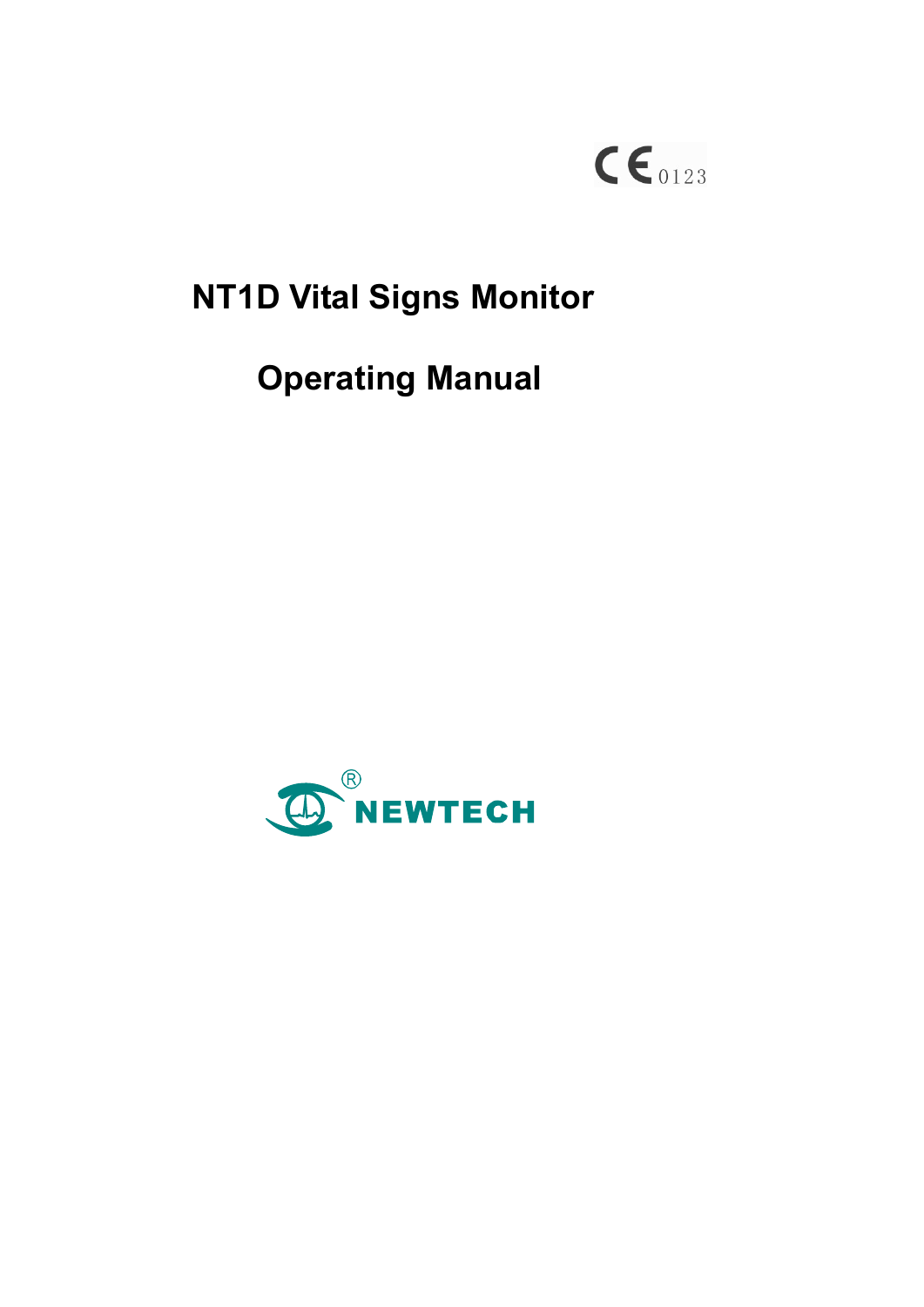删除的内容**:** II

<u> 222222222</u>

 $\nabla = -$ 

<u>. . . . . . . . . . .</u>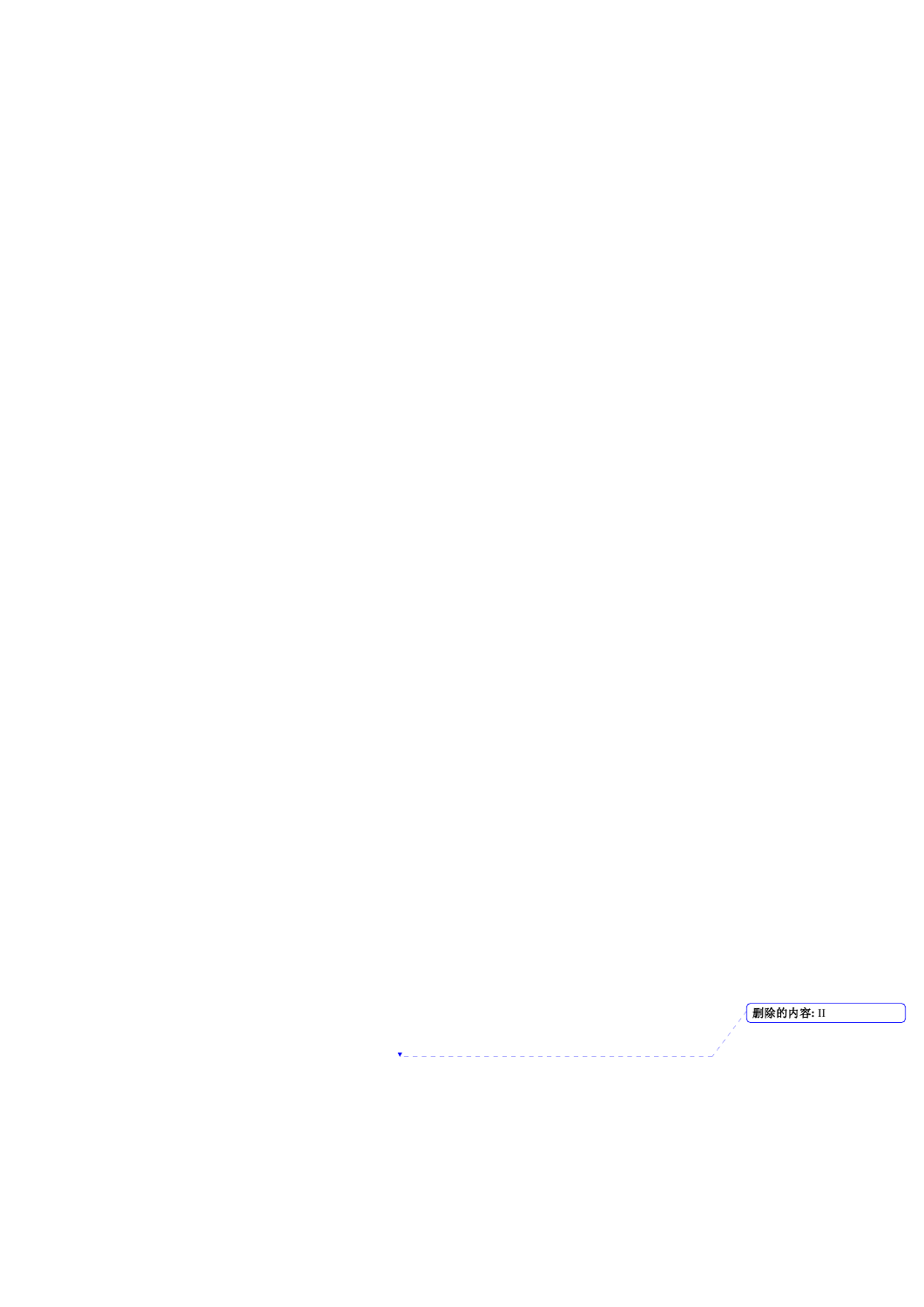## **Preface**

This operation manual introduces the monitor's performance, way of operation and others safety information and so on. This is the best start for new user to use the monitor. This manual is intended for readers who are family with contacting various measurement and who have experience in operating monitoring equipment.

Monitor's features:

- Combines a capnograph and pulse oximeter in a small, portable, lightweight monitor.
- $\blacklozenge$  Measures and displays SpO<sub>2</sub> in one graphic and one digital displays.
- ◆ Measures and displays pulse rate one digital displays.
- $\blacklozenge$  Measures and displays EtCO<sub>2</sub> in one graphic and one digital displays.
- Measures and displays respiration rate one digital displays.
- $\blacklozenge$  Displays CO<sub>2</sub> and SpO<sub>2</sub> waveforms and trends in one interface
- Employs audible and visual alarm warnings for monitored parameters and instrument malfunctions.
- ◆ Displays current trend line and trend table.
- ◆ Displays table of alarm events.
- ◆ Stores history data.
- Provides user selectable language options: English and Chinese.
- ◆ Uses internal batteries pack to supply power.
- ◆ Provides external power supply.
- **Transfers history data wireless.**
- ◆ Equips with wireless USB adapter and PC software.

The monitor is intended for monitoring adult, pediatric, and neonatal patients in clinical environments where healthcare is provided by healthcare professionals, i.e. doctors, nurse, or technicians.

## **NOTE**

ı

- This manual includes the maximal configuration. The monitor you use may have not some functions.
- Federal Law in the United States restricts this device to sale, distribution and use by or on the order of a physician.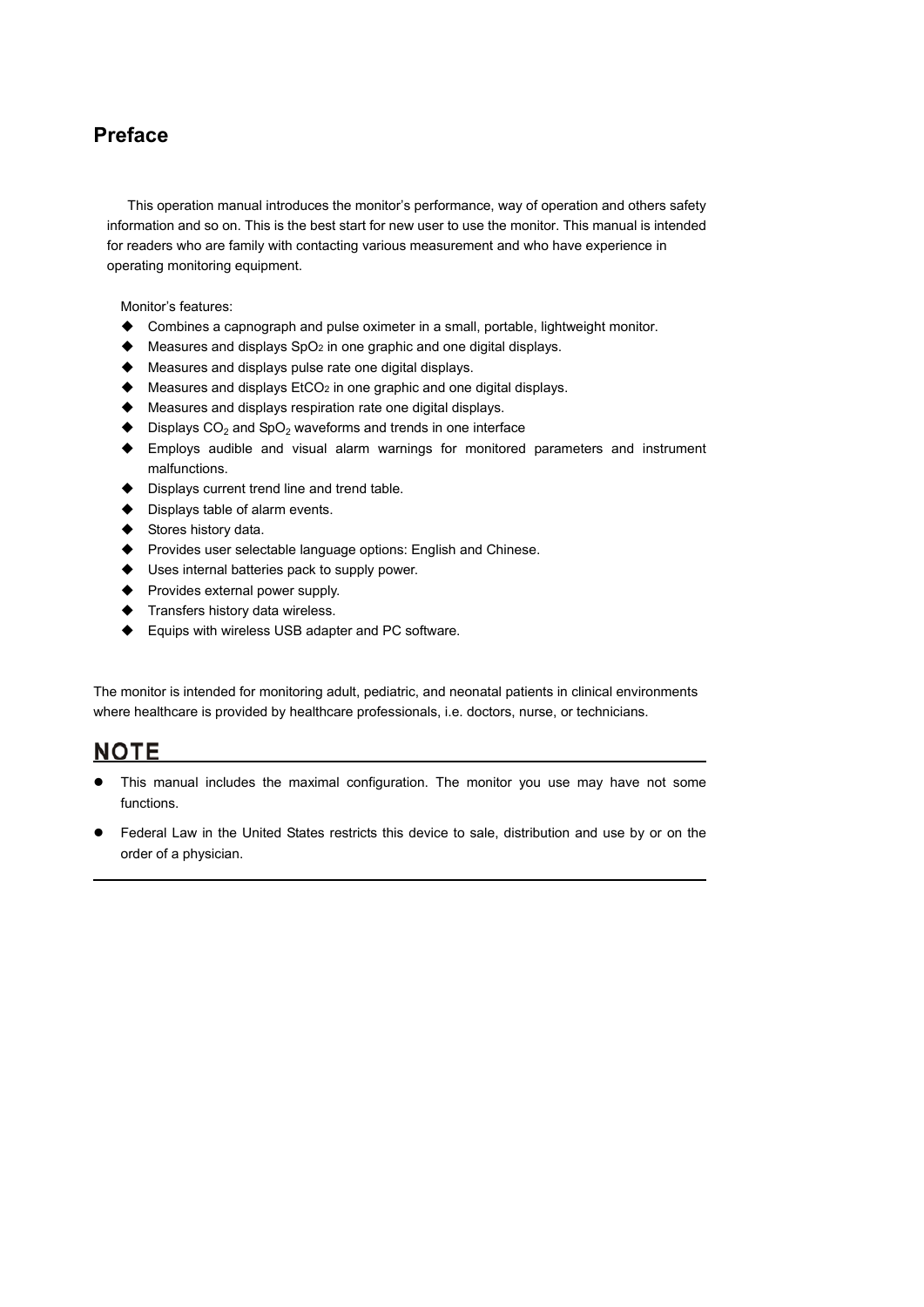## **Symbols**

The following symbols appear on the monitor:

| Symbols      | Description                                                   |
|--------------|---------------------------------------------------------------|
|              | Attention! Consult the accompanying                           |
|              | document (This manual))                                       |
|              | <b>BF Type Defibrillation</b>                                 |
| $C \epsilon$ | Complies with the European Medical Device                     |
|              | Directive 93/42/EEC                                           |
|              | Disposal requirement                                          |
|              | Manufacturer date                                             |
|              | Manufacturer                                                  |
| SN           | Serial number                                                 |
|              | Static sensitivity mark!                                      |
| IPX1         | Drip proof                                                    |
| $R_X$ ONLY   | Prescriptive device, operated by qualified<br>personnel only! |

删除的内容**:** II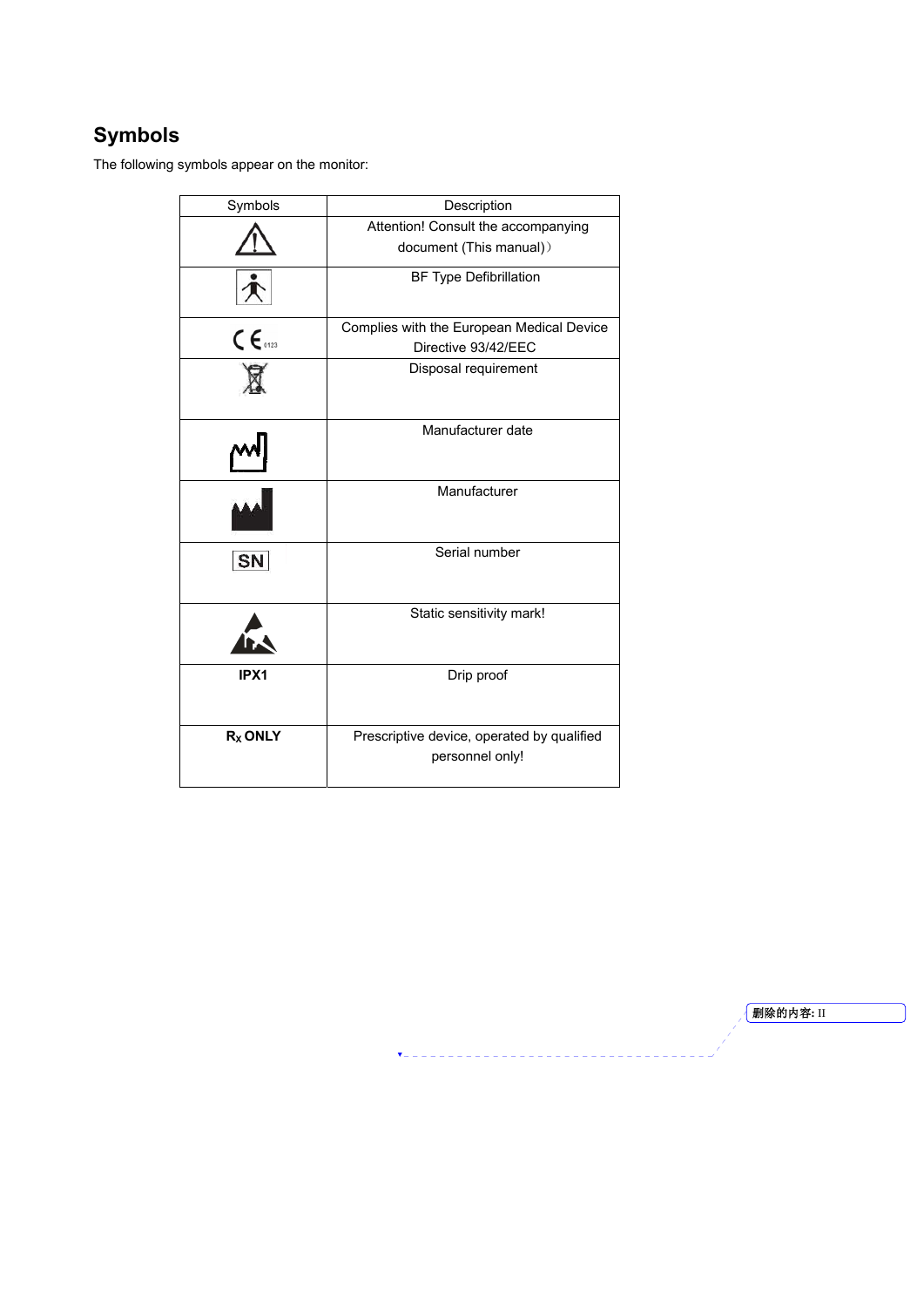## **CONTACT**

| Address:  | R1-B1, Hi-Tech Park, NanShan District, |
|-----------|----------------------------------------|
|           | Shenzhen, Guangdong 518057             |
|           | P.R. China                             |
| Postcode: | 518057                                 |
| Tel:      | 86-755-26525910                        |
| Fax:      | 86-755-26525912                        |
| Web cite: | Http://www.sznewtech.com               |
| E-mail:   | sales@sznewtech.com                    |
|           |                                        |

## **Authorised Representative**

| Name:    | Shanghai International Holding Corp. GmbH (Europe) |
|----------|----------------------------------------------------|
| Address: | Eiffestrasse 80, 20537 Hamburg Germany             |
| Tel:     | $0049 - 40 - 2513175$                              |
| FAX:     | $0049 - 40 - 255726$                               |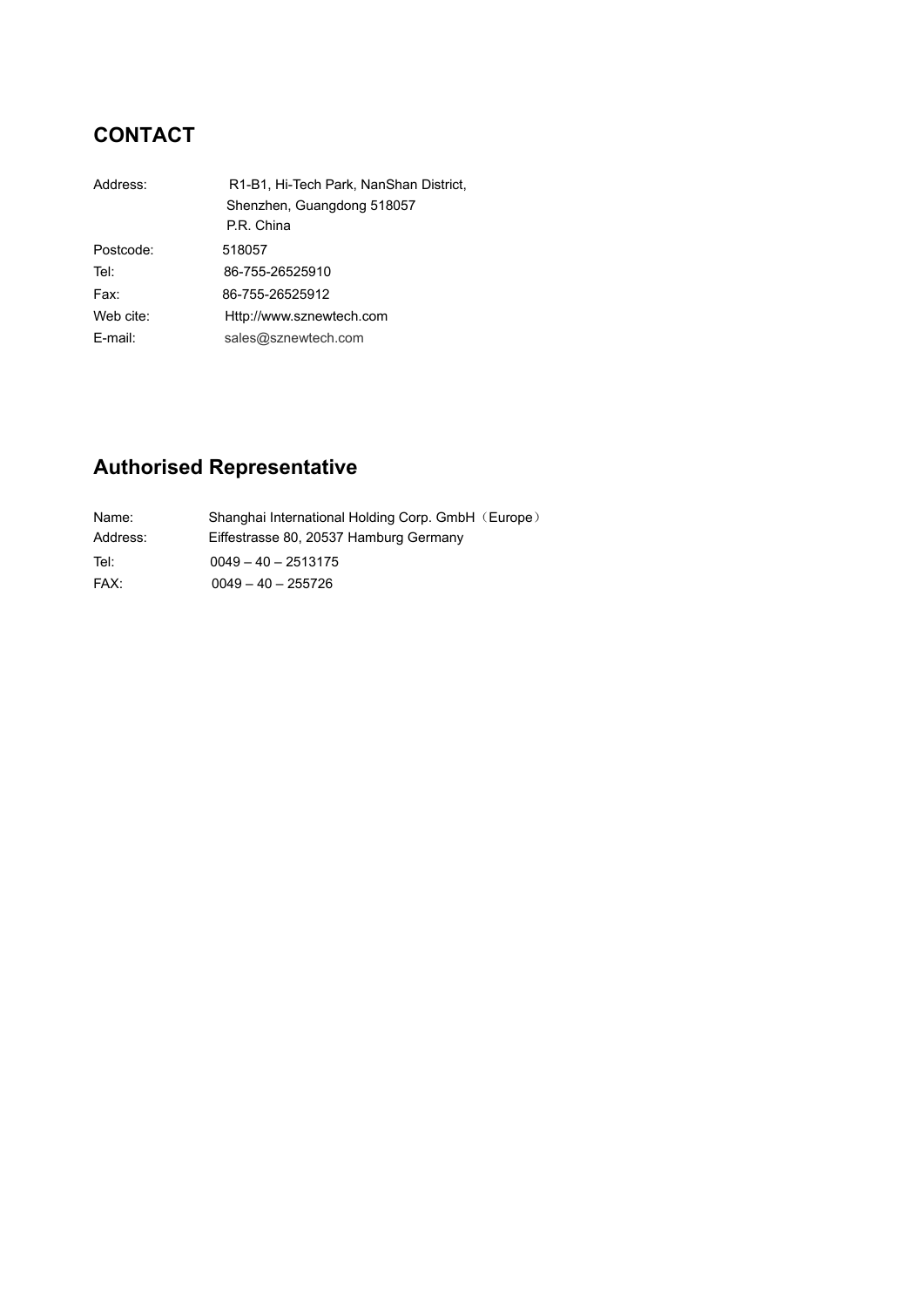This page is intentionally left blank.

 $\mathbf{v}$ 

 $\frac{1}{2}$  . <br>  $\frac{1}{2}$  . <br>  $\frac{1}{2}$  . <br>  $\frac{1}{2}$  . <br>  $\frac{1}{2}$  . <br><br><br><br><br><br><br><br><br><br><br><br><br><br>

删除的内容**:** II

<u>Lista List</u>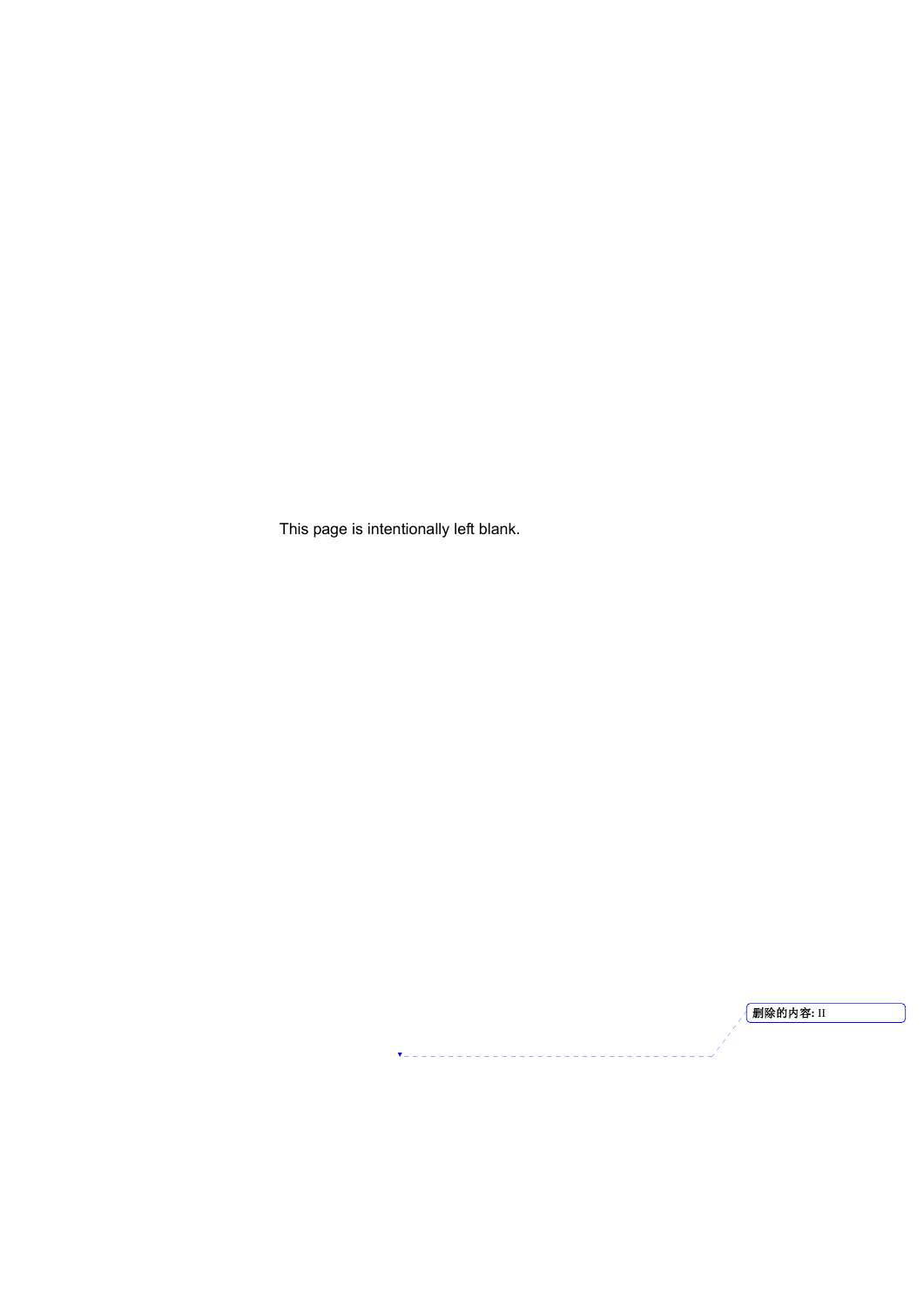## **Table of Contents**

/ 删除的内容: II

 $\mathcal{L}^{\mathcal{L}}\mathcal{L}^{\mathcal{L}}\mathcal{L}^{\mathcal{L}}\mathcal{L}^{\mathcal{L}}\mathcal{L}^{\mathcal{L}}$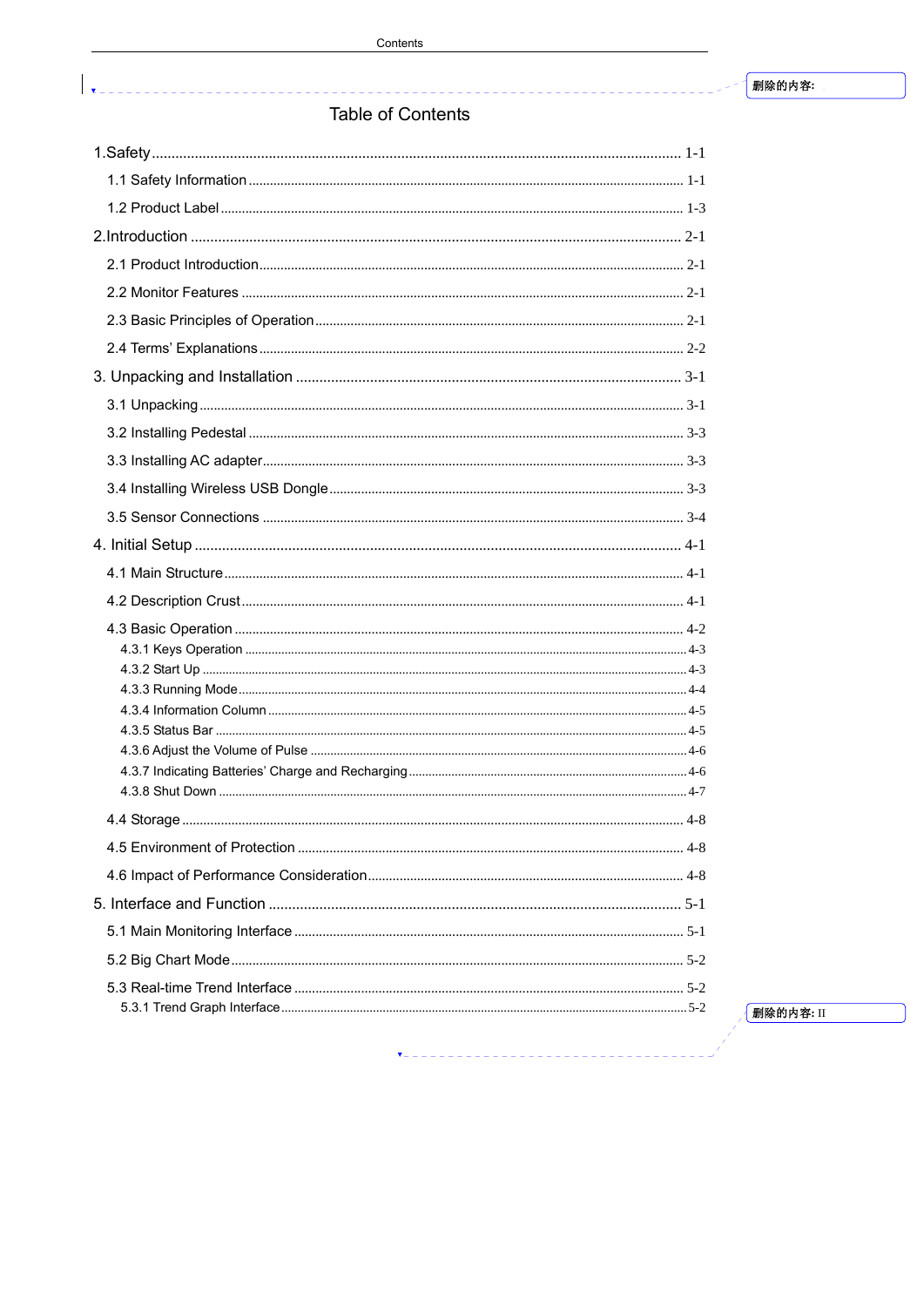$\overline{\mathbf{v}} = \mathbf{v} = \mathbf{v} = \mathbf{v} = \mathbf{v} = \mathbf{v}$ 

 $\overline{a}$  $\overline{a}$  $\overline{a}$ 

 $\begin{array}{cccccccccc} \bot & \bot & \bot & \bot & \bot & \bot \end{array}$ 

/删除的内容: v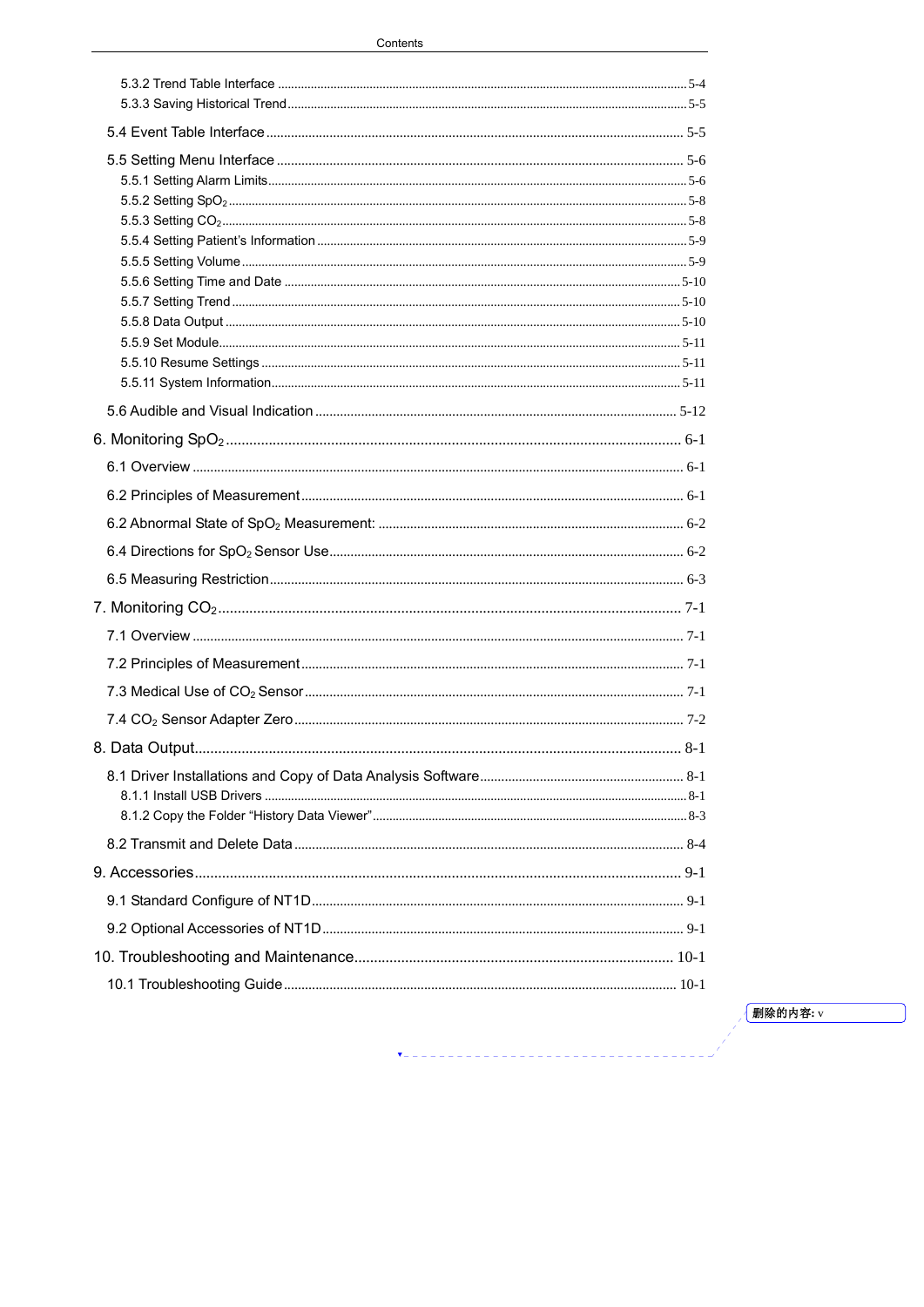$\mathbf{v} = \mathbf{v} = \mathbf{v} = \mathbf{v} = \mathbf{v} = \mathbf{v} = \mathbf{v}$ 

 $\begin{array}{cccccccccc} \bot & \bot & \bot & \bot & \bot & \bot & \bot \end{array}$ 

/删除的内容: II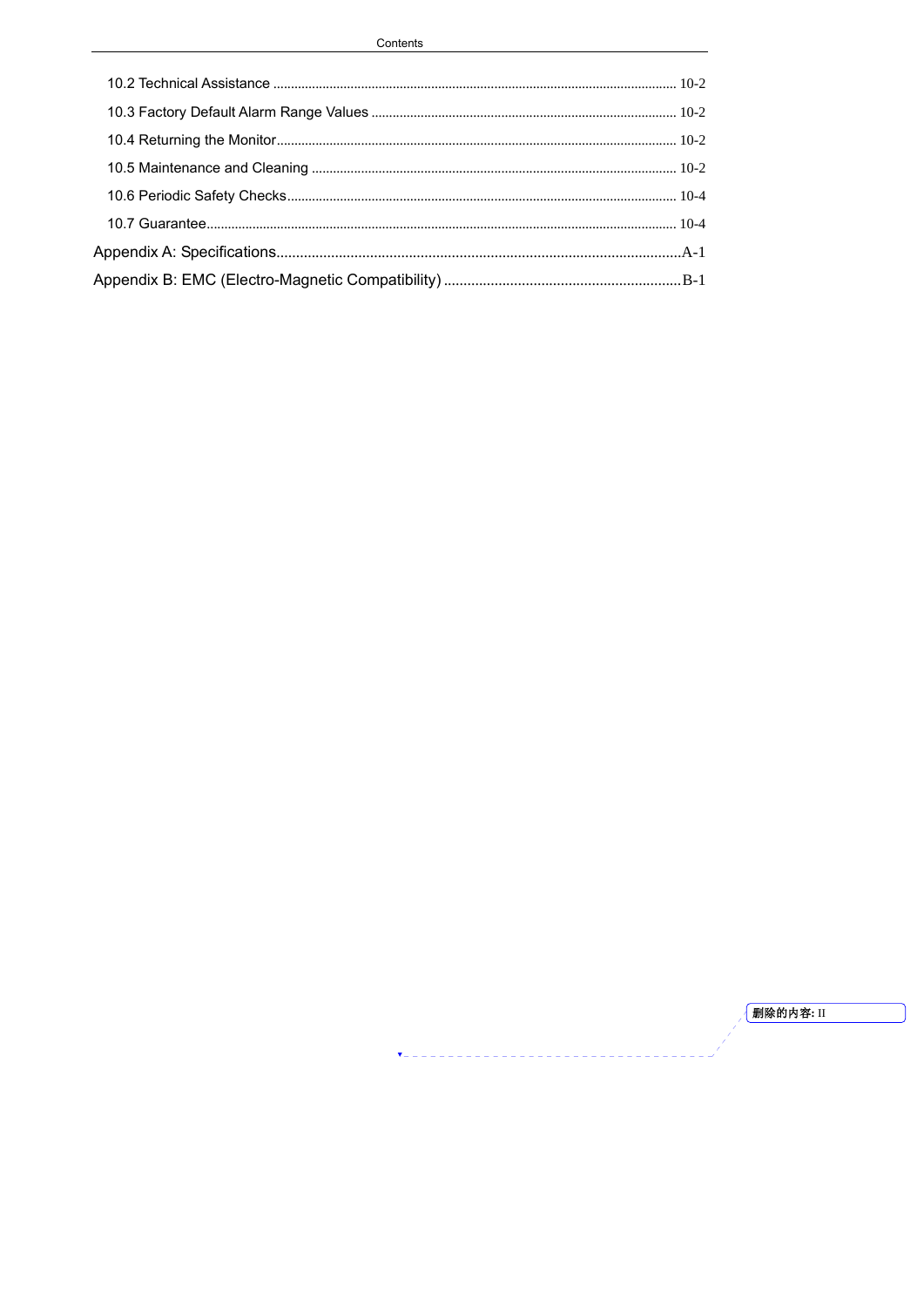This page is intentionally left blank.

删除的内容**:** v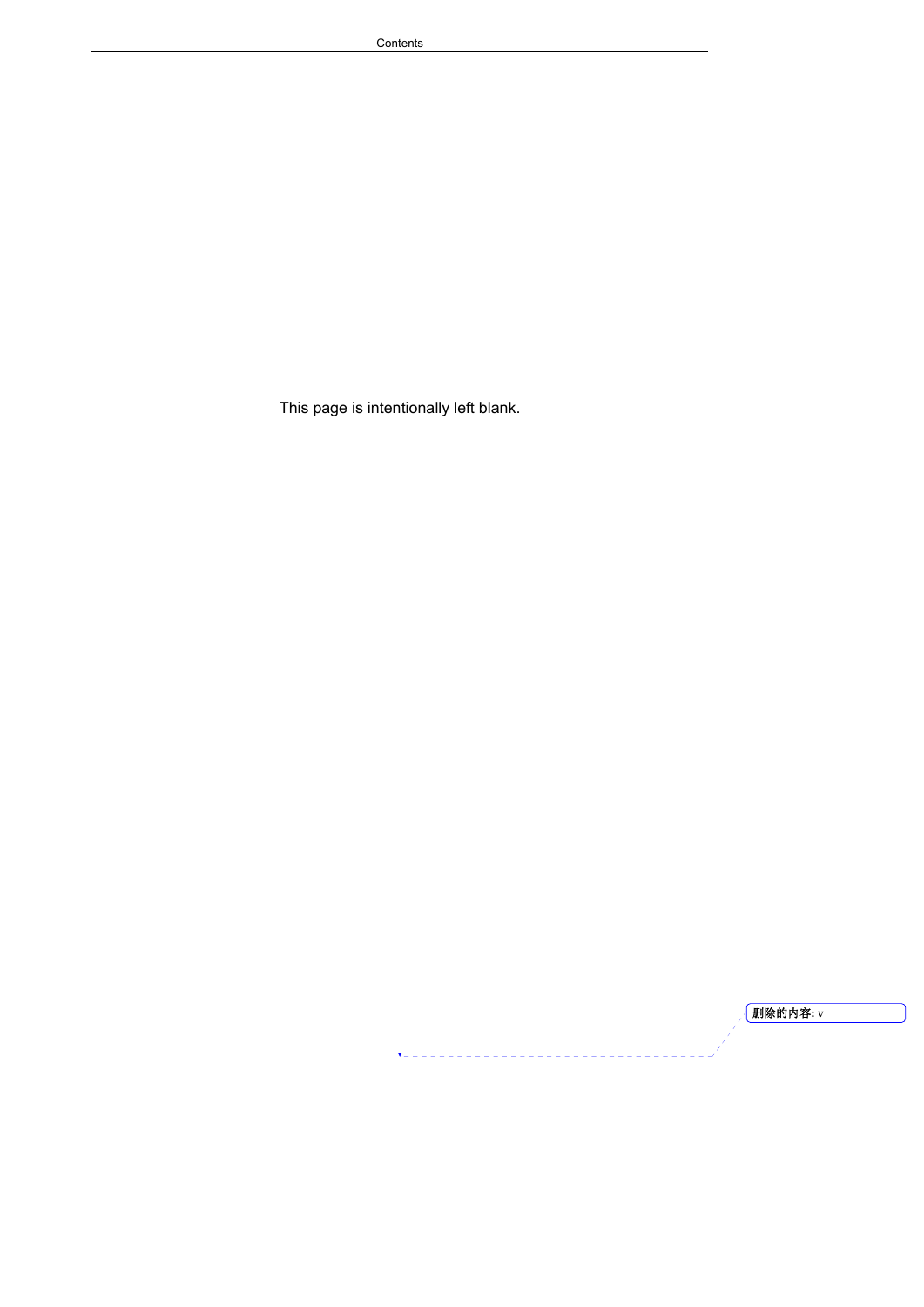### **1.Safety**

#### **1.1 Safety Information**

This chapter lists warnings, attentions, and basic safety information when using NT1D Vital Signs Monitor. Similar or related and other safety information can be found in appropriate chapters. Important! To use the monitor correctly and safely, carefully read this operator's manual. Use of the monitor requires full understanding and strict observance of these instructions, the precautionary information in boldface type, and the specifications.

- "Warning": Indicates a potentially harmful condition that can lead to personal injury.
- "Caution": Indicates a condition that may lead to equipment damage or malfunction.
- "Note": A point of particular interest or emphasis intended to provide more effective or convenient.

## **WARNINGS**

- To protect against electric shock hazard, the monitor's cover is to be removed only by qualified service personnel. There are no user-serviceable parts inside.
- The monitor is a prescription device and is to be operated by qualified healthcare personnel only.
- The exact time and date of the table of events depends on the precision of time and date what you have set in the monitor, when alarms happened.
- The monitor is not suitable for use in the presence of flammable anesthetic mixture with air, oxygen or nitrous oxide. Use of  $SpO<sub>2</sub>$  and  $CO<sub>2</sub>$  Sensor in such environment may present an explosion hazard.
- Sucking the chemic matter came from cracked LCD display will cause poisoning. Please take yourself carefully when the monitor's display was broken.
- Please check the patient periodically, insure the monitor runs well and place  $SpO<sub>2</sub>$  sensor and  $CO<sub>2</sub>$ sensor rightly.
- $CO<sub>2</sub>$  readings, respiratory rate, pulse oximetry readings, and pulse signal can be affected by certain ambient environmental conditions, sensor application errors, and certain patient conditions.
- The use of accessories, transducers, sensors and cables other than those specified may result in increased emission and/or decreased immunity of the equipment and/or system.
- DO NOT silence the audible alarm if patient safety may be compromised.
- Mark sure that the speaker and speaker's pore are not covered by any slipcover; otherwise the alarm maybe can not be heard.
- Always respond immediately to a system alarm since the patient may not be monitored during certain alarm conditions.
- Before each use, verify that the alarm limits are appropriate for the patient being monitored.
- To ensure accurate performance and prevent device failure, do not expose the monitor to extreme moisture, such as rain.
- The SpO<sub>2</sub> sensor must be moved to a new site at least every 4 hours. Because individual skin condition affects the ability of the skin to tolerate sensor placement, it may be necessary to change the sensor site more frequently with some patients. If skin integrity changes, move the sensor to another site.
- DO NOT use oximetry sensors during magnetic resonance imaging (MRI) scanning. Conducted current could cause burns. The sensors may affect the MRI image and the MRI unit may affect the accuracy of oximetry measurements.
- Monitor has no defibrillation synchronization, so it cannot be connected to defibrillation



**带格式的:** 缩进: 左侧: 0<br>厘米, 悬挂缩进: 3.6 字符,<br>项目符号 + 级别: 1 + 对 齐位置: 0 厘米 + 制表符 后于: 0.74 厘米 + 缩进位 5、位置: 0.74 厘米 + 制表<br>齐子: 0.74 厘米 + 缩进<br>置: 0.74 厘米, 制表位:<br>1.71 字符, 列表制表位 + 1.71 字符, 列表制表位 + 不在 2 字符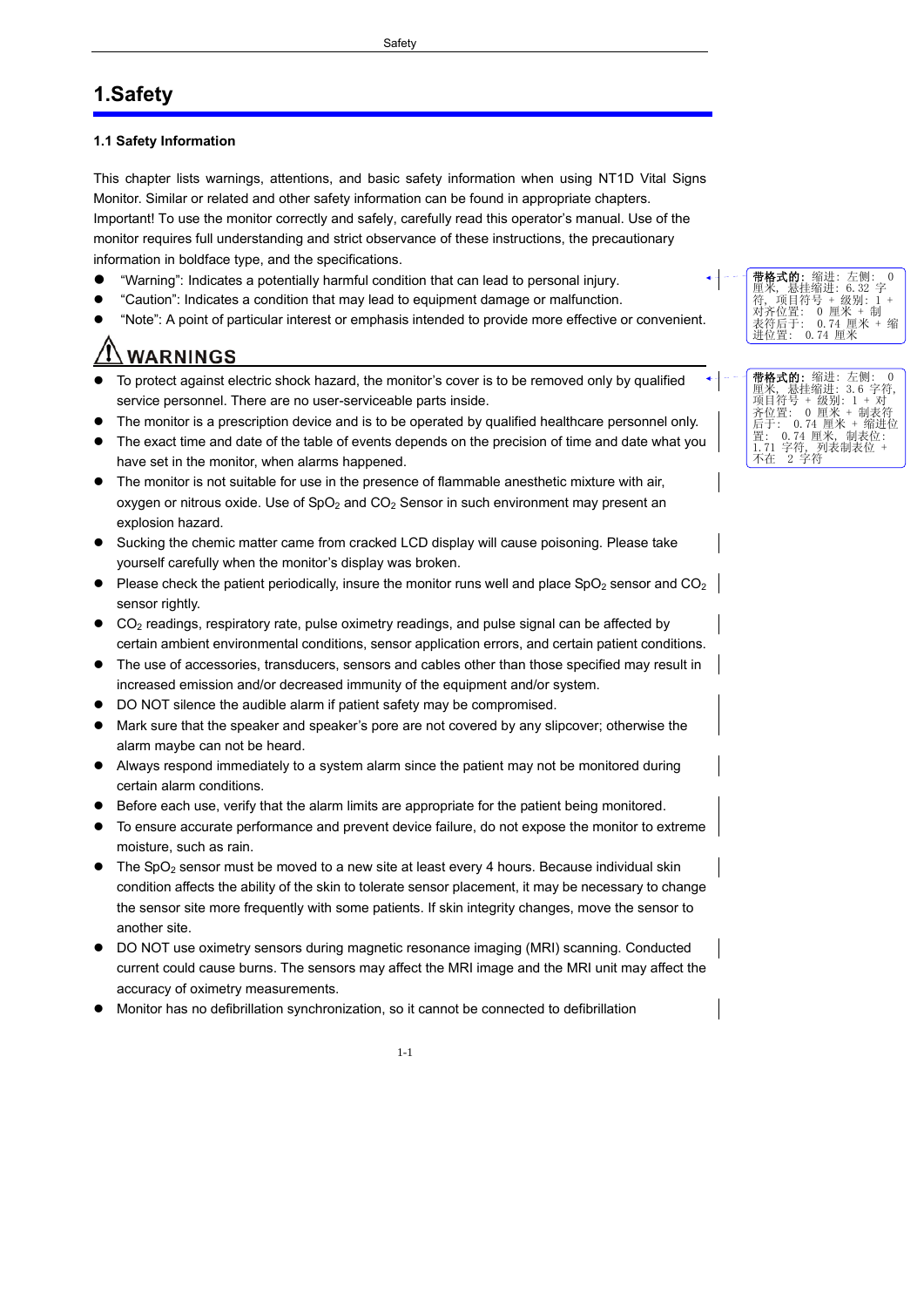instruments.

- Follow precautions for electrostatic discharge (ESD) and electromagnetic interference (EMI) to and from other equipment.
- To ensure patient electrical isolation, connect only to other equipment with circuits that are electrically isolated.
- If uncertain about the accuracy of any measurement, check the patient's vital signs by alternate means, and then make sure the monitor is functioning correctly.
- The danger of losing data: this monitor can save current patient's data only when it is shut down normally or in low voltage, therefore:
	- 1) when using internal power supply, only allow to shut down the monitor normally or in low<sup>4</sup> voltage. Do not take batteries down abruptly when the monitor is working or in the progress of shutting down. To do this can avoid losing data.
	- 2)when using external AC adapter or the pedestal to supply power, if there are four Ni-MH batteries, you can take batteries down when the monitor is working or in the progress of shutting down. If there aren't batteries, you can only pull the adapter out or break the pedestal away only after monitor shut down normally, you can not pull the adapter out or break the pedestal away when it is working. To do this can avoid losing data.
- Using SpO<sub>2</sub> sensor incorrectly may do harm to patient's skin. Please check whether the SpO<sub>2</sub> sensor is placed following the instructional way and position.
- DO NOT use NIBP or other constructing instruments on same appendage as sensor as blood flow interrupted by NIBP cuff or circulatory patient condition will result in no pulse found or loss of pulse.
- $\bullet$  DO NOT alter or modify SpO<sub>2</sub> and CO<sub>2</sub> sensor. Alterations or modifications may affect performance or accuracy.
- $\bullet$  Using the SpO<sub>2</sub> sensor in the presence of bright lights may result in inaccurate measurements. In such cases, cover the sensor site with an opaque material.
- $\bullet$  DO NOT use SpO<sub>2</sub> and CO<sub>2</sub> sensor if the sensor or the sensor cable appears damaged.
- DO NOT lift the monitor by the SpO<sub>2</sub> sensor or  $CO_2$  sensor cable as they could disconnect from the monitor, causing the monitor to fall on the patient.
- To ensure patient safety, do not place the monitor in any position that might cause it to fall on the patient.
- Carefully route patient cabling  $(SpO<sub>2</sub>$  sensor and  $CO<sub>2</sub>$  sensor) to reduce the possibility of patient entanglement or strangulation.
- Be sure to follow local governing ordinances and recycling instructions regarding disposal or recycling of batteries.
- Reuse, disassembly, cleaning, disinfecting or sterilizing the single patient use CO<sub>2</sub> airway adapters may compromise functionality and system performance leading to a user or patient hazard. Performance is not guaranteed if an item labeled as single patient use is reused.
- $\bullet$  If the SpO<sub>2</sub> and CO<sub>2</sub> Sensor fails to respond as described in this user guide; DO NOT use it until approved for use by qualified personnel.
- $\bullet$  The CO<sub>2</sub> Sensor is not patient isolated. Use of the sensor does not require direct patient contact. If isolation is desired or required, it is the responsibility of the Host system to provide the necessary isolation.
- This monitor's electrical isolation part is centralized in the AC adapter. When using external power supply or charging the batteries, please use only the medical grade AC adapter provided by the manufacturer. If in doubt about the integrity of the mains supply connection, operate the monitor from its internal battery pack.

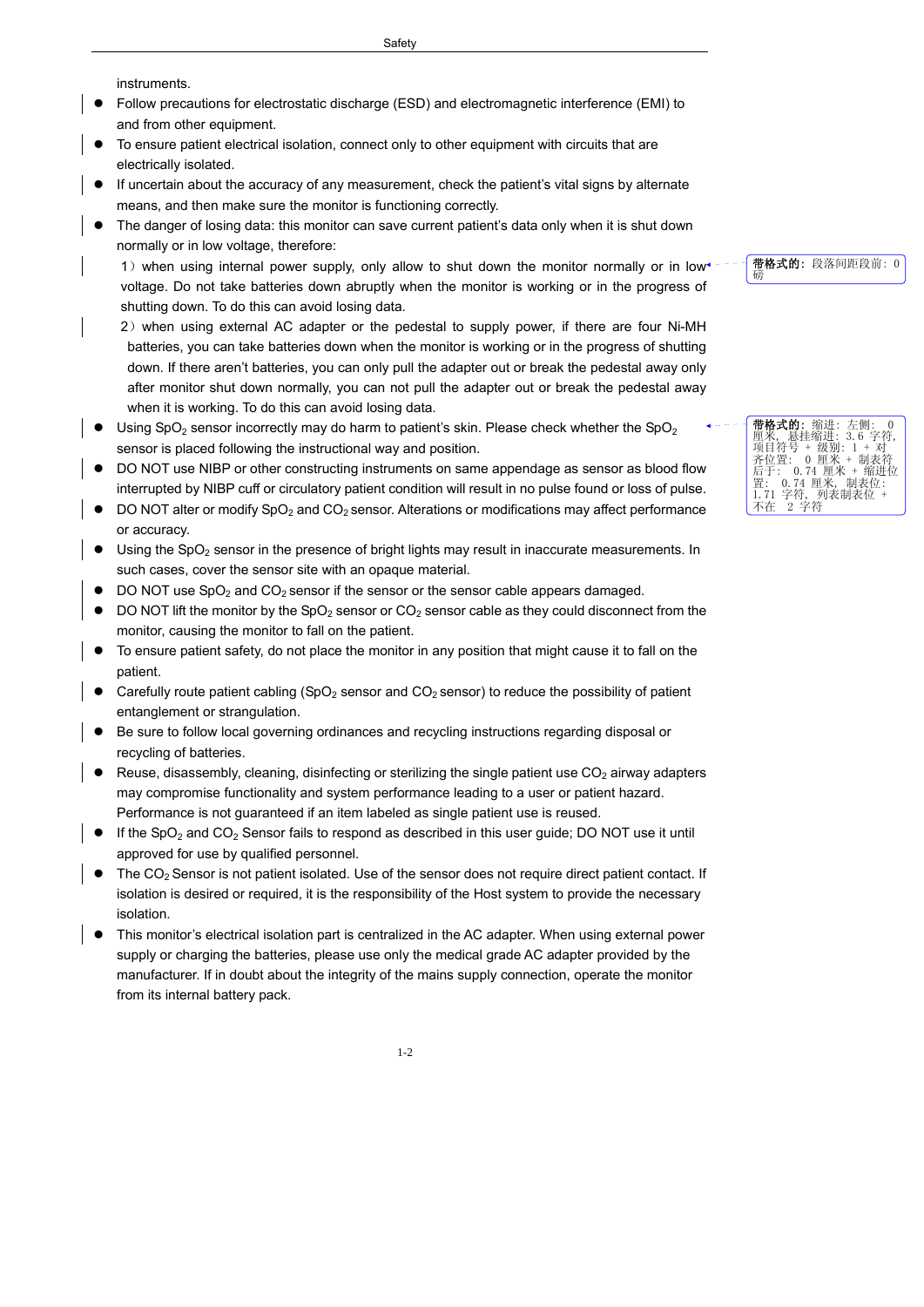• The monitor is intended only as an adjunct in patient assessment. It must be used in conjunction with clinical signs and symptoms. Please do not repeat to use one-off accessories. Do not use SpO<sub>2</sub> and CO<sub>2</sub> sensor across between epidemical and unepidemical patients before sterilized. Do not connect the host monitor, sensor, AC adapter and pedestal to any other equipment mutually.  $\overline{a}$ **CAUTIONS** All equipment connected to the monitor must conform to EN60601-1. Use only approved sensors, pulse oximetry and  $CO<sub>2</sub>$  cables. Other sensors or oximetry cables may cause improper monitor performance. **带格式的:** 缩进: 左侧: 0<br>厘米, 悬挂缩进: 3.6 字符, 中六节: 3.5<br>厘米, 悬挂缩进:<br>项目符号 + 级别 项目符号 + 级别: 1 + 对 齐位置: 0 厘米 + 制表符 后于: 0.74 厘米 + 缩进位 置: 0.74 厘米, 制表位: 1.71 字符, 列表制表位 + 不在 2 字符 删除的内容**:** s

**带格式的:** 缩进: 左侧: 0<br>厘米, 悬挂缩进: 3.6 字符,

厘米, 悬挂缩进: 3.6 字符,<br>项目符号 + 级别: 1 + 对付<br>齐位置: 0.74 厘米 + 制表位:<br>后于: 0.74 厘米, 制表位: +<br>置: 0.74 厘米, 制表位: +

后<br>置: 0.7<del>1</del><br>1.71 字符, 列<br>下在 <u>2 字符</u>

## **NOTE**

l

ı

- Changes and modifications not expressly approved by the manufacturer responsible for compliance could void the user's authority to operate the equipment.
- Ambient light, movement, electromagnetic interference, artifacts, dysfunctional hemoglobin, and certain dyes, etc may be interfere in the pulse oximeter's function.
- Do not sterilize by irradiation steam, or ethylene oxide.

1-3

#### **1.2 Product Label**



**Figure1-1: Product label**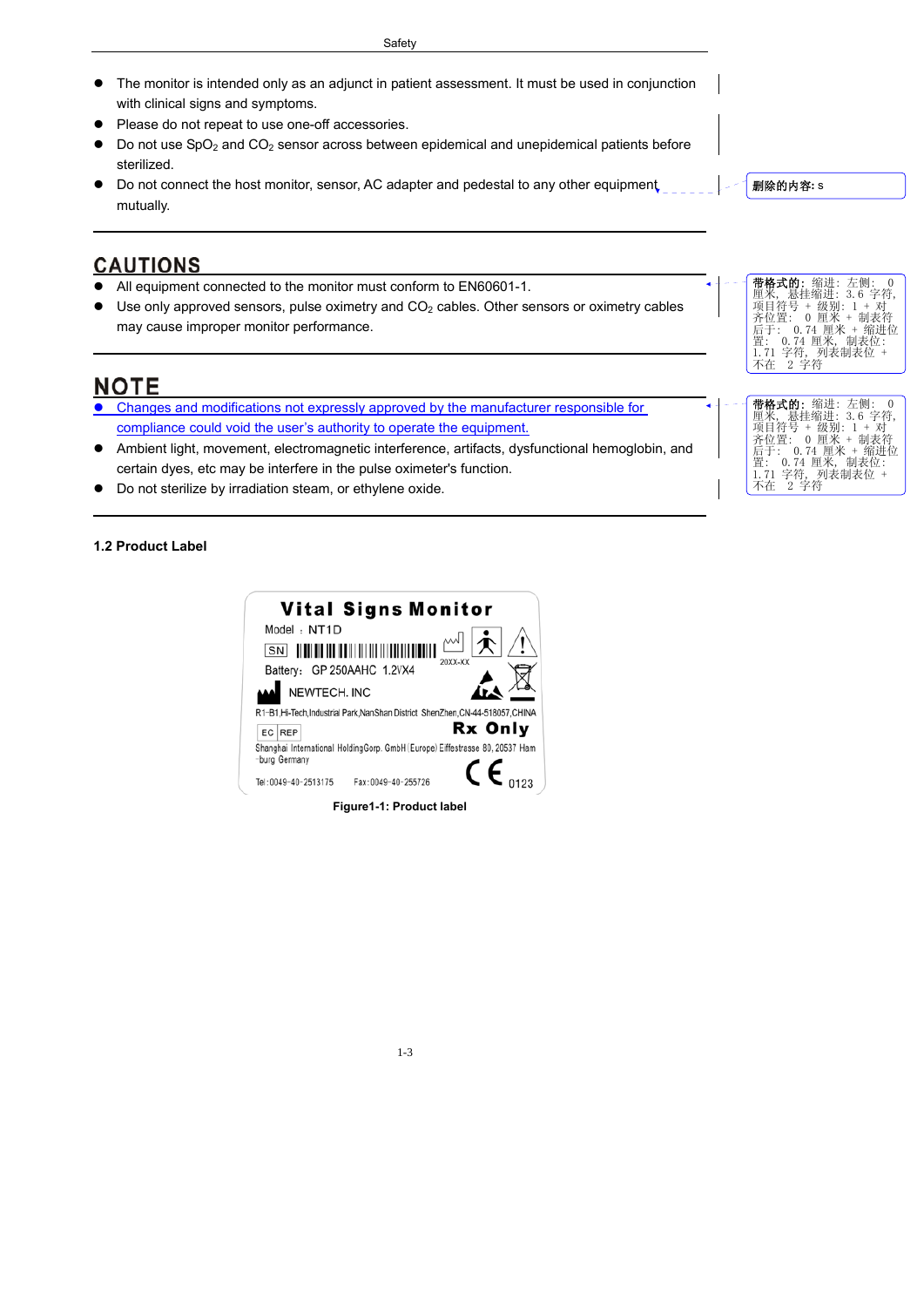This page is intentionally left blank.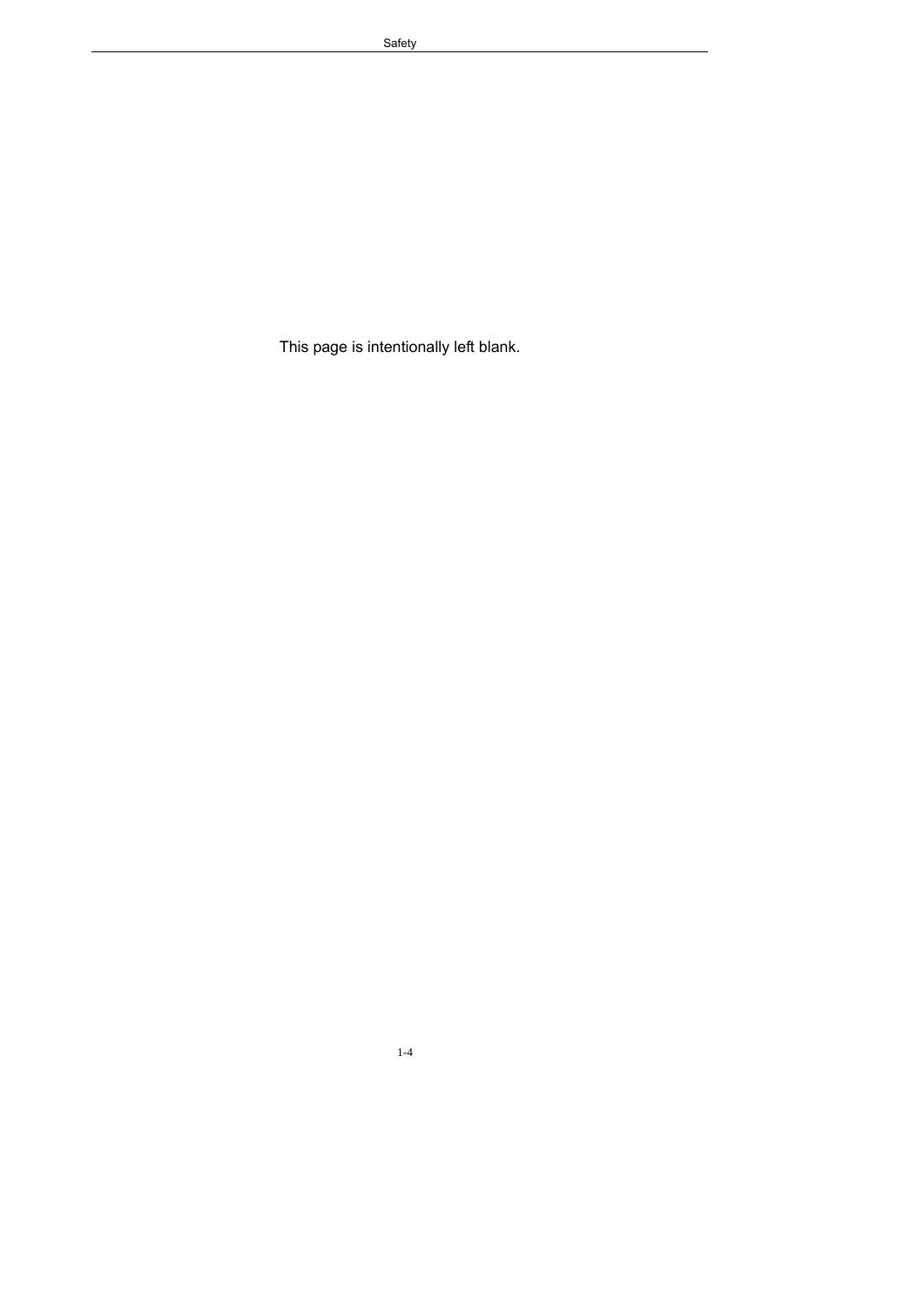## **2.Introduction**

#### **2.1 Product Introduction**

NT1D is a portable handheld vital signs monitor that continuously monitors end tidal carbon dioxide (EtCO<sub>2</sub>), respiratory rate (RR), oxygen saturation (SpO<sub>2</sub>), and pulse rate. The unit is indicated for monitoring only and must be used in the continuous presence of a qualified healthcare provider, and transfer history data to PC through USB adapter. It is intended for use in any environment where continuous, noninvasive monitoring of these parameters is desired, including hospital and hospital type facilities. The monitor is intended for use on adult, pediatric, and neonatal patients. Our product is composed of host monitor,  $SpO<sub>2</sub>$  sensor, mainstream  $CO<sub>2</sub>$  sensor, pedestal, wireless USB adapter and PC software.

Our product has input and output ports: Input: SpO<sub>2</sub> sensor port, CO<sub>2</sub> sensor port; Output: Sends data to USB adapter wirelessly.

## **NOTE**

ı

 $\bullet$  Using the monitor in excessive movement will affect the accuracy of saturation measurements

#### **2.2 Monitor Features**

- Combines a capnograph and pulse oximeter in a small, portable, lightweight monitor.
- Measures and displays SpO<sub>2</sub> in one graphic and one digital display.
- Measures and displays pulse rate one digital displays.
- $\bullet$  Measures and displays EtCO<sub>2</sub> in one graphic and one digital display.
- $\bullet$  Measures and displays respiration rate one digital displays.
- Displays  $CO<sub>2</sub>$  and SpO<sub>2</sub> waveforms and trends in one interface
- $\bullet$  Employs audible and visual alarm warnings for monitored parameters and instrument malfunctions.
- Displays current trend line and trend table.
- Displays table of alarm events.
- Stores history data.
- Provides user selectable language options: English and Chinese.
- $\bullet$  Uses internal batteries pack to supply power.
- $\bullet$  Provides external power supply.
- Transfers history data wireless.
- Equips with wireless USB adapter and PC software.

#### **2.3 Basic Principles of Operation**

 $SpO<sub>2</sub>$  principles of operation

Pulse oximetry is based on two principles: 1) oxyhemoglobin and deoxyhemoglobin, which differ in their absorption of red and infrared light (spectrophotometry), and 2) changes in the volume of arterial blood in tissue during the pulse cycle (plethysmography), and hence, light absorption by that blood. A pulse oximeter determines  $SpO<sub>2</sub>$  by passing red and infrared light into an arteriolar bed and

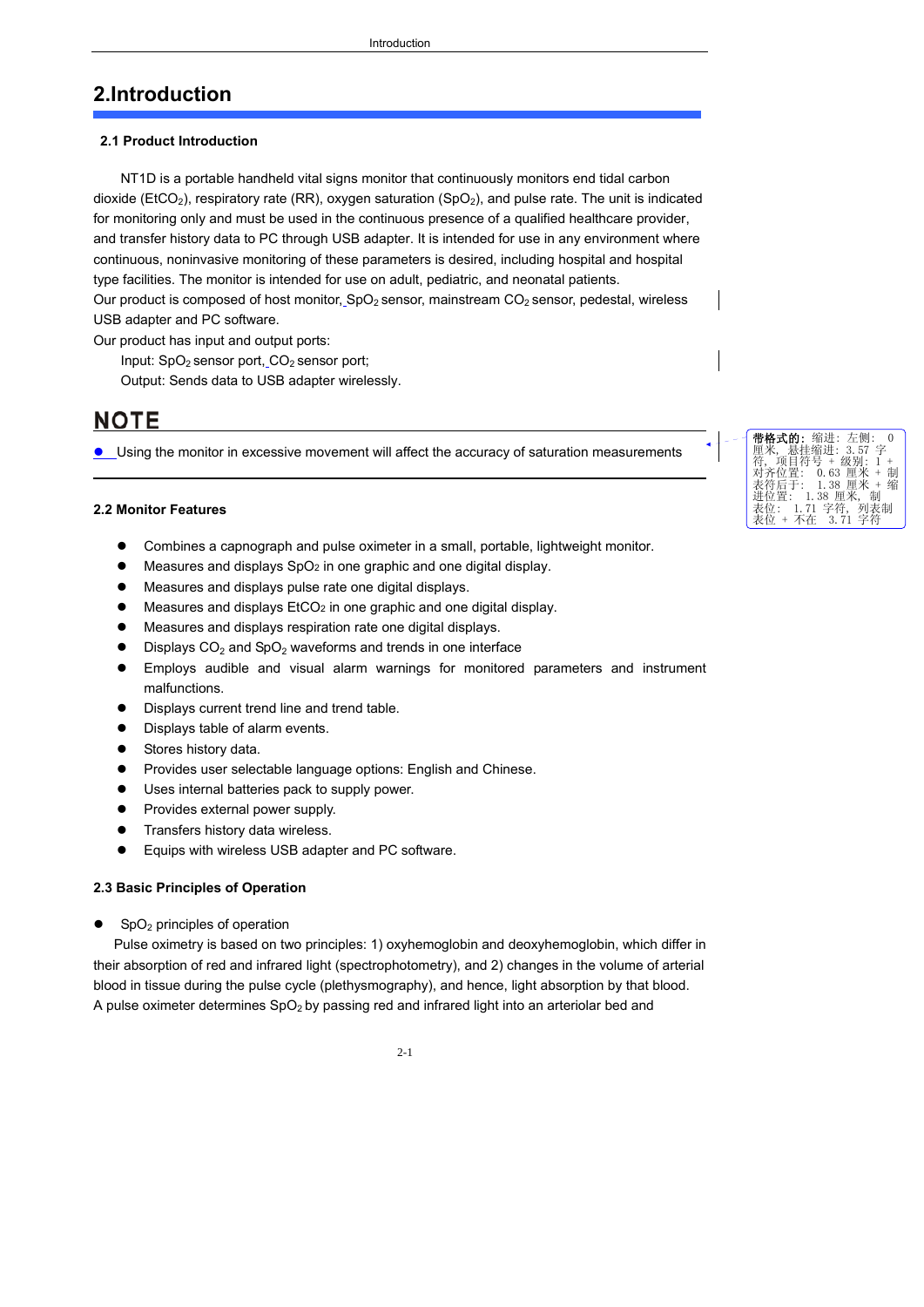measures changes in light absorption during the pulsatile cycle. Red and infrared low power lightemitting diodes (LEDs) in the oximetry sensor serve as light sources; a photodiode serves as the photodetector.

Because oxyhemoglobin and deoxyhemoglobin differ in light absorption, the amount of red and infrared light absorbed by blood is related to hemoglobin oxygen saturation. To identify the oxygen saturation of *arterial* hemoglobin, the monitor uses the pulsatile nature of arterial flow. During systole, a new pulse of arterial blood enters the vascular bed and blood volume and light absorption increase. During diastole, blood volume and light absorption reach their lowest point. The monitor bases its  $SpO<sub>2</sub>$  measurements on the difference between maximum and minimum absorption (measurements at systole and diastole). The focus of light absorption by pulsatile arterial blood eliminates the effects of nonpulsatile absorbers such as tissue, bone, and venous blood.

CO<sub>2</sub> principles of operation

The  $CO<sub>2</sub>$  Sensor is used for the continuous measurement of  $CO<sub>2</sub>$  and respiratory rate. The sensor measures  $CO<sub>2</sub>$  by using the infrared absorption technique. The principle is based on the fact that  $CO<sub>2</sub>$ molecules absorb infrared (IR) light energy of specific wavelengths, with the amount of energy absorbed being directly related to the  $CO<sub>2</sub>$  concentration. When an IR beam is passed through a gas sample containing CO<sub>2</sub>, the electronic signal from the photo detector (which measures the remaining light energy) is measured. This signal is then compared to the energy of the IR source and adjusted to accurately reflect  $CO<sub>2</sub>$  concentration in the sample. The  $CO<sub>2</sub>$  Sensor's response to a known concentration of  $CO<sub>2</sub>$  is stored at the factory in the sensor's memory. A reference channel accounts for optical changes in the sensor, allowing the system to remain in calibration without user intervention.

Host monitor's principles of operation

Patient's signal is checked and magnified through various sensors and then transported to parameter module to disposal data by extended cable, and then communicate with host monitor's control board to show the measuring result. The results will be shown on the screen in the form of waveform and figure. It can save every parameter for 99 patients, 72 hours per capita, and can transfer data to PC wirelessly.

## **WARNINGS**

l

Pulse oximetry readings and pulse signal can be affected by certain ambient environmental conditions, probe application errors, and certain patient conditions.

Specific information about ambient environmental conditions, probe application, and patient conditions, is contained throughout this manual.

#### **2.4 Terms' Explanations**

| SpO <sub>2</sub> | Oxygen saturation value | PR                | Pulse Rate                     |
|------------------|-------------------------|-------------------|--------------------------------|
| Pleth            | <b>Blood dimension</b>  | EtCO <sub>2</sub> | End tidal carbon dioxide value |
| <b>RR</b>        | Respiration rate        |                   |                                |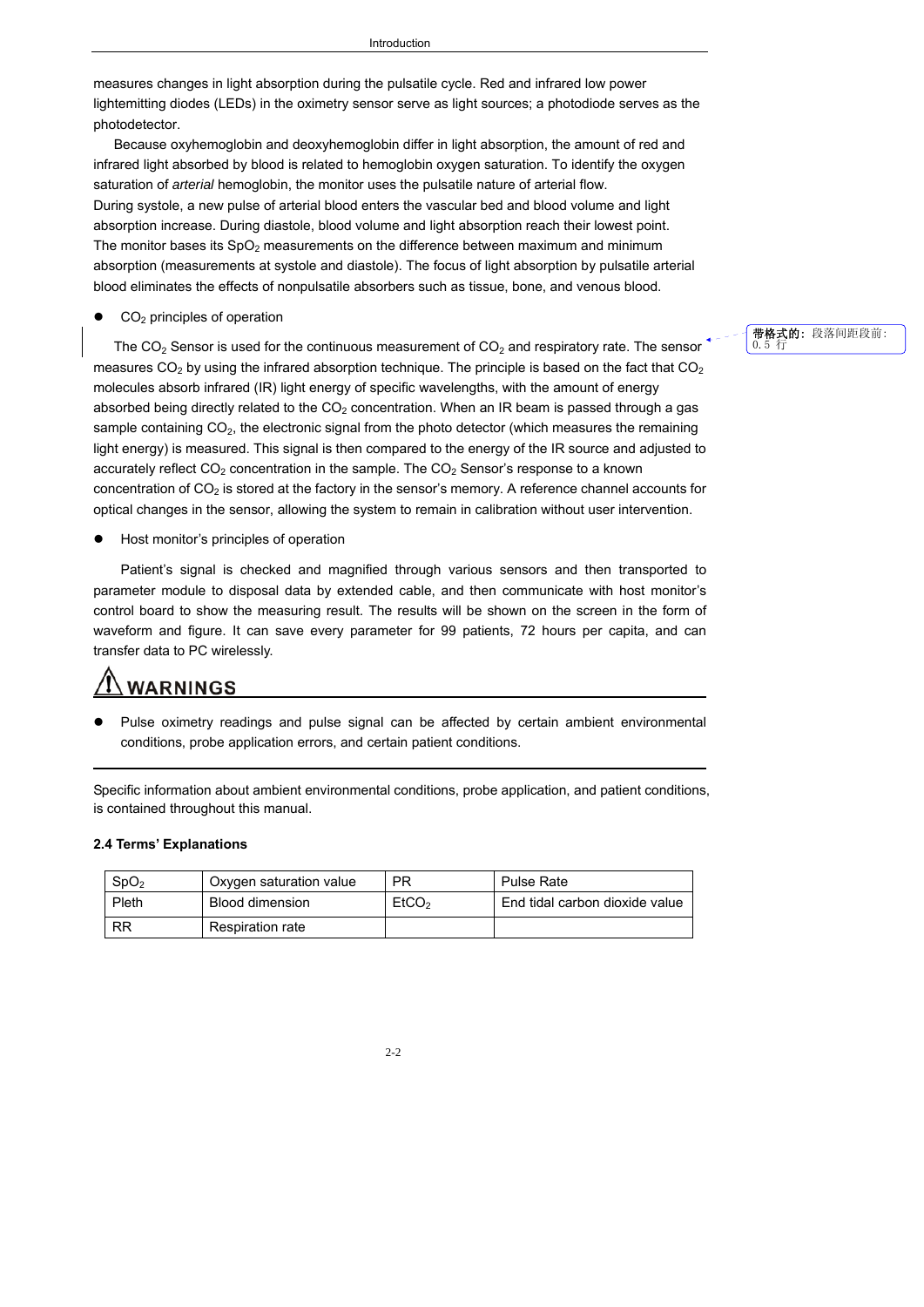### **3. Unpacking and Installation**

#### **3.1 Unpacking**

Open the package according to the marks on the box. Carefully remove the monitor and its accessories.

- $\bullet$  Count the accessories according to the packing list.
- **.** Check the monitor and accessories for any physical damage.

If there are any problems, contact the distributor immediately.

**Friendly reminder:** The packaging material should be saved for future transportation and storage.

## **WARNINGS**

- Customers should put the wrappers somewhere that child couldn't touch. When disposaling the wrappers, you should follow local governing ordinances or hospital instructions.
- The equipment may be polluted by microorganism when deposit and transportation. Please check the packaging before using. Do not use it if it is damaged. ı

This monitor is equipped with Ni-MH rechargeable Batteries as well as alkaline batteries. When using Ni-MH Batteries, we can use external AC adapter or the pedestal to charge to the host monitor. But when using alkaline batteries, we can not use external AC adapter or the pedestal to charge to the host monitor.

## **WARNINGS**

- Never operate the device without the battery cover in place.
- This monitor only sustain "AA" size Ni-MH Batteries and alkaline batteries, do not use any type of batteries that have no admission.
- when using alkaline batteries, do not use external AC adapter or the pedestal to charge to the host monitor.
- DO NOT use Ni-MH Batteries and alkaline batteries together! ı
- Ni-MH Batteries' handling
	- Do not immerse the battery pack in water; it may malfunction.
	- Only recharge the battery pack in the monitor, provided by your local representative, to avoid

possible overheating, burning or rupture of the battery pack.

- Ni-MH Batteries' storage
	- Short-term storage (one month or less): The battery pack has an automatic discharge feature.

You must periodically check the charge level of the battery pack.

• Long-term storage (6 months or more): The battery pack must be stored in a cool, dry area. Its

charge decreases over time. To restore the battery pack to full power, charge and discharge it three times before use. Long-term storage, without charging the battery, may degrade the battery capacity.







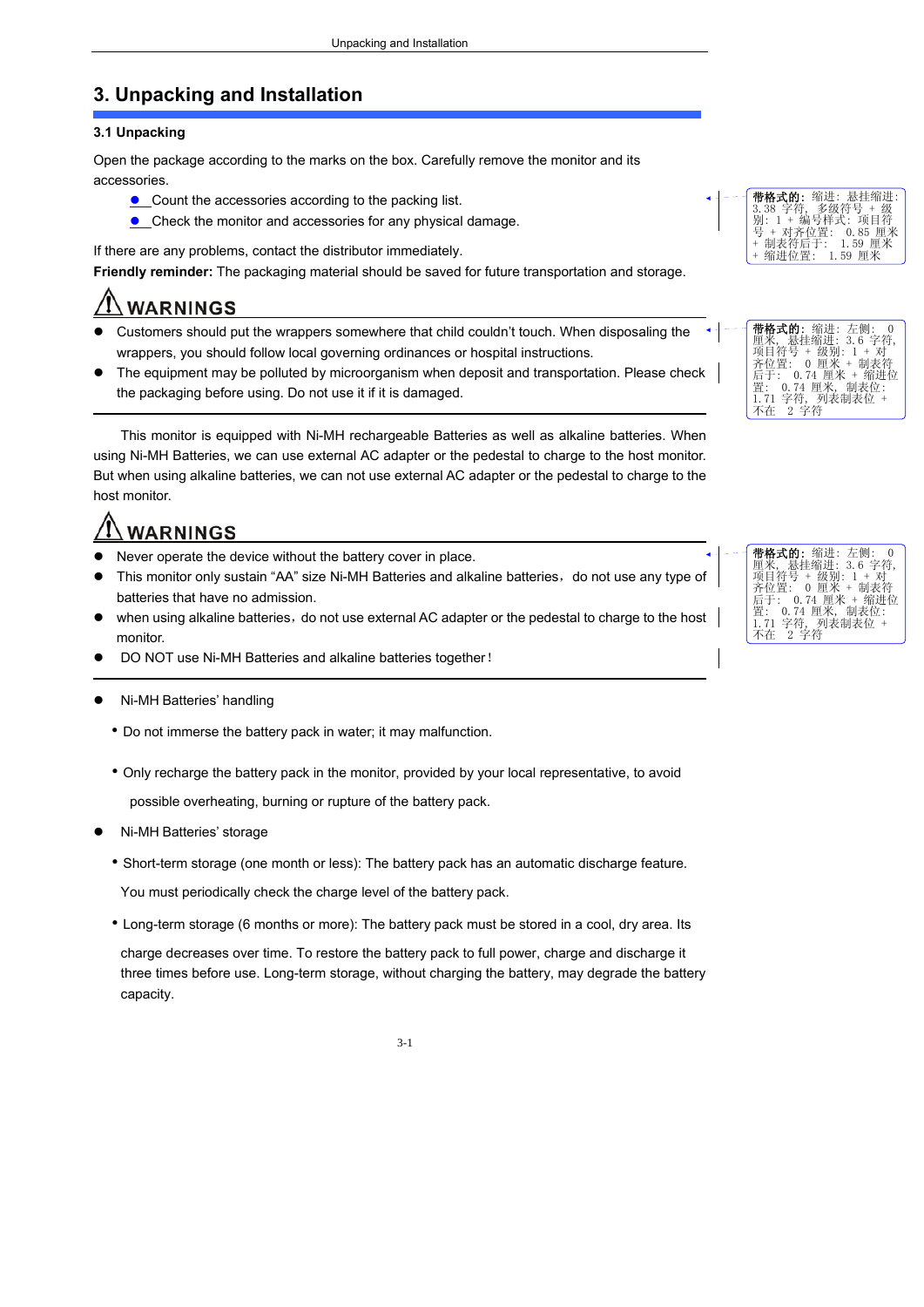- Ni-MH Batteries' disposal
	- Do not dispose of the battery pack in fire; it may explode.
	- Be sure to follow local governing ordinances and recycling instructions regarding disposal or

recycling of batteries.

## **WARNINGS**

- The monitor is not suitable for use in the presence of flammable anesthetic mixture with air, oxygen or nitrous oxide.
- When using alkaline batteries, do not charge them.
- To ensure patient electrical isolation, connect only to appointed AC adapter with circuits that are electrically isolated. Do not use unauthorized AC adapter.
- To ensure patient safety, do not place the monitor in any position that might cause it to fall on the patient.
- If the batteries happen to leak liquid, break the external safeguard or run out of charge, please stop using these batteries and follow local governing ordinances and recycling instructions regarding disposal or recycling of batteries.
- Carefully route cables to reduce the possibility of patient entanglement or strangulation
- To ensure accurate performance and prevent device failure, do not expose the monitor to extreme moisture, such as rain.
- DO NOT use Ni-MH batteries and alkaline batteries together. When exchanging batteries, you should replace all depleted batteries by fresh ones.
- Please use accompanying batteries only! ı

## **NOTE**

ı

- Check the batteries periodically for corrosion. Replace batteries if corrosion is present, otherwise damage to the monitor may occur.
- Insert the  $(-)$  terminal of each battery first, compressing the battery terminal spring until the  $(+)$ terminal clears the positive spring, and pressing the battery downward into place.
- To remove the batteries, reverse the installation process, removing the positive end of each battery first.
- To avoid corrosion of the contacts, remove batteries from the battery compartment, if you do not intend to use the monitor for an extended period of time.



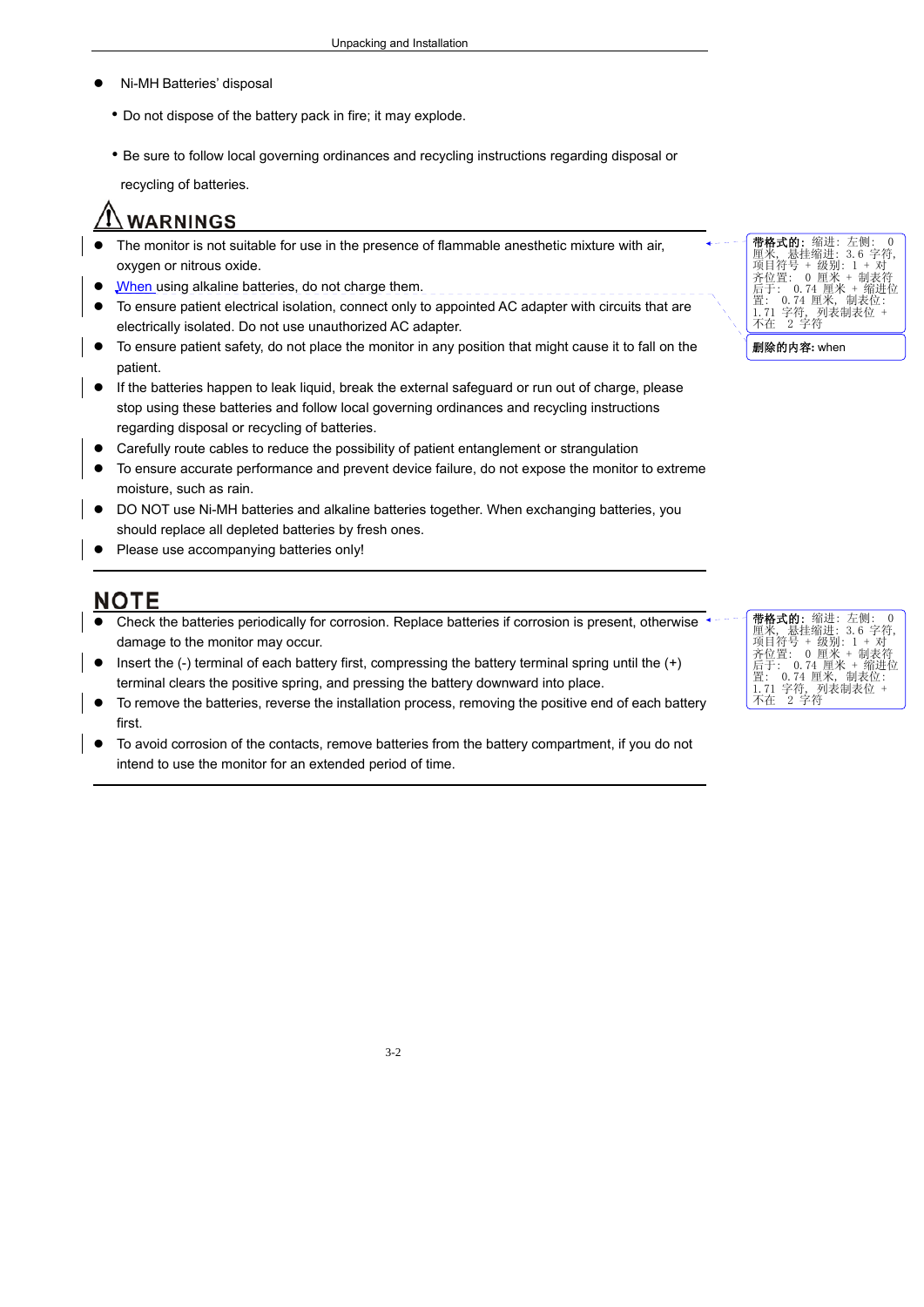#### **3.2 Installing Pedestal**



#### **Figure: 3-1 Install pedestal**

- 1. Plug the AC adapter into the faucet of the pedestal, as shown in Figure 3-1.
- 2. Put the monitor into the pedestal following the right orientation to insure the contact of metal point and shrapnel.
- 3. Connect AC adapter to electrical outlet.
- 4. If the monitor is shut down, it will set up and display the charging interface, pressing the On/Off key will enter into normal operating mode.
- 5. If the monitor is working, it will display the movement of battery icon.

## **WARNINGS**

- Do not plug the monitor into the pedestal at wrong orientation.
- Make sure equip the monitor with Ni-MH batteries, do not charge alkaline batteries or any other type of batteries. Do not mix different kinds of batteries to use!
- When there are no batteries in the monitor and use the pedestal to supply power, you have danger of losing data. So please make sure shut the monitor down before taking the pedestal away.

#### **3.3 Installing AC adapter**

l

- 1. Plug the AC adapter into the chargeable faucet which on the bottom of the host monitor.
- 2. Connect AC adapter to electrical outlet.
- 3. If the monitor is shut down, it will set up and display the charging interface, pressing the On/Off key will enter into working interface.
- 4. If the monitor is working, it will display the movement of battery icon.

#### **3.4 Installing Wireless USB Dongle**

This equipment has been tested and found to comply with the limits for a class B digital device, pursuant to part 15 of the FCC Rules. These limits are designed to provide reasonable protection against harmful interference in a residential installation. This equipment generates uses and can radiate radio frequency energy and, if not installed and used in accordance with the instructions, may cause harmful interference to radio communications. However, there is no guarantee that interference will not occur in a particular installation. If this equipment dose cause harmful interference to radio or television reception, which can be determined by turning the equipment off and on, the user is encouraged to try to correct the interference by one or more of the following measures: 1. Reorient or relocate the main device.

|                    | <b>带格式的:</b> 缩进:左侧: 0<br>厘米,悬挂缩进:3.6 字符,<br> 项目符号 + 级别: 1 + 对<br>齐位置: - 0 厘米 + 制表符<br>介面量: 0.74 厘米 - <sup>偏决 + 缩迟位<br/>后于: 0.74 厘米 , 制表位 +<br/>【注: 0.74 厘米 , 制表位 +<br/>1.71 字符, 列表制表位 +</sup> |
|--------------------|-----------------------------------------------------------------------------------------------------------------------------------------------------------------------------------------------|
|                    | 带格式的: 字体: (默认)<br>Arial                                                                                                                                                                       |
| $\frac{1}{l}$<br>Ī | 带格式的: 字体: (默认)<br>Arial                                                                                                                                                                       |
| ļ                  | <b>带格式的:</b> 正文,段落间<br>距段前: 0 磅, 段后: 0 磅                                                                                                                                                      |
|                    | 带格式的: 字体: (默认)<br>Arial                                                                                                                                                                       |
|                    | 带格式的: 字体: (默认)<br>Arial                                                                                                                                                                       |
|                    | 带格式的: 字体: (默认)<br>Arial                                                                                                                                                                       |
|                    | 带格式的: 字体: (默认)<br>Arial                                                                                                                                                                       |
|                    | 带格式的: 字体: (默认)<br>Arial                                                                                                                                                                       |
|                    | 带格式的: 字体: (默认)<br>Arial                                                                                                                                                                       |
|                    | 带格式的: 字体: (默认)<br>Arial                                                                                                                                                                       |
|                    | 带格式的: 字体: (默认)<br>Arial                                                                                                                                                                       |

**带格式的:** 字体: (默认)<br>Arial, 字体颜色: 黑色

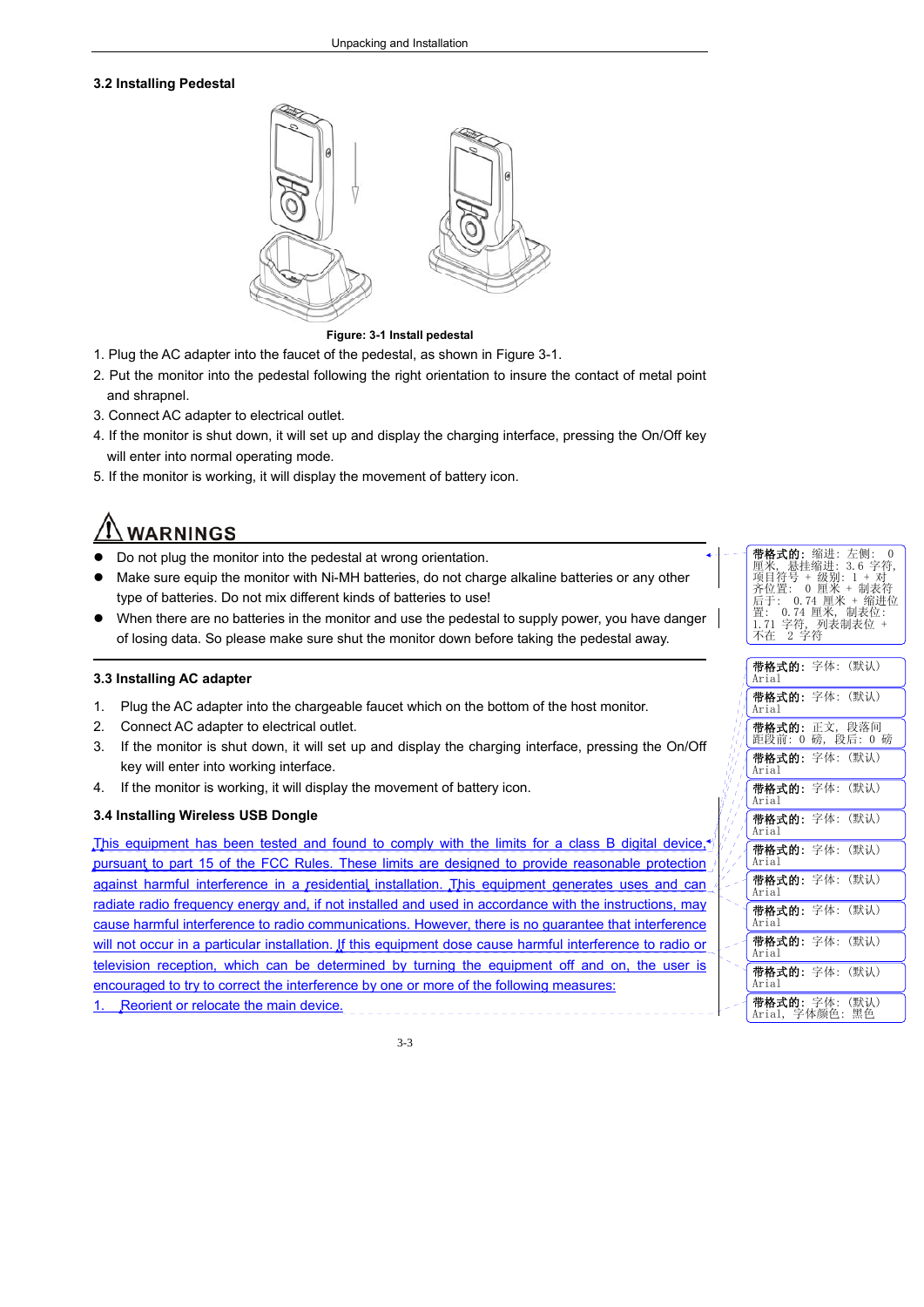- Increase the separation between the equipment and receiver.
- Consult the dealer or an experienced technician for help.



| <b>带格式的:</b> 字体: (默认)<br>Arial, 字体颜色: 黑色 |
|------------------------------------------|
| <b>带格式的:</b> 字体: (默认)<br>Arial, 字体颜色: 黑色 |
| <b>带格式的:</b> 字体: (默认)<br>Arial, 字体颜色: 黑色 |
| 带格式的: 字体: 非加粗                            |

带格式的: 字体: 五号, 非

带格式的: 两端对齐 带格式的: 字体: 五号

删除的内容**:** Send

加粗

**Figure 3-2: Install wireless USB Dongle**

#### Installing steps:

1. Install driver and software at PC.

2. Plug wireless USB Dongle into PC's USB faucet, The USB Dongle receive data from monitor via wireless, as shown in Figure 3-2.

3. Open the monitor in 2 meters around the PC, the monitor will send the data to USB Dongle via wireless.

- 4. Press MENU key, enter into "sending data" dialog.
- 5. Choose "connect" button to open the ward software.

6. The software will show historical data of patient's ID which have stored in the host monitor at the side column, if it's connected successfully.

## **NOTE**

ı

- In order to insure the quality of the transporting signal, please let the monitor close to the USB wireless adapter plugged in PC as possible and make sure there is no barrier between them.
- **•** This monitor complies with Part 15 of the FCC Rules. Operation is subject to the following two conditions:

(1) This device may not cause harmful interference.

(2) This device must accept any interference received, including interference that may cause undesired operation.

The monitor used for this transmitter must be installed with providing a separation distance of at least 20cm from all persons.

### **3.5 Sensor Connections**

## **WARNINGS**

- Before use, carefully read the sensor directions for use, including all warnings, cautions, and instructions.
- Do not use a damaged sensor.
- Do not immerse or wet the sensor.
- Do not use a sensor with exposed electronic components. ı

## **NOTE**

Use only sensors and its cable suited to this monitor for  $SpO<sub>2</sub>$  and  $CO<sub>2</sub>$  measurements. Other

厘米, 悬挂缩进: 3.6 字符, 项目符号 + 级别: 1 + 对

齐位置: 0 厘米 + 制表符 后于: 0.74 厘米 + 缩进位 置: 0.74 厘米, 制表位: 1.71 字符, 列表制表位 + 不在 2 字符

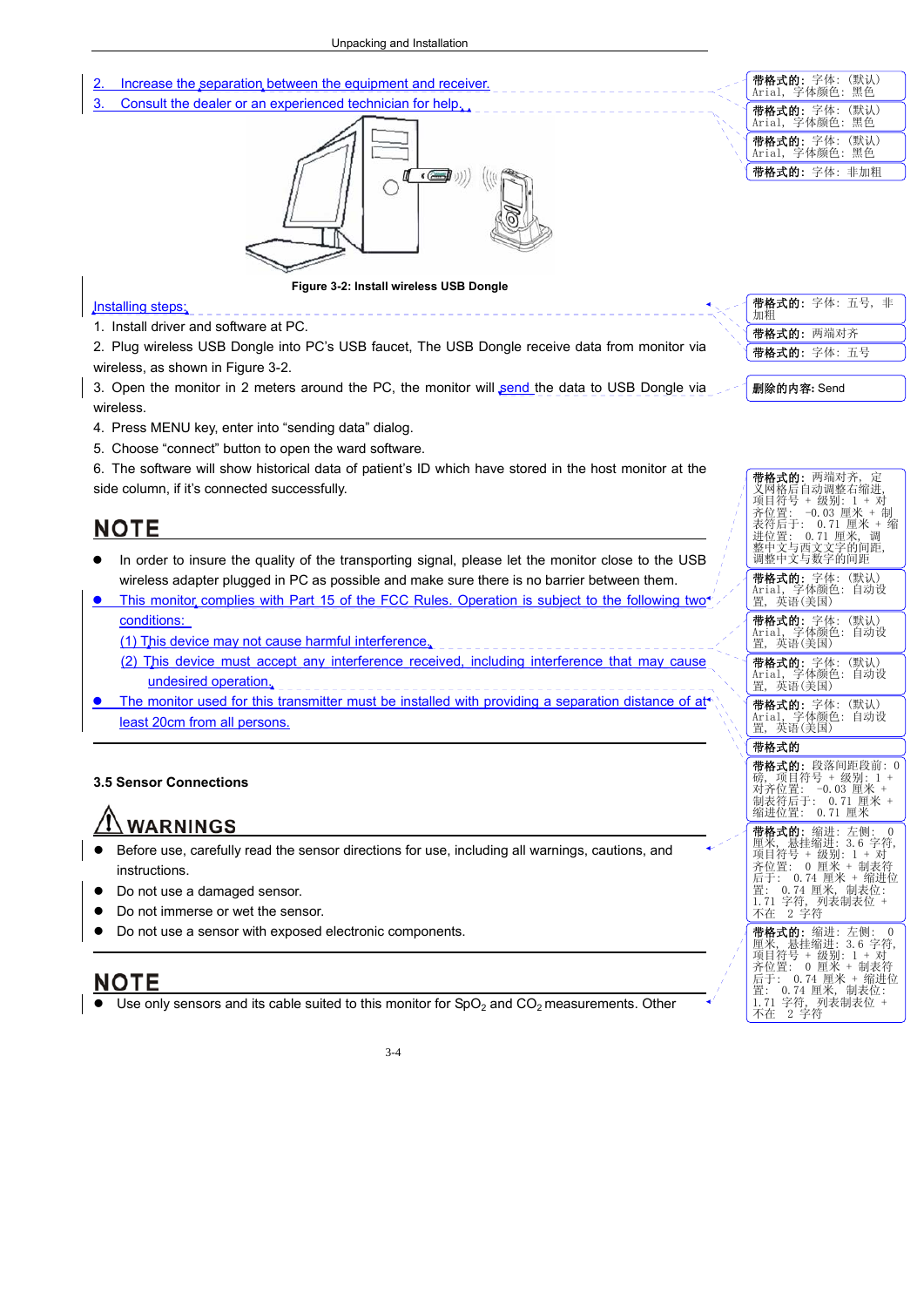sensors may cause the monitor improper performance.

Do not lift the monitor by the sensor cable because the cable could disconnect from the monitor, causing the monitor to drop on the patient.



 $\bullet$  Installing SpO<sub>2</sub> sensor

ı

- 1. Select the appropriate sensor for the patient.
- 2. Refer to Figure 3-3, Connect the oximeter plug to pulse oximeter convex interface.
- 3. The probe is finger of tip oximeter probe. Attach the finger probe with the light to the patient. Be sure to fully insert the patient's finger into the probe.
- 4. Apply the sensor following the instructions supplied with the sensor.
- $\bullet$  Installing CO<sub>2</sub> sensor
- 1. Insert the CO<sub>2</sub> Sensor connector into the receptacle of the host monitor. To remove the connector, grasp the body portion of the connector back and remove.
- 2. Shown below is the  $CO<sub>2</sub>$  Sensor connection to a  $CO<sub>2</sub>$  adapter



Figure 3-4: Installing CO<sub>2</sub> sensor

3. Open the function of measuring  $CO<sub>2</sub>$ . Please see chapter 5 for more information. **Note:** Do not remove by pulling cable.

| 带格式的:缩进:左侧: 0     |
|-------------------|
| 厘米, 悬挂缩进: 3.6 字符, |
| 项目符号 + 级别: 1 + 对  |
| 齐位置: 0.63 厘米 + 制  |
| 表符后于: 1.38 厘米 + 缩 |
| 进位置: 1.38 厘米,制    |
| 表位: 1.71 字符,列表制   |
| 表位 + 不在 3.71 字符   |
|                   |

| ┪带格式的:缩进:左侧: 0    |
|-------------------|
| 厘米, 悬挂缩进: 3.6 字符, |
| 项目符号 + 级别: 1 + 对  |
| 齐位置: 0.63 厘米 + 制  |
| 表符后于: 1.38 厘米 + 缩 |
| 进位置: 1.38 厘米, 制   |
| 表位: 1.71 字符,列表制   |
| 表位 + 不在 3.71 字符   |

 $\ddotmark$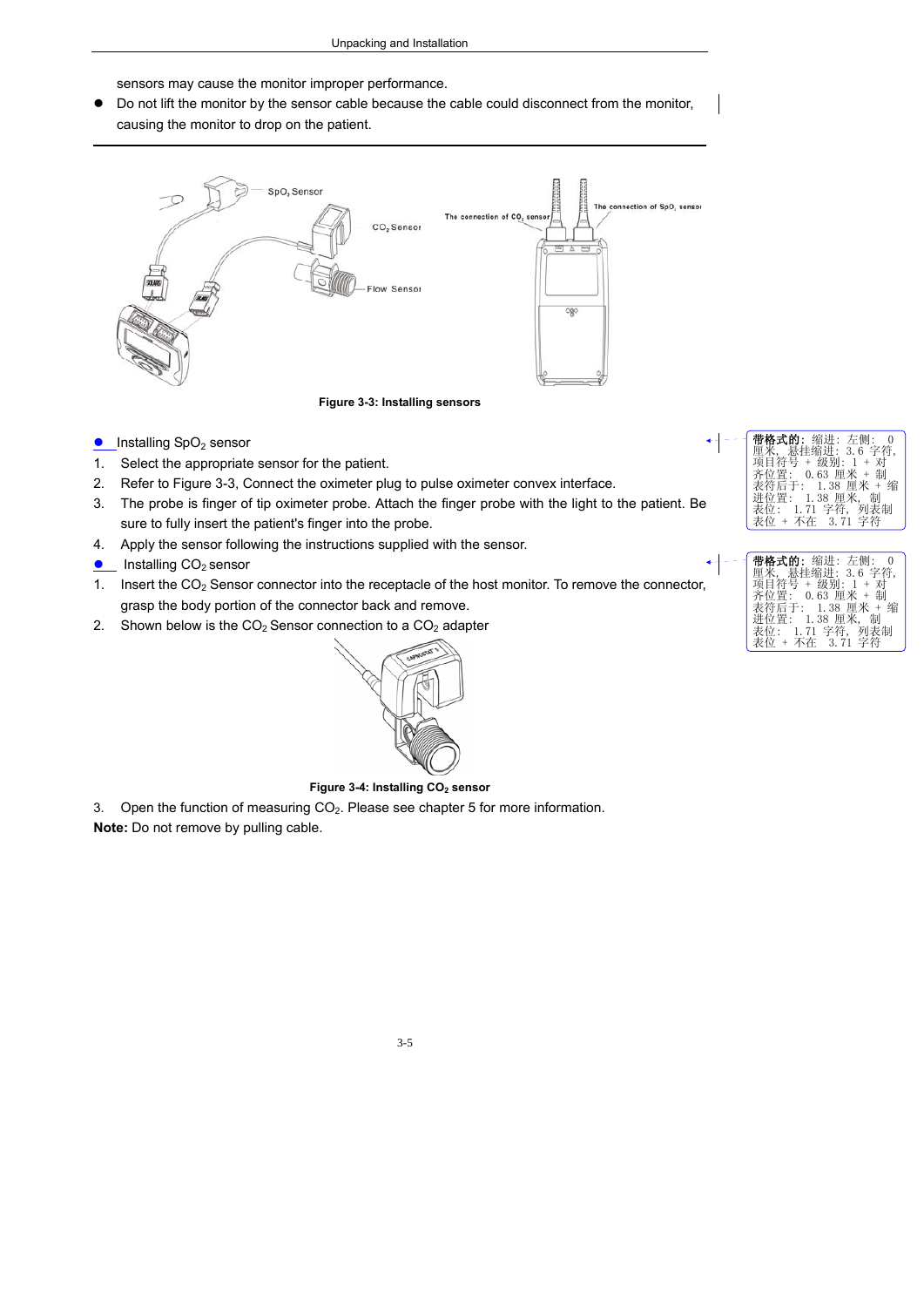删除的内容**:** 

This page is intentionally left blank.

J. L i. J.

 $\overline{\phantom{a}}$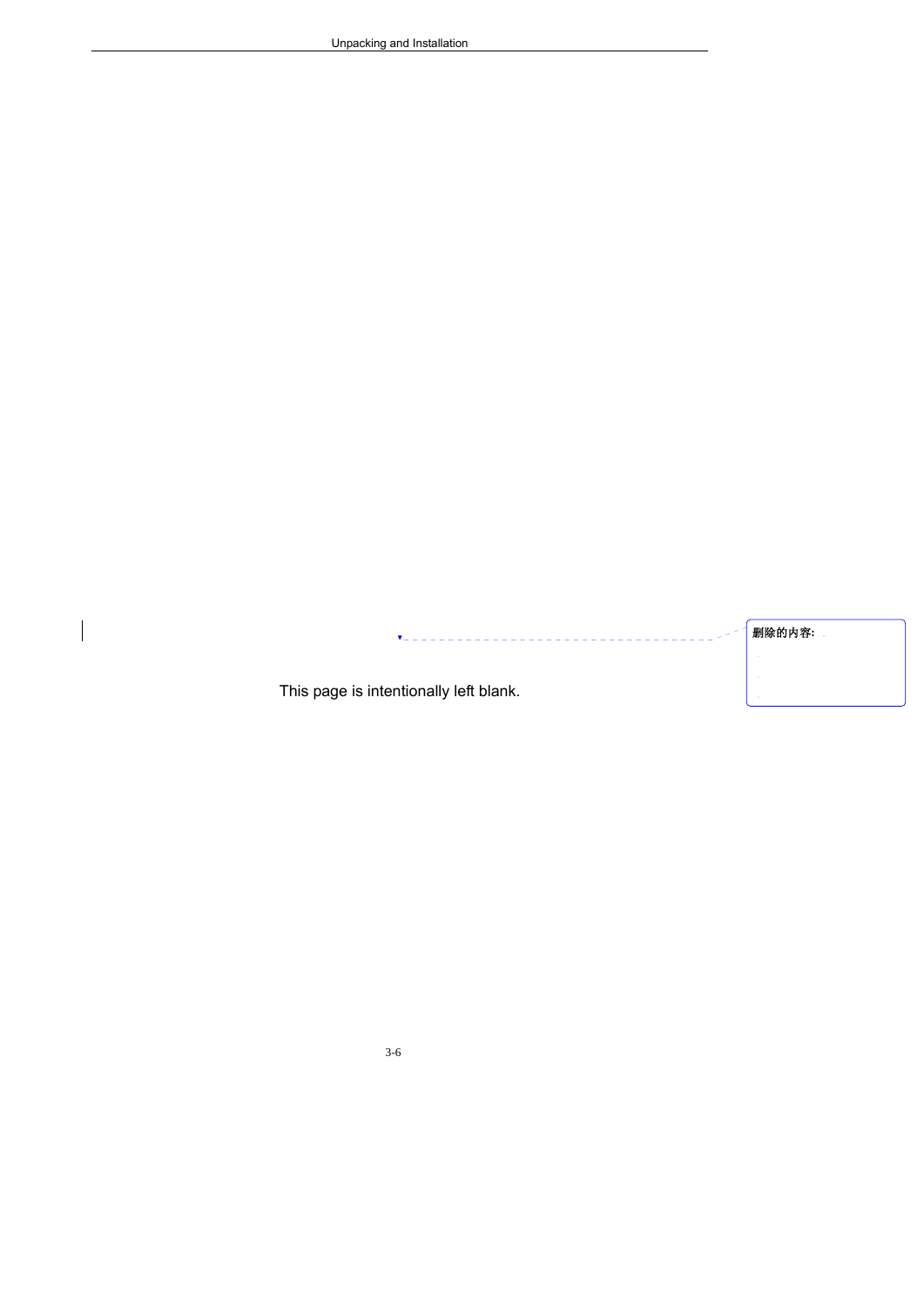### **4. Initial Setup**

#### **4.1 Main Structure**

The monitor is composed by host monitor,  $SpO<sub>2</sub>$  Sensor,  $CO<sub>2</sub>$  Sensor and pedestal.

#### **4.2 Description Crust**

Figure 4-1 through 4-4 show the crust, display, pedestal and rear/top view of the monitor.



**Figure 4-1: Crust** 

The function of each numbered label in Figure 4-1 is described below:

| Label | <b>Description</b>        | <b>Function</b>                                     |
|-------|---------------------------|-----------------------------------------------------|
|       | $SpO2$ Connector          | Connect the host monitor and $SpO2$ Sensor          |
| 2     | CO <sub>2</sub> Connector | Connect the host monitor and CO <sub>2</sub> Sensor |
| 3     | Power indicator light     | Indicate the state of host monitor                  |
|       | Display Window            | Display the user's interface                        |
| 5     | Keys                      | Operate the host monitor                            |
| 6     | Crust                     | Protect the internal parts of host monitor          |



**Figure 4-2**:**Pedestal View**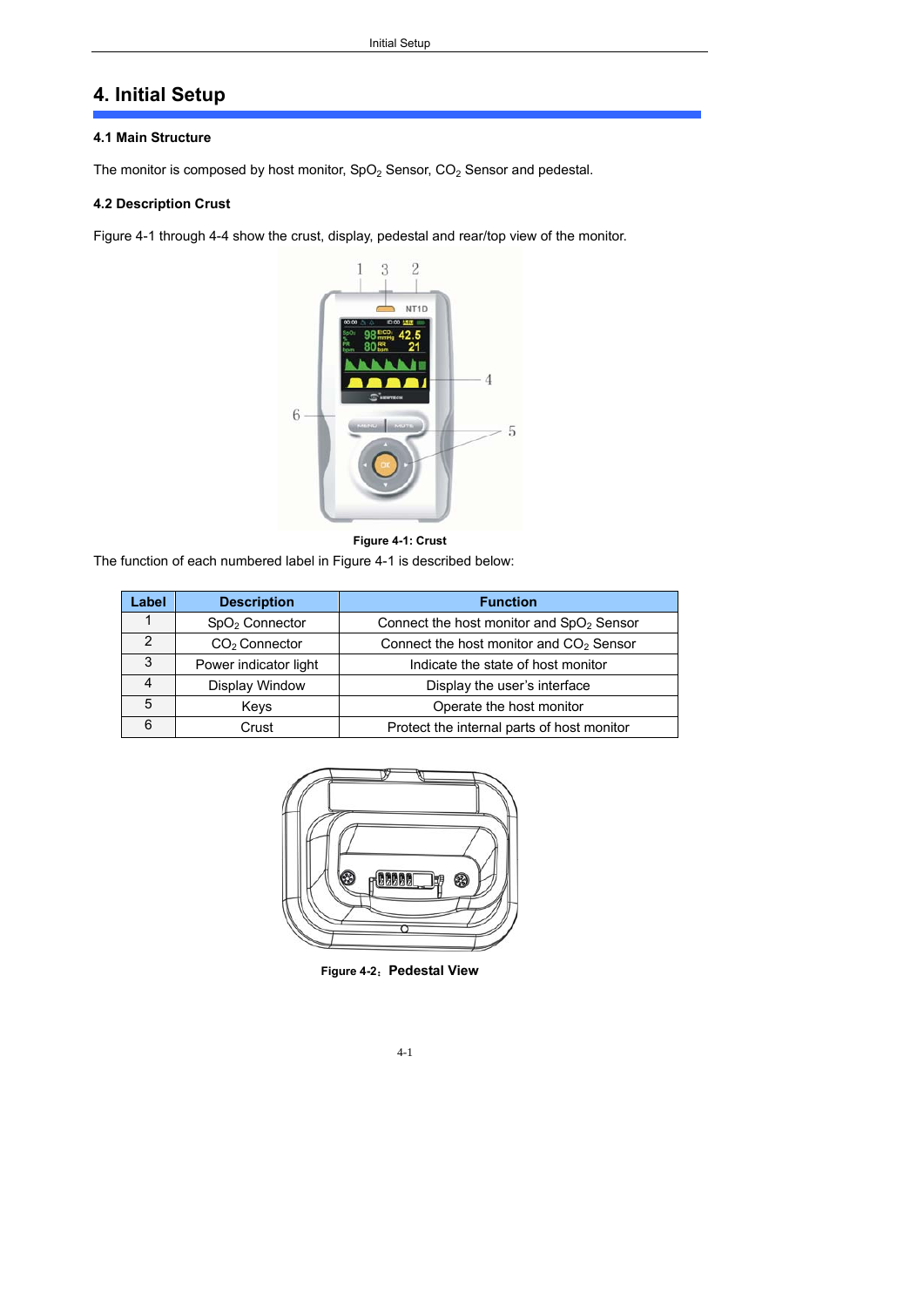

**Figure 4-3**:**Rear/top view** 

The function of each numbered label in Figure 4-3 is described below:

| Label          | <b>Description</b>         | <b>Function</b>                                      |
|----------------|----------------------------|------------------------------------------------------|
|                | Speaker                    | Emit sounds of pulse and alarm                       |
| $\overline{2}$ | Rear shuck                 | Protect the internal parts of host monitor           |
| 3              | Battery door               | Open it can install or unload batteries              |
|                | Electrical outlet          | Connect the host monitor and AC adapter              |
| 5              | Pedestal connector         | Connect the host monitor and pedestal                |
| 6              | On/Off key                 | Open and close the host monitor                      |
|                | CO <sub>2</sub> Connector  | Connect the host monitor and CO <sub>2</sub> Sensor  |
| 8              | SpO <sub>2</sub> Connector | Connect the host monitor and SpO <sub>2</sub> Sensor |

#### **4.3 Basic Operation**

## **WARNINGS**

- The monitor is a prescription device and is to be operated by qualified personnel only.
- Do not lift the monitor by the probe cable because the cable could disconnect from the monitor, causing the monitor to drop on the patient.
- Prior to using the monitor, carefully read the manual and accessory directions for use, all precautionary information in boldface type, and all specifications.

### **NOTE**

ı

l

- The monitor is intended only as an adjunct in patient assessment. It must be used in conjunction with clinical signs and symptoms.
- Before using the monitor, remove the plastic protective sheet that covers the display. This sheet is only on the display to protect it during shipping. Leaving it on during monitoring could make it difficult to read displayed measurements.

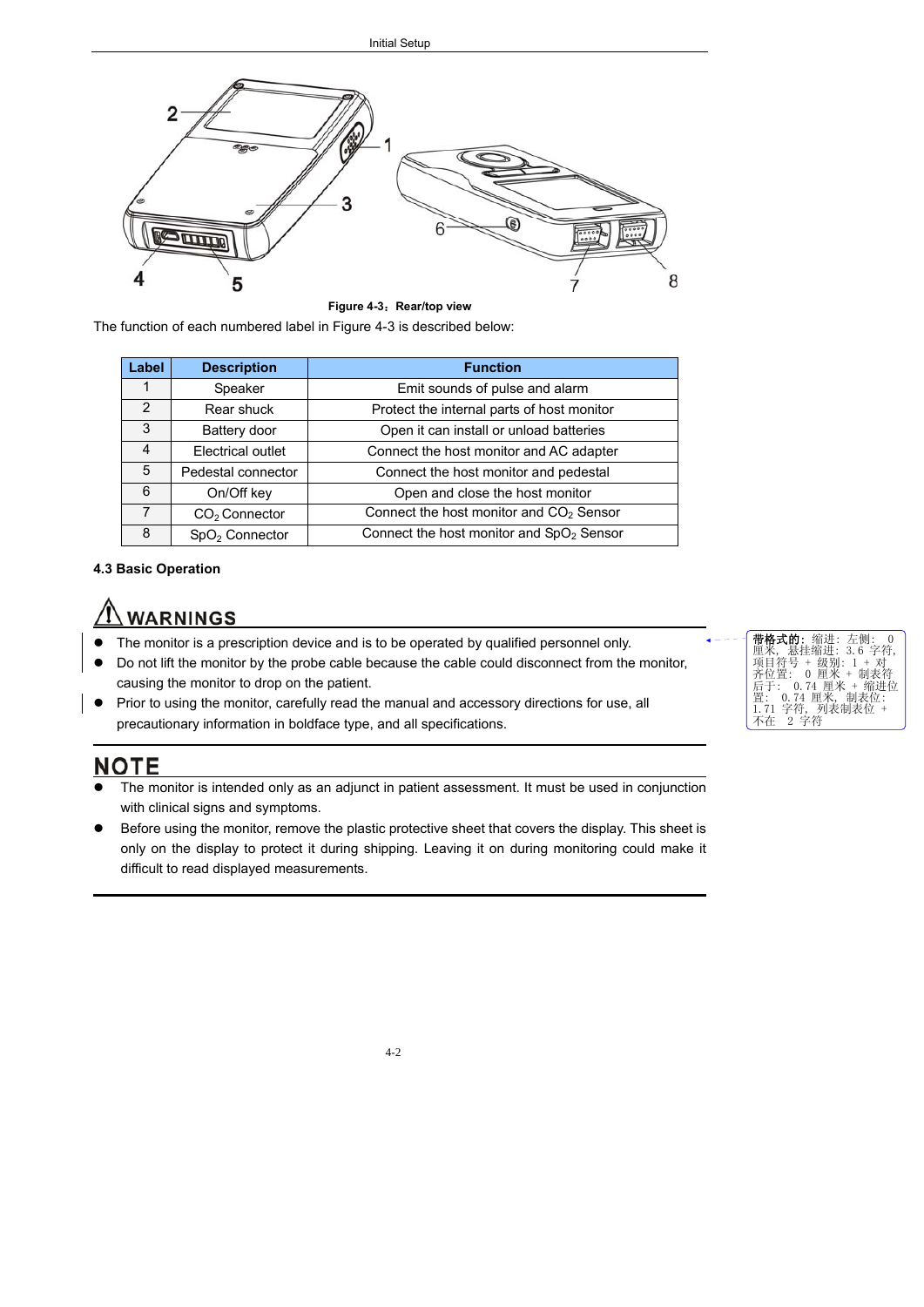#### **4.3.1 Keys Operation**



**Figure 4-4: keys** 

The function of each numbered label in Figure 4-4 is described below:

| Label         | <b>Description</b> | <b>Function</b>                                               |
|---------------|--------------------|---------------------------------------------------------------|
|               | <b>MENU</b> key    | Press this bottom to enter submenu.                           |
| $\mathcal{P}$ | MUTE key           | Press this bottom to shut down the alarm of this parameter or |
|               |                    | restart all alarms.                                           |
| 3             | Up key             | Move menu and cursor upwards or increase number.              |
| 4             | Right key          | Move menu and cursor rightwards.                              |
| 5             | Down key           | Move menu and cursor upwards or decrease number.              |
| 6             | OK key             | Use to choose menu or number.                                 |
|               | Left key           | Move menu and cursor leftwards.                               |

#### **4.3.2 Start Up**

**•** Enclosing butteries

If the monitor is turned off, when you have enclosed batteries, press On/Off key can turn on the monitor. The start interface is shown in Figure 4-5 below:



**Figure4-5: Initialization Screen**

### **NOTE**

If the battery were insufficient to operated, you maybe can see the opening of the system. And then, the monitor turns itself off automatically. If the batteries are less or installing the batteries is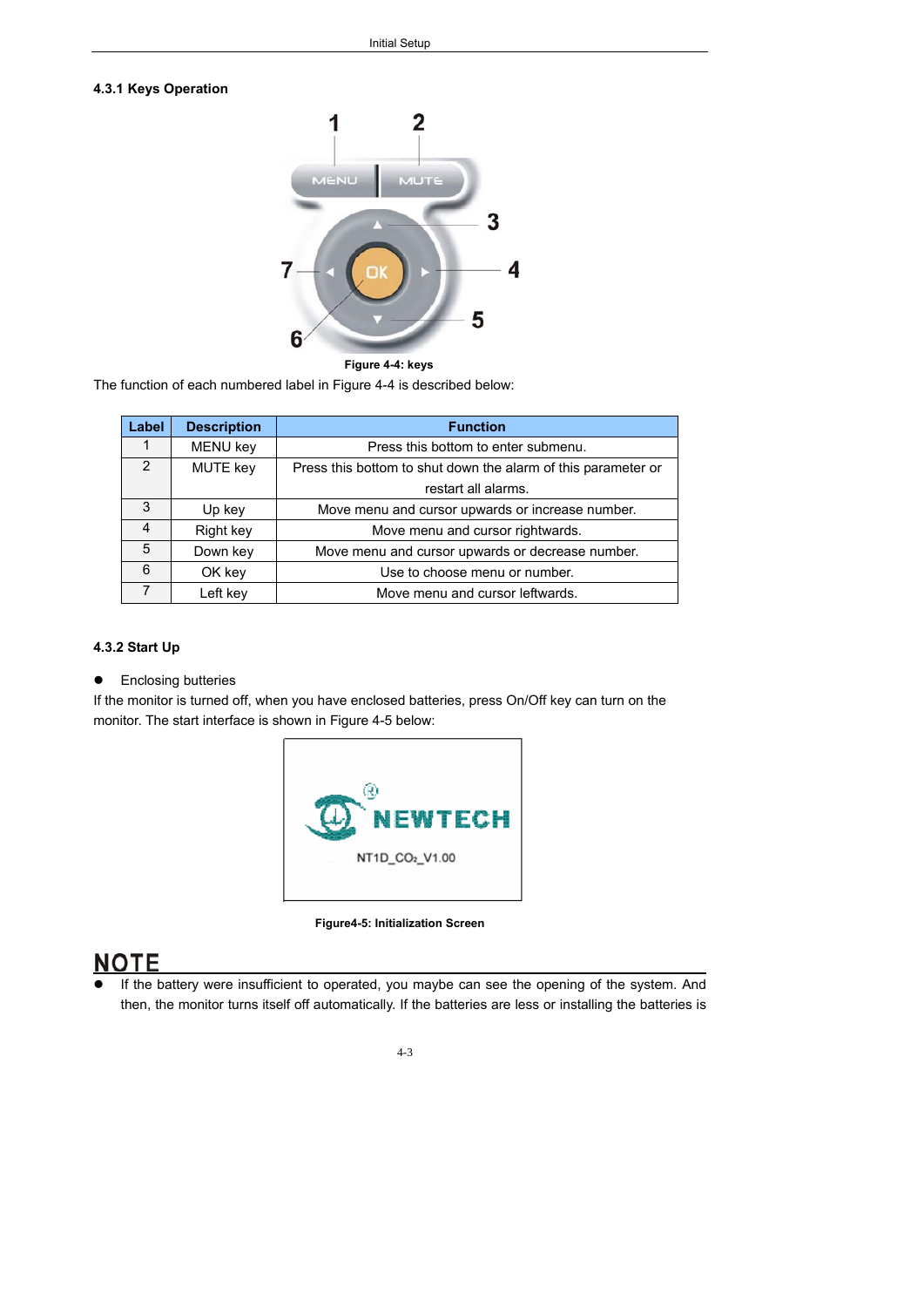failure, this monitor may have no response. Then, Please make sure the batteries have enough energy.

- The monitor is intended only as an adjunct in patient assessment. It must be used in conjunction with clinical signs and symptoms.
- This monitor is a prescription device and is to be operated by qualified personnel only.
- Do not connect anything other than a  $SpO<sub>2</sub>$  sensor to the  $SpO<sub>2</sub>$  sensor port (for example, do not attempt to connect a PC to the monitor at the sensor port).
- Do not connect anything other than an  $CO<sub>2</sub>$  sensor to the  $CO<sub>2</sub>$  sensor port

#### Self Test

ı

When turned on, the monitor automatically performs a Self Test. The screen will display the followings in turn:

- 1) It will display the software's version number at all the test times.
- 2) The self test progress of magnetic disk, power indicator light and speaker is displaying below the version number.
- 3) Make sure that you can hear "dee" sound and the power light is on. That means finishing the self test successfully. If not, do not continue to use this monitor, contact your provider or manufacturer.

After self testing, if you haven't set the system time or the right has lost, a dialog box will come out to hint you set the system time manually.(Refer to Figure 4-6).



**Figure 4-6 Setting system time** 

## **WARNINGS**

- Make sure that you can hear "dee" sound and the power light is on. If not, do not continue to use this monitor.
- Do not lift the monitor by the sensor cable because the cable could disconnect from the monitor, causing the monitor to drop on the patient.
- Make sure there is no any barrier in the front of the speaker and the speaker's pores aren't covered. Otherwise, you may not hear alarms.

### **CAUTIONS**

l

ı

When adjust any menu's parameter, the screen will display partially but still record data.

#### **4.3.3 Running Mode**

After turning on the monitor, the  $SpO<sub>2</sub>$  testing is opened automatically. Steps are as follows: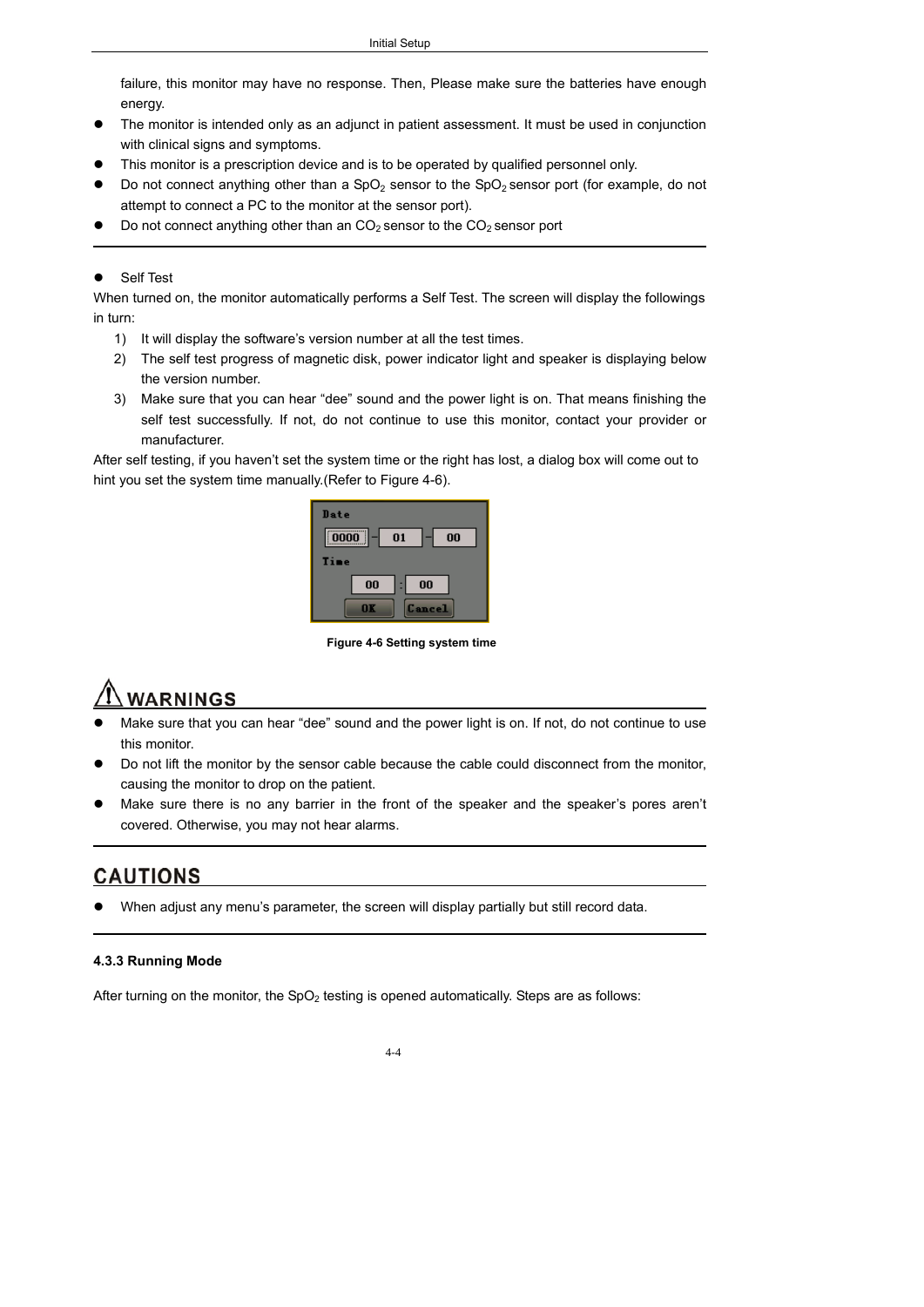1) Install the  $SpO<sub>2</sub>$  sensor correctly and put patient's finger in it.

2) The monitor will search for pulse in 10 seconds.

3) If pulse search is successful, in %SpO<sub>2</sub> and PR area will display the patient's %SpO<sub>2</sub> and PR. Pulse indicator will jump together with the pulse jumping. Speaker will generate "dee dee" with the pulse jumping. Feature as follows:

- $\bullet$  %SpO<sub>2</sub>: Express percent oxygen saturation
- PR: In pulse beats per minute (bpm)

Steps of opening  $CO<sub>2</sub>$  measuring mode:

- 1) Attach the  $CO<sub>2</sub>$  sensor to the monitor and adapter correctly.
- 2) Press MENU key to enter the setting menu, open  $CO<sub>2</sub>$  switch. The SpO<sub>2</sub> sensor has already been inserted, but doesn't input,  $E<sub>1</sub>CO<sub>2</sub>$  and RR display area displays "---".
- 3) If there is CO<sub>2</sub> flowing the flow sensor, patient's end tidal carbon dioxide value and respiration rate will be shown at the  $E<sub>1</sub>CO<sub>2</sub>$  and RR display area.
	- $E<sub>1</sub>ECO<sub>2</sub>$  means end tidal carbon dioxide value, and has three units:%, KPa, mmHg (default).
	- $\bullet$  RR means the respiration times of every minute (bpm).

#### **4.3.4 Information Column**

From left to right ,the information column displays: time, the state of alarm and mute, remaindering full of magnetic disk, patient's ID and type and batteries' charge level. As shown in figure 4-7.

#### Adu 12:30 △△ 图  $ID:01$ ⊪

#### **Figure 4-7: Information column**

The function of partial icons in Figure 4-7 is described below:

| <b>Name</b>            | <b>State</b> | <b>Description</b>                                                       |
|------------------------|--------------|--------------------------------------------------------------------------|
|                        | Δ            | It means the general alarm switch is turn on, but one or                 |
| State of alarm         |              | more sub-switch maybe have already turn off.                             |
|                        |              | It means the general alarm switch is turn off. At this state,            |
|                        | ⚠            | the monitor can generate any alarms except low voltage                   |
|                        |              | alarming.                                                                |
|                        | Δ            | It means all alarming sound is turn on.                                  |
| State of silence       | A            | It means one or more alarming sound is turn off.                         |
| Hint of recording data | Ŧ            | It means recording historical data for present patient.                  |
| Hint of full memory    | X            | It means full memory for present patient and stopping<br>recording data. |

#### **4.3.5 Status Bar**



| <b>Name</b>         | <b>State</b> | <b>Function</b>                                                                                                    |
|---------------------|--------------|--------------------------------------------------------------------------------------------------------------------|
| Loss of sensor icon | F            | It will be displayed when the sensor is off.                                                                       |
| Loss of finger icon | ंडे          | The $SpO2$ sensor has already been inserted, but the sensor<br>not attached to the finger, the icon will be shown. |
| Search pulse icon   | D            | When the monitor is search pulse, the icon will be shown.                                                          |
| Low signal icon     |              | It will be displayed if the patient's signal is low.                                                               |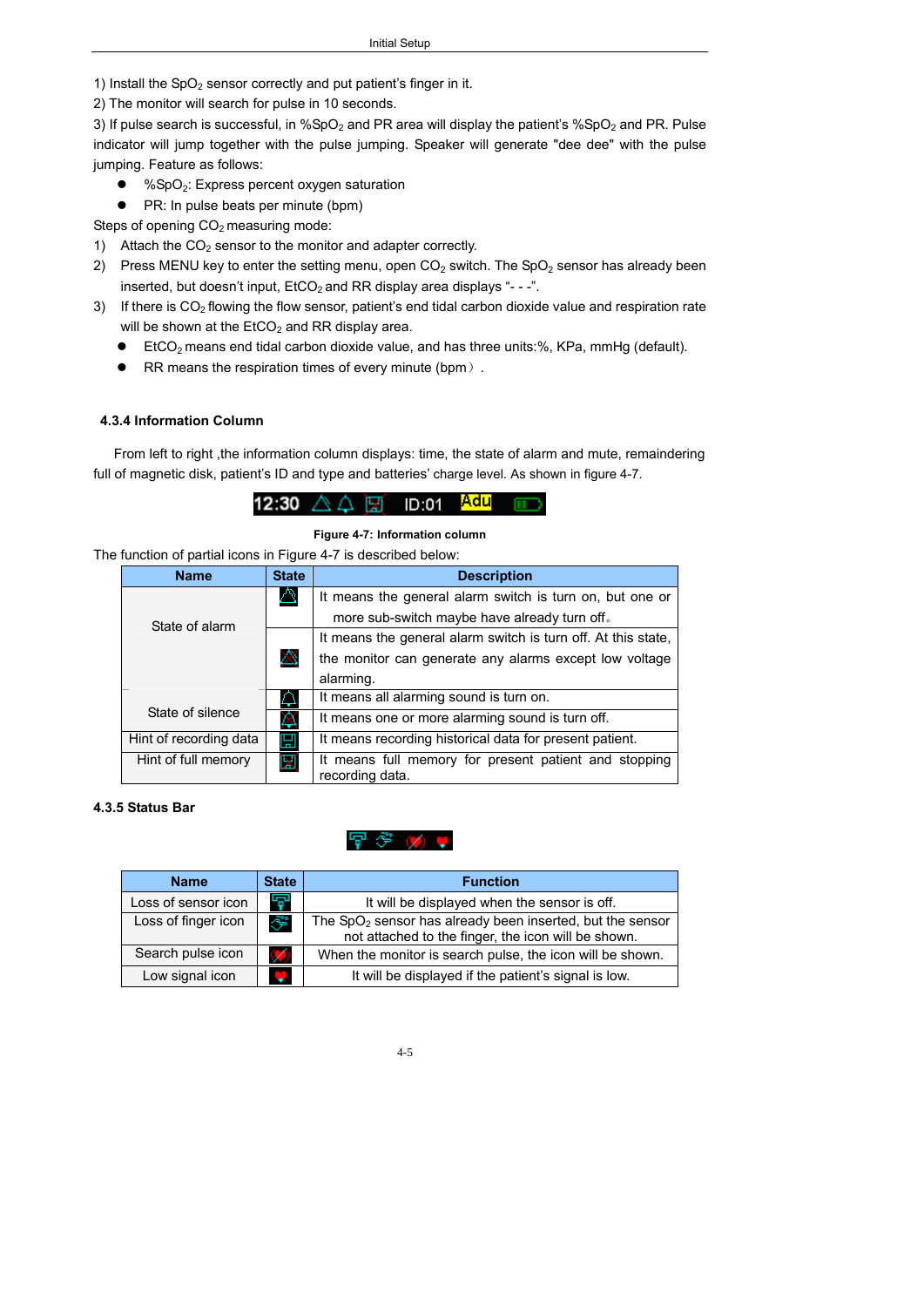#### **4.3.6 Adjust the Volume of Pulse**

You can adjust the volume of pulse by using the right/left key in all interfaces except trend graph interfaces.

**4.3.7 Indicating Batteries' Charge and Recharging** 

## **WARNINGS**

- Be sure to follow local governing ordinances and recycling instructions regarding disposal or recycling of batteries.
- Do not recharge alkaline batteries.

## **NOTE**

ı

L

The system use AA alkaline batteries to estimate remainder time. The icon  $\Box$  appears

when there is only approximately 15 minutes of using time remains. The remainder time will be different if use other kinds of batteries.

- Check the batteries periodically for corrosion. If don't use the monitor for three months or more time, please take all batteries away.
- $\bullet$  Indicating batteries charge

When the monitor is working, the battery-shaped icon in information column will show remainder

charge. When approximately 15 minutes of charge time remains,  $\Box$  will wink and begin low

battery voltage warning, as shown in figure 4-8.

#### **Figure 4-8: low charge icon**

If the voltage is excessive low, the monitor will come out a window to reminder user that the monitor must be shut down and the progress can not be terminable, as shown in figure 4-9.



**Figure 4-9: low voltage warning screen**

**•** Internal Recharge Function

 When the monitor is connected to an external power source (even if the monitor is turned off), the battery pack charges automatically. When charging, the battery-shaped icon displays a dynamic pattern, press On/Off key to enter double waveform interface. After charging, the battery-shaped icon will show filling pattern, press On/Off key to enter main monitoring interface. If user pulls the charger out or breaks the pedestal away when the monitor is closed, it will turn off automatically. The charging screen is shown in figure 4-10.



带格式的: 缩进: 左侧: 0 厘米, 首行缩进: 0 厘米, 项目符号 + 级别: 1 + 对

齐位置: 0.63 厘米 + 制<br>表符后于: 1.38 厘米 + 缩<br>进位置: 1.38 厘米, 制<br>表位: 不在 3.71 字符 表符后于: 1.38 厘米 + 缩 进位置: 1.38 厘米, 制 表位: 不在 3.71 字符

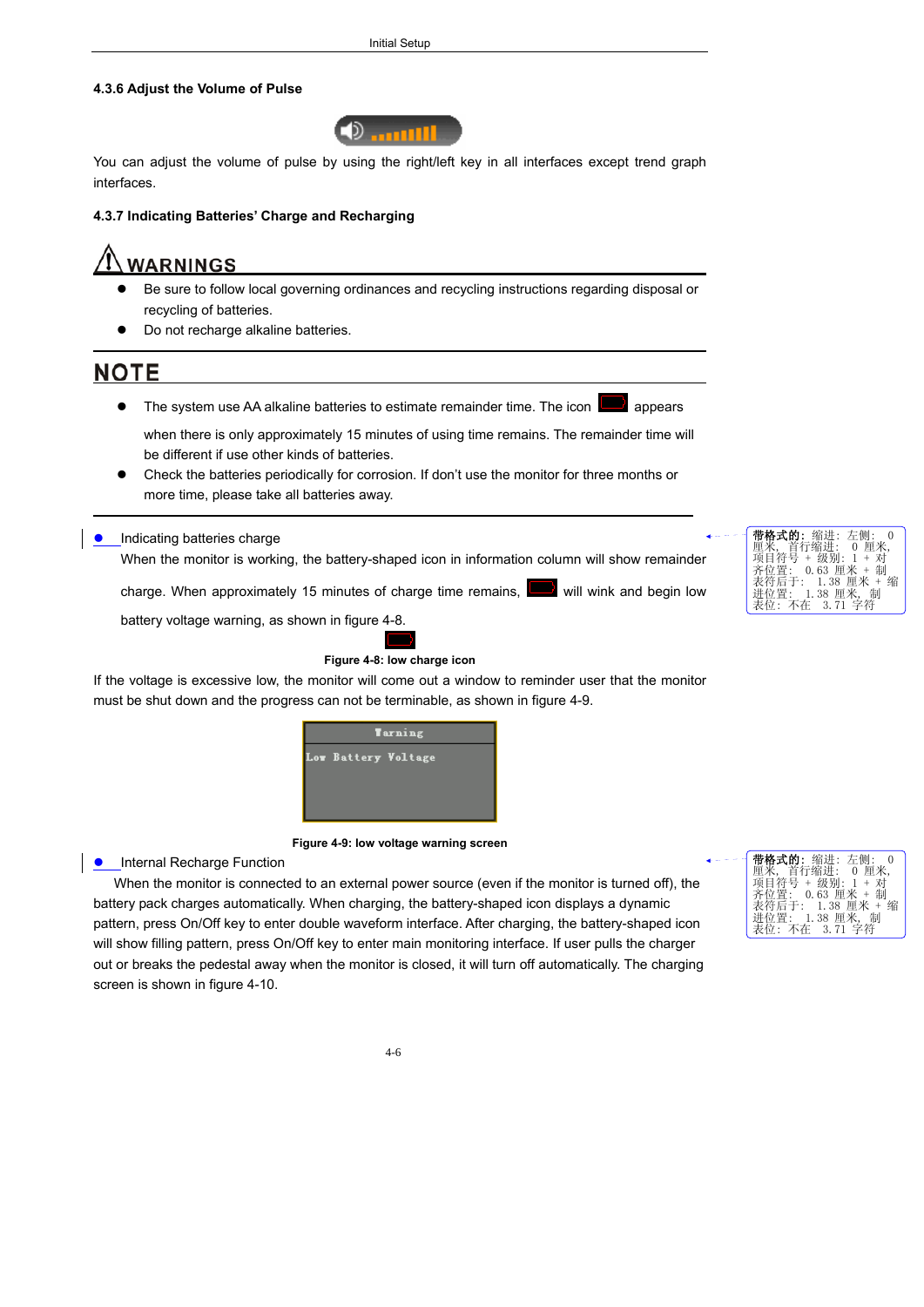

#### **Figure 4-10: Charging screen**

When the monitor is working, if you connect it to AC adapter or put it on pedestal, the battery-shaped icon at information column displays a dynamic pattern from 1 to 4 panes. You can continue using the monitor if user pulls the charger out or breaks the pedestal away in working mode.

#### **4.3.8 Shut Down**

1) Shut down normally

Press the On/Off key for full gauge to shut down the monitor when it's working. The monitor will come out a window, as shown in figure 4-11.

| Warning              |
|----------------------|
| Shutdown in progress |
|                      |
|                      |

 **Figure 4-11: Shut down normally** 

2) Shut down in low voltage

The monitor turns itself off automatically when batteries are depleted.

The system enters into the state of low voltage, when approximately 15 minutes of charge time

remains. The icon  $\Box$  will wink and stored trend data is saved in memory. After that, the historical

data can't be saved, so please shut it down normally and change batteries.

If the voltage is excessive low, the monitor will come out a window to reminder user that the monitor must be shut down and the progress can not be terminable, as shown in figure 4-9.

### **NOTE**

l

- You can stop shutting the monitor down if it closed automatically because of low voltage.
- The low voltage is distinguished by alkaline battery. That is different for Ni-MH battery, but it doesn't matter with using the monitor.
- If you press On/Off key when the AC adapter is inserted, the system will enter the state of dormancy after full gauge.

## **WARNINGS**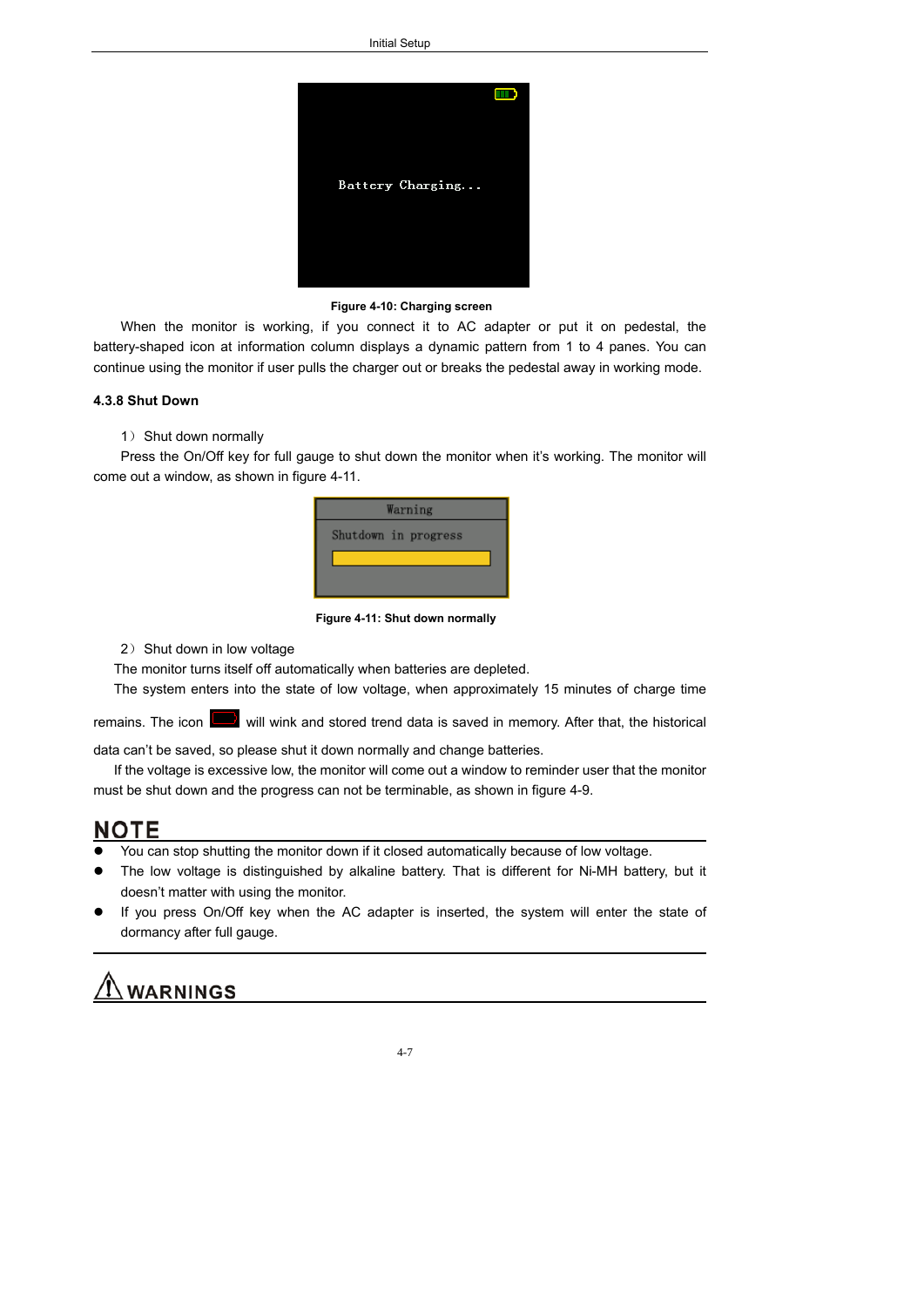- In order to keep optimal performance of the equipment, please open the monitor at least 30 seconds after being shut down or cut power.
- The historical data can be saved as the battery-shaped icon winking. After that the data won't be saved even if shut down the monitor normally.

#### **4.4 Storage**

l

Remove the batteries from the instrument before long-term storage, or if the device won't be used for 6 months or more. This protects the device from damage due to batteries leaking acid.

Store the device in its original shipping carton and packing materials to help protect the device from damage during storage.

#### **4.5 Environment of Protection**

For minimizing risks, discard the used-up batteries and this monitor according to your local government organization rules, ROHS (2002/95/EC) and WEEE (2002/96/EC).

#### **4.6 Impact of Performance Consideration**

Inaccurate  $SpO<sub>2</sub>$  measurements can be caused by:

- Prolonged and/or excessive patient movement;
- **.** Anaemia;
- Venous pulsations;
- **o** Intravascular dyes, such as indocyaninegreen or methylene blue;
- $\bullet$  Significant levels of dysfunctional hemoglobins;
- **•** Defibrillation.

The affects of electromagnetic interference on oximetry reading is discussed in the Troubleshooting and Maintenance section of this manual.

- Inaccurate  $CO<sub>2</sub>$  measurements can be caused by:
- $\bullet$  Trachea's entanglement or strangulation.
- **•** Reuse, disassembly, cleaning, disinfecting or sterilizing the single patient use  $CO<sub>2</sub>$  airway adapters
- **•** Air flow adapter is damaged.
- $\bullet$  CO<sub>2</sub> Sensor is damaged.
- $\bullet$  CO<sub>2</sub> Sensor is wet or has exterior condensation.
- Nitrous oxide, elevated levels of oxygen, helium and halogenated hydrocarbons can influence the CO<sub>2</sub> measurement.
- $\bullet$  Air flow adapter windows are dirty.
- $\bullet$  CO<sub>2</sub> Sensor windows are dirty.
- Patient's secretion.
- $\bullet$  CO<sub>2</sub> Sensor is forgotten to reset the air flow adapter.
- CO<sub>2</sub> Sensor did not be set and compensated according to the environment.

Ambient environmental conditions and sensor application errors, which can affect pulse oximetry and  $CO<sub>2</sub>$  readings, are discussed in the Probe section of this manual and in the probe directions for use.

| 带格式的:缩进:左侧: 0     |
|-------------------|
| 厘米, 悬挂缩进: 3.6 字符, |
| 项目符号 + 级别: 1 + 对  |
| │齐位置: 0.63 厘米 + 制 |
| 表符后于: 1.38 厘米 + 缩 |
| 讲位置: 1.38 厘米,制    |
| 表位: 1.71 字符,列表制   |
| 表位 + 不在 3.71 字符   |

| 带格式的:缩进:左侧: 0     |
|-------------------|
| 厘米, 悬挂缩进: 3.6 字符, |
| 项目符号 + 级别: 1 + 对  |
| 齐位置: 0.63 厘米 + 制  |
| 表符后于: 1.38 厘米 + 缩 |
| 讲位置: 1.38 厘米, 制   |
| 表位: 1.71 字符, 列表制  |
| 表位 + 不在 3.71 字符   |

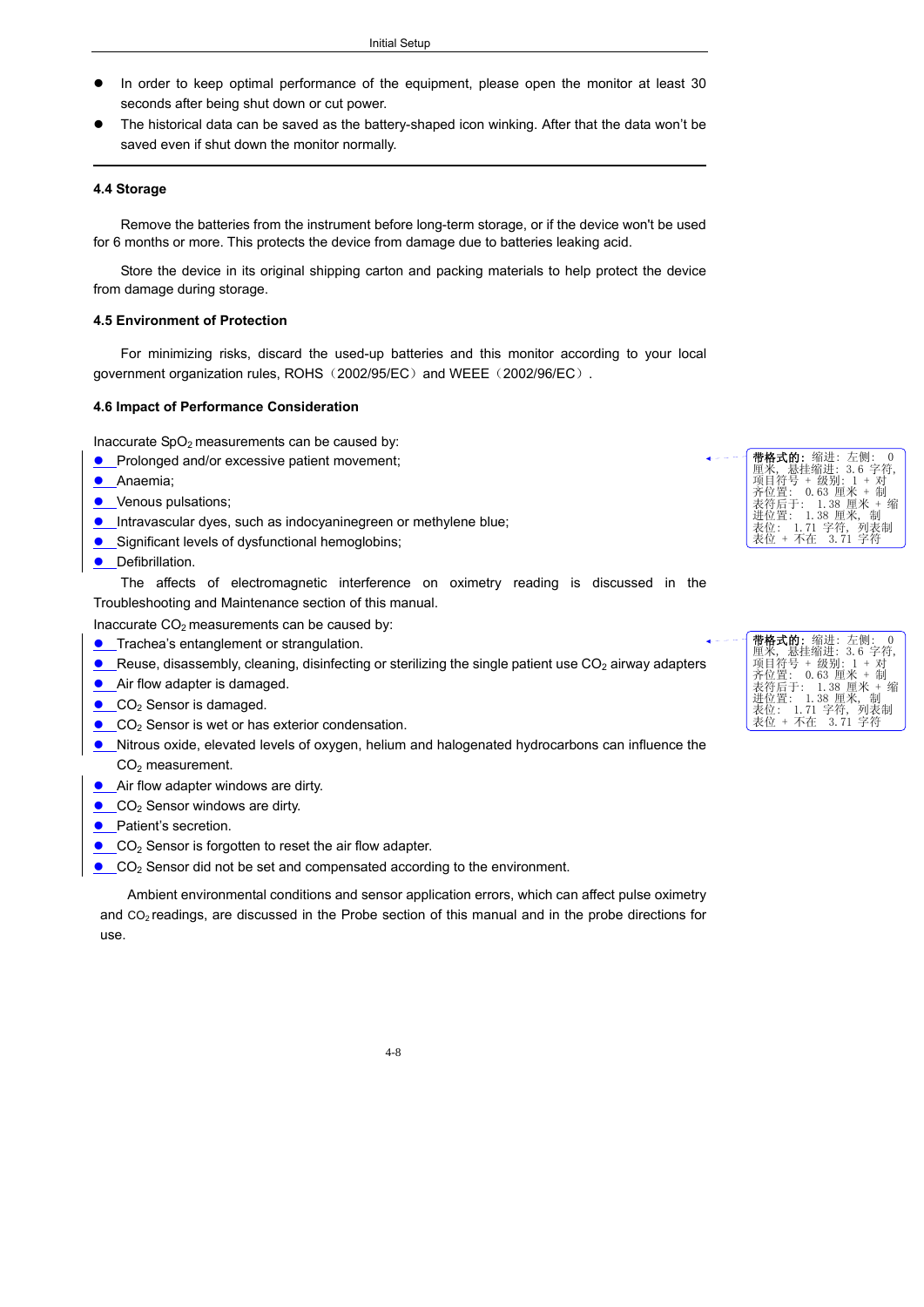## **5. Interface and Function**

#### **5.1 Main Monitoring Interface**

After turning on the monitor, you will enter into the main monitoring interface. Its function is displaying parameter of patient's vital signals. Refer to figure 5-1.





**Figure 5-1: Main monitoring interface** 

| Label | <b>Description</b> | <b>Function</b>                                               |
|-------|--------------------|---------------------------------------------------------------|
| 1     | $SpO2$ Numeric     | Display the current $SpO2$ value. If it doesn't measure       |
|       | Field              | $SpO2$ , it will display"- - -"                               |
| 2     | <b>PR Numeric</b>  | Display the current value. If it doesn't measure PR it will   |
|       | Field              | display"- - -".                                               |
| 3     | $EtCO2$ Numeric    | Display the current value. If it doesn't measure $ECO2$ it    |
|       | Field              | will display"- - -".                                          |
| 4     | <b>RR Numeric</b>  | Display the current value. If it doesn't measure RR it will   |
|       | Field              | display"- - -".                                               |
| 5     | $SpO2$ waveform    | When it is measuring $SpO2$ , it displays $SpO2$ waveform. It |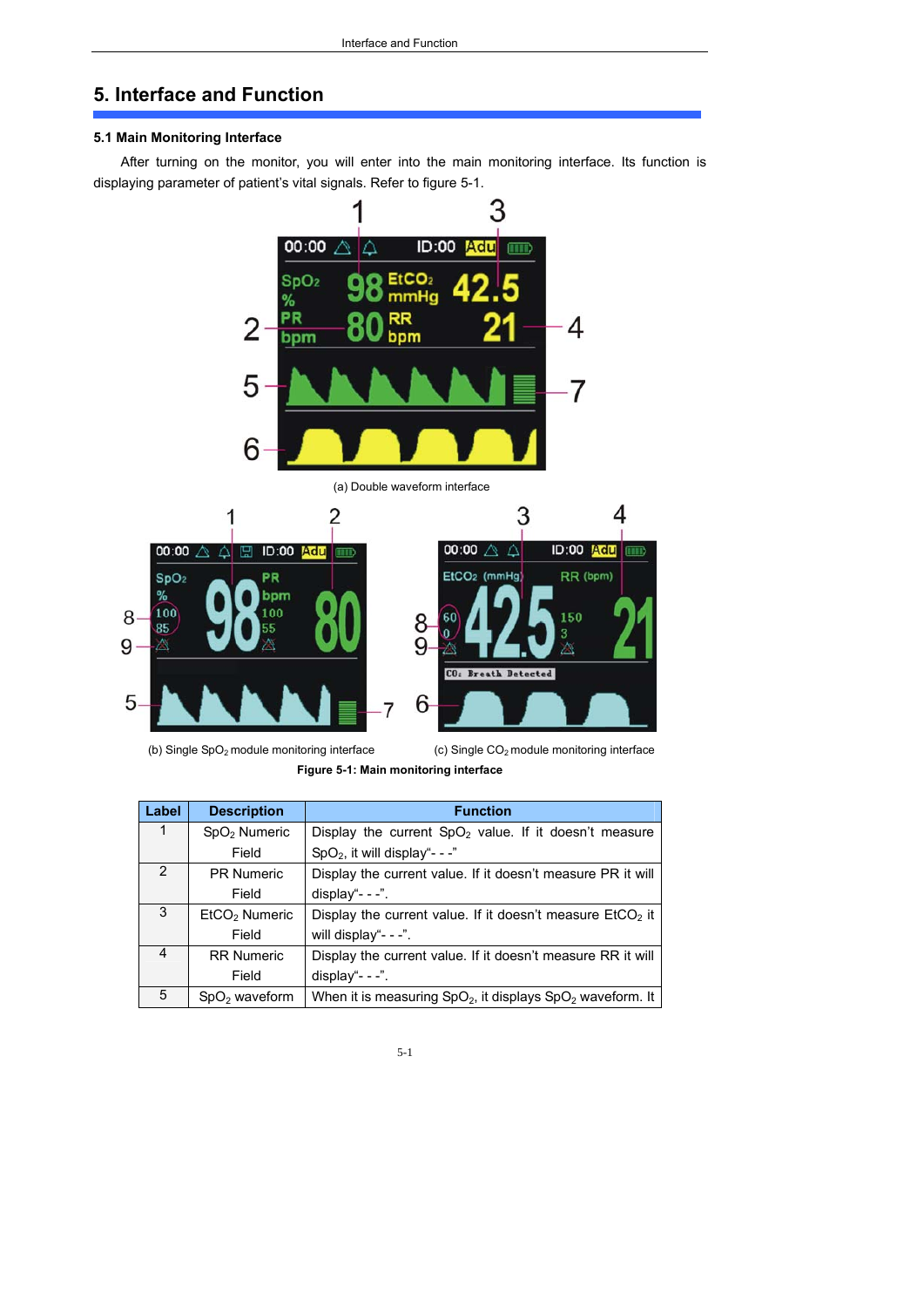|   |                            | shows a beeline when it doesn't.                           |
|---|----------------------------|------------------------------------------------------------|
| 6 | EtCO <sub>2</sub> waveform | When it is measuring $ECO2$ , it displays $ECO2$ waveform. |
|   |                            | It shows a beeline when it doesn't.                        |
| 7 | Pulse histogram            | Display the intension of pulse.                            |
| 8 | <b>Alarm Limits</b>        | It shows the high and low limit of the parameter.          |
| 9 | Alarm Switch               | When it is displaying means the alarm of this parameter    |
|   |                            | is closed.                                                 |

Note: Press the up and down key to switch the main monitoring interface, big chart mode, trend plot interface, trend table and event table circularly.

#### **5.2 Big Chart Mode**

Press down key to switch real-time monitoring interface to big chart mode, as shown in figure 5-2.



(a) Big chart mode of  $SpO<sub>2</sub>$  and  $CO<sub>2</sub>$  module





(b) Big chart mode of single  $SpO<sub>2</sub>$  module (c) Big chart mode of single  $CO<sub>2</sub>$  module

**Figure 5-2: big chart mode** 

At monitoring interface, press MUTE key can shut down the sound of alarming or resume all alarms.

#### **5.3 Real-time Trend Interface**

#### **5.3.1 Trend Graph Interface**

Press down key to enter into real-time trend interface. It displays trends of the parameters such as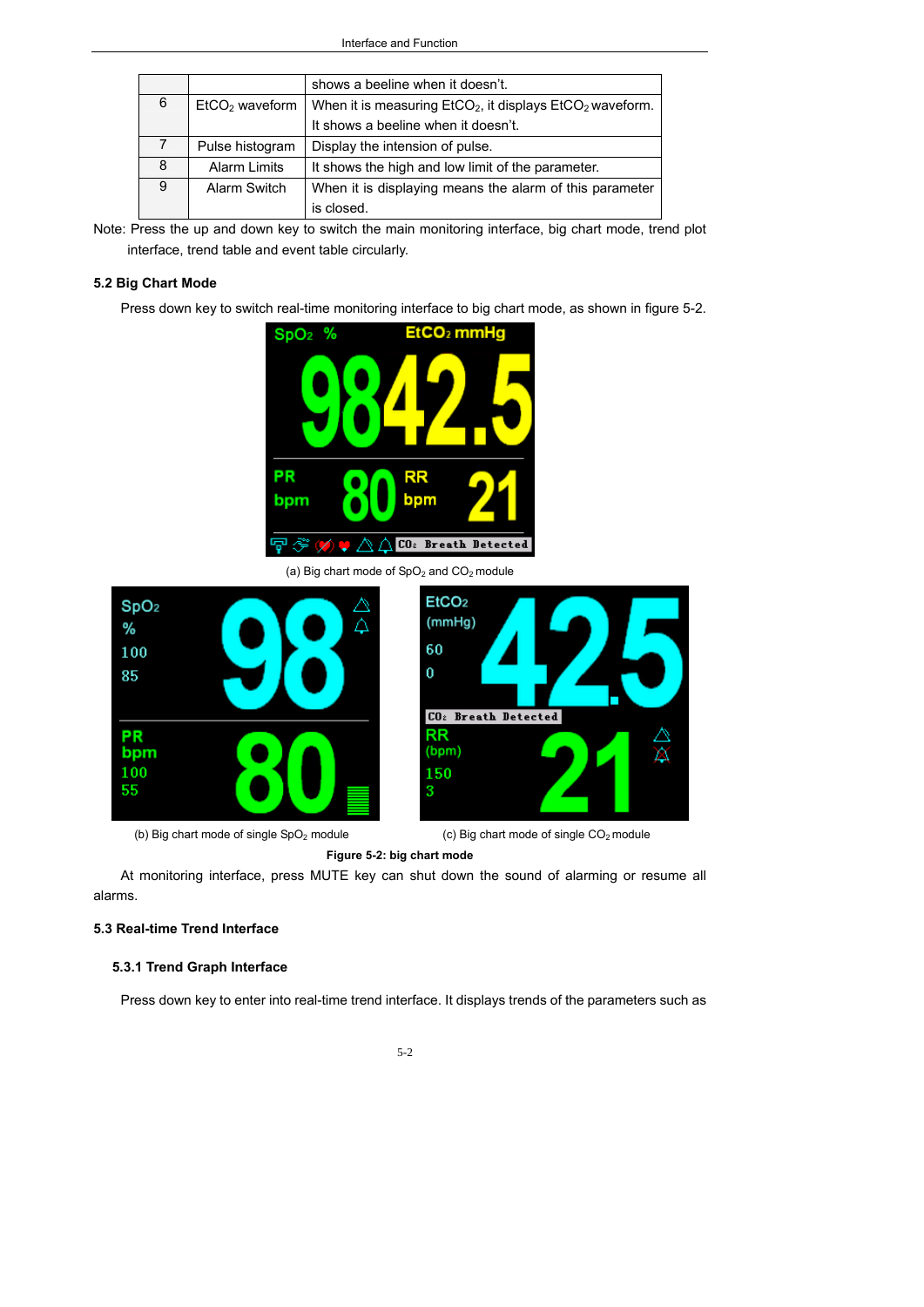SpO<sub>2</sub> and PR. It records 1 point every 10 seconds acquiescently in 6 pages. Shut down the monitor, change date, ID and precision will cause losing the current data and the new real-time trend will be shown. As shown in figure 5-3. Press right/left key to switch every single parameter's trend graph screen.



(a) Trend graph interface of  $Spo<sub>2</sub>$  and  $CO<sub>2</sub>$  module





(b) Trend graph interface of single  $SpO<sub>2</sub>$  module (c) Trend graph interface of single  $CO<sub>2</sub>$  module

| Figure 5-3: Trend graph interface |  |  |  |  |  |
|-----------------------------------|--|--|--|--|--|
|-----------------------------------|--|--|--|--|--|

| Label          | <b>Description</b>            | <b>Function</b>                                                 |
|----------------|-------------------------------|-----------------------------------------------------------------|
| 1              | $SpO2$ scale ruler            | Mark SpO <sub>2</sub> trend graph's value range and range of    |
|                |                               | alarm limits.                                                   |
| $\overline{2}$ | $SpO2$ trend graph            | In order to analyze data, protract $SpO2$ trend in a            |
|                |                               | period of time according SpO <sub>2</sub> historical data.      |
| 3              | PR scale ruler                | Mark PR trend graph's value range and range of                  |
|                |                               | alarm limits.                                                   |
| 4              | PR trend graph                | In order to analyze data, protract PR trend in a                |
|                |                               | period of time according PR historical data.                    |
| 5              | EtCO <sub>2</sub> scale ruler | Mark EtCO <sub>2</sub> trend graph's value range and range of   |
|                |                               | alarm limits.                                                   |
| 6              | $E1CO2$ trend graph           | In order to analyze data, protract EtCO <sub>2</sub> trend in a |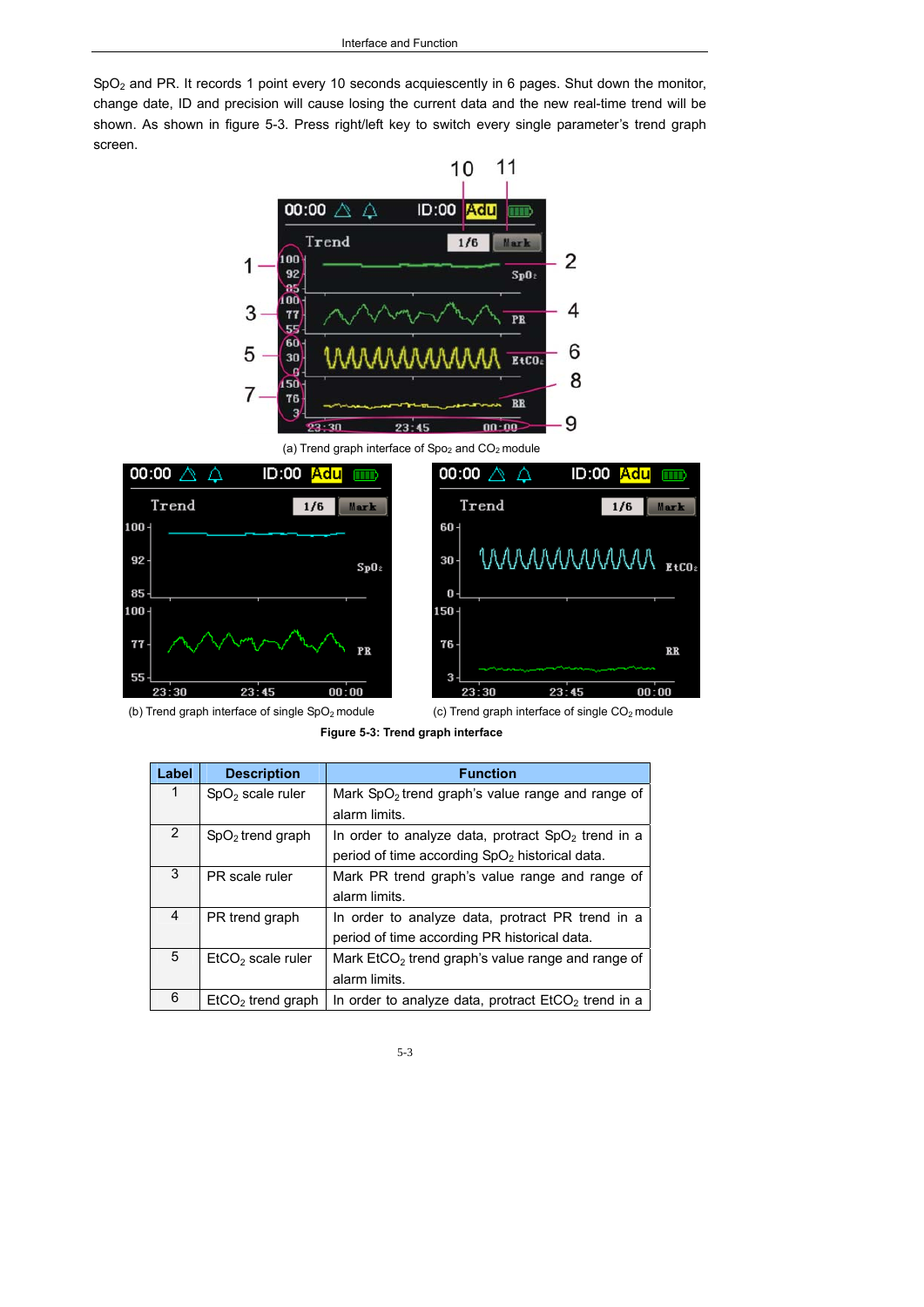|    |                      | period of time according EtCO <sub>2</sub> historical data. |
|----|----------------------|-------------------------------------------------------------|
|    | RR scale ruler       | Mark RR trend graph's value range and range of              |
|    |                      | alarm limits.                                               |
| 8  | RR trend graph       | In order to analyze data, protract RR trend in a            |
|    |                      | period of time according RR historical data.                |
| 9  | Time scale           | Mark the time scale of this page and time.                  |
| 10 | Selective<br>frame   | Select the page you want to see trends.                     |
|    | for turning<br>pages |                                                             |
|    | over                 |                                                             |
| 11 | Marked button        | Mark trend of current time.                                 |

In the trend graph interface, press OK key to enter operation mode, use right and left key to move focus and press the MENU key to exit operated mode:

◆selective frame for turning pages over: Move focus to the selective frame, press OK key and then press the right and left key to select the page you want to see its trend circularly. Press OK key to drop out operation mode.

◆ Mark button: move focus on mark button, press OK key to set a mark of current time at trend graph. The mark will move leftwards at the trend graph with time.

### **NOTE**

l

- The real-time trend data will be cleared when open the monitor or change patient's ID every time. Pictures are protracted step by step from the right side of the screen until it fills in the whole screen and then the whole waveform will move leftwards. If there no measured patient, the picture still move leftwards.
- The time to display current trend is different because of different precision. The longest is 18 hours. The historical trends will covered by the new ones if the monitoring time exceeds the displaying time.
- **•** Shutting down the monitor will cause the losing of real-time trend data.

#### **5.3.2 Trend Table Interface**

 Press down key to enter into trend table interface. Every line of the table will display the data of every parameter in every time which is recorded in the trend plot interface. As shown in figure 5-4.

| 00:00 $\triangle$ |              | ID:00        |             |
|-------------------|--------------|--------------|-------------|
| Time              | $S_{D}0_{z}$ | $PR$ $EtCO2$ | $_{\rm RR}$ |
| 00:00:00          |              |              |             |
| 00:00:00          |              |              |             |
| 00:00:00          |              |              |             |
| 00:00:00          |              |              |             |
| 00:00:00          |              |              |             |
| 00:00:00          |              |              |             |
| 00:00:00          |              |              |             |
| 00:00:00          |              |              |             |
| 00:00:00          |              |              |             |
| 00:00:00          |              |              |             |
| 00:00:00          |              |              |             |
|                   |              |              |             |

(a) Trend table interface of  $SpO<sub>2</sub>$  and  $CO<sub>2</sub>$  module

| ┪带格式的: 缩进: 左侧:     |
|--------------------|
| 1.71 字符, 悬挂缩进: 3.6 |
| 字符, 项目符号 + 级别: 2   |
| + 对齐位置: 0.74 厘米 +  |
| 制表符后于: 1.48 厘米 +   |
| 缩进位置: 1.48 厘米, 制   |
| 表位:不在 4 字符         |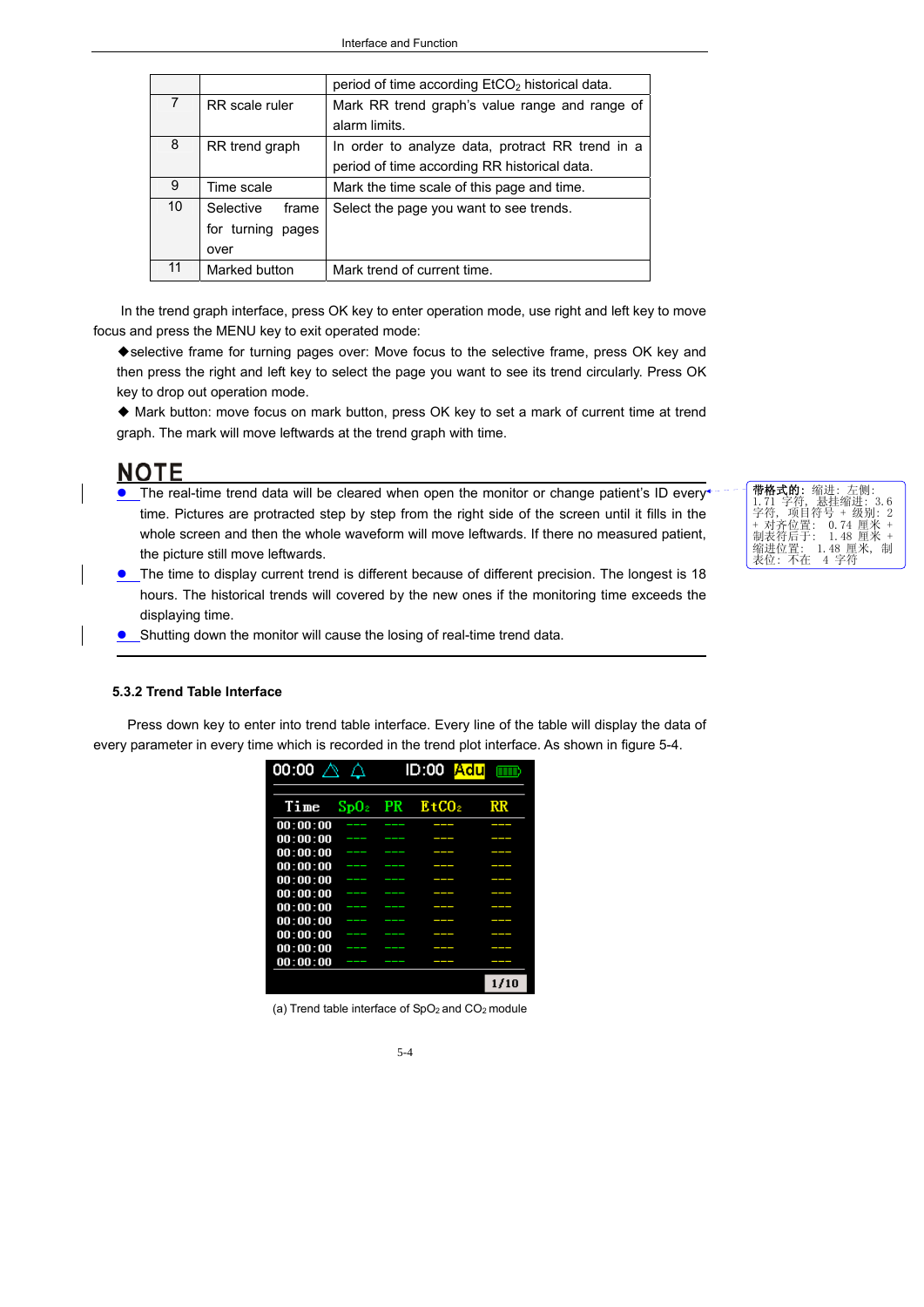| $00:00 \; /$   |          | ID:00          |      |
|----------------|----------|----------------|------|
| Date           | Time     | $\text{SpO}_2$ | PR   |
| $00 - 01 - 00$ | 00:00:00 |                |      |
| $00 - 01 - 00$ | 00:00:00 |                |      |
| $00 - 01 - 00$ | 00:00:00 |                |      |
| $00 - 01 - 00$ | 00:00:00 |                |      |
| $00 - 01 - 00$ | 00:00:00 |                |      |
| $00 - 01 - 00$ | 00:00:00 |                |      |
| $00 - 01 - 00$ | 00:00:00 |                |      |
| $00 - 01 - 00$ | 00:00:00 |                |      |
| 00-01-00       | 00:00:00 |                |      |
| $00 - 01 - 00$ | 00:00:00 |                |      |
| 00-01-00       | 00:00:00 |                |      |
|                |          |                | 1/10 |

| 00:00 /        |          | ID:00     |      |
|----------------|----------|-----------|------|
| Date           | Time     | $R + CO2$ | RR   |
| $00 - 01 - 00$ | 00:00:00 |           |      |
| 00-01-00       | 00:00:00 |           |      |
| 00-01-00       | 00:00:00 |           |      |
| $00 - 01 - 00$ | 00:00:00 |           |      |
| 00-01-00       | 00:00:00 |           |      |
| $00 - 01 - 00$ | 00:00:00 |           |      |
| 00-01-00       | 00:00:00 |           |      |
| 00-01-00       | 00:00:00 |           |      |
| 00-01-00       | 00:00:00 |           |      |
| 00-01-00       | 00:00:00 |           |      |
| 00-01-00       | 00:00:00 |           |      |
|                |          |           | 1/10 |

(b) Trend table interface of single  $SpO<sub>2</sub>$  module (c) Trend table interface of single  $CO<sub>2</sub>$  module

 **Figure 5-4: Trend table interface** 

#### **5.3.3 Saving Historical Trend**

Historical trend will be saved in magnetic disk with the following ways:

- When patient's ID number is 00, it does not save historical trend data.
- ◆ When patient's ID number is 01~99, it can save historical trend data in recent 72 hours. If there is no enough room for present user, the icon in the status bar will wink to remind you that the data won't be save from now on.
- The historical data is saved every 10 seconds acquiescently. The recorded data include the value of SpO<sub>2</sub>, PR, CO<sub>2</sub>, RR.

## **NOTE**

- **•** Historical trend data will be saved if the monitor shut down normally. But if batteries are taken<sup>+-</sup> away abruptly, the data will lose.
- **•** Historical trend data will be saved at the moment of changing patient's ID.

**•** Historical trend data will be saved if there is a low voltage alarm. And then the monitor enters into the status of low voltage. Please replace batteries in time. At the status of low voltage, it will no longer save data even if it shut down normally.

| · 十 <b>带格式的:</b> 缩进:左侧: |
|-------------------------|
| 1.71 字符, 悬挂缩进: 3.6      |
| 字符, 项目符号 + 级别: 2        |
| + 对齐位置: 0.74 厘米 +       |
| 制表符后于: 1.48 厘米 +        |
| 缩进位置: 1.48 厘米, 制        |
| 表位: 不在 4 字符             |

#### **5.4 Event Table Interface**

֦

Press down key to enter into event table interface. The event table will show the alarm records of SpO<sub>2</sub>, PR or ETCO<sub>2</sub>, RR or all the four parameters. Refers to figure 5-5.



**Figure 5-5: Event table**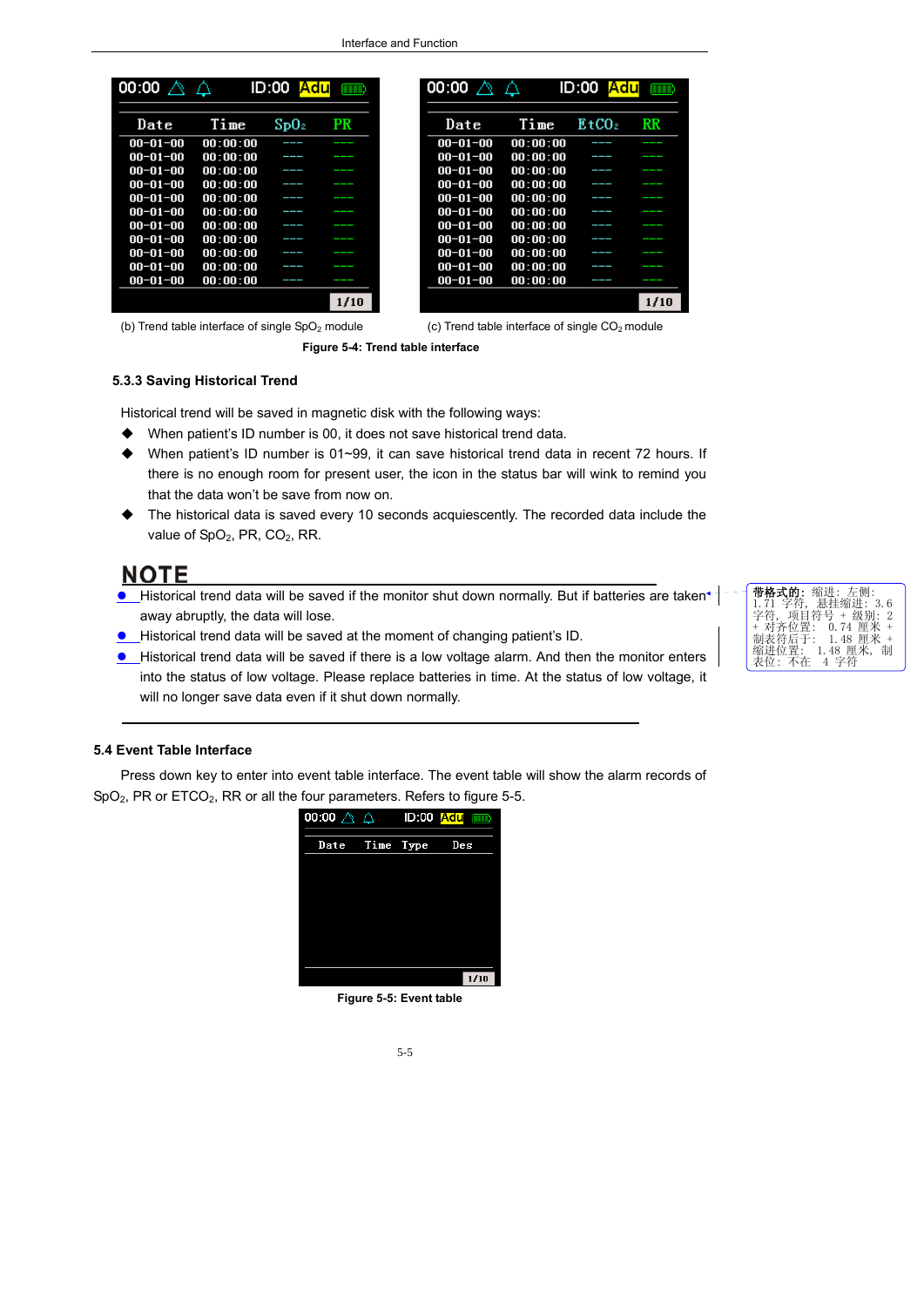Operation:

1. You can use the right and left key to turn over pages circularly after pressing OK key when the focus is on the selective frame. Press OK key again to drop out turning pages.

### **NOTE**

The event table will only record alarms happened recently in 10 pages. ı

#### **5.5 Setting Menu Interface**

At the real-time monitoring interface, big chart mode, trend interface and event table interface, press MENU key to enter menu interface. As shown in figure 5-6.

| 1/3<br>$I$ enu       |
|----------------------|
| Set Alarm            |
| Set SpO <sub>2</sub> |
| $Set$ $CO2$          |
| Patient Info         |
| Set Volume           |
| Menu cancel, OK ok   |

(a) Menu of  $SpO<sub>2</sub>$  and  $CO<sub>2</sub>$  module

| Set Alarm<br>Set CO <sub>2</sub><br>Patient Info |
|--------------------------------------------------|
|                                                  |
|                                                  |
|                                                  |
| Set Volume                                       |
| Set Time                                         |
| Menu cancel, OK ok                               |
|                                                  |

 **Figure 5-6: Menu interface** 

(b) Menu of single SpO<sub>2</sub> module *(c)* Menu of single CO<sub>2</sub> module

Operation:

l

- 1. In the menu, press MENU key can exit.
- 2. Use up and down key to select different option.
- 3. Press OK key to affirm your option.
- 4. After that, a dialog box will come out.

#### **5.5.1 Setting Alarm Limits**

## **WARNINGS**

- The monitor's alarm function will be affected by environmental light, EMC and noise and so on.
- The sounds of alarms and the wink of monitoring data on the screen must be audible and visual by operator.

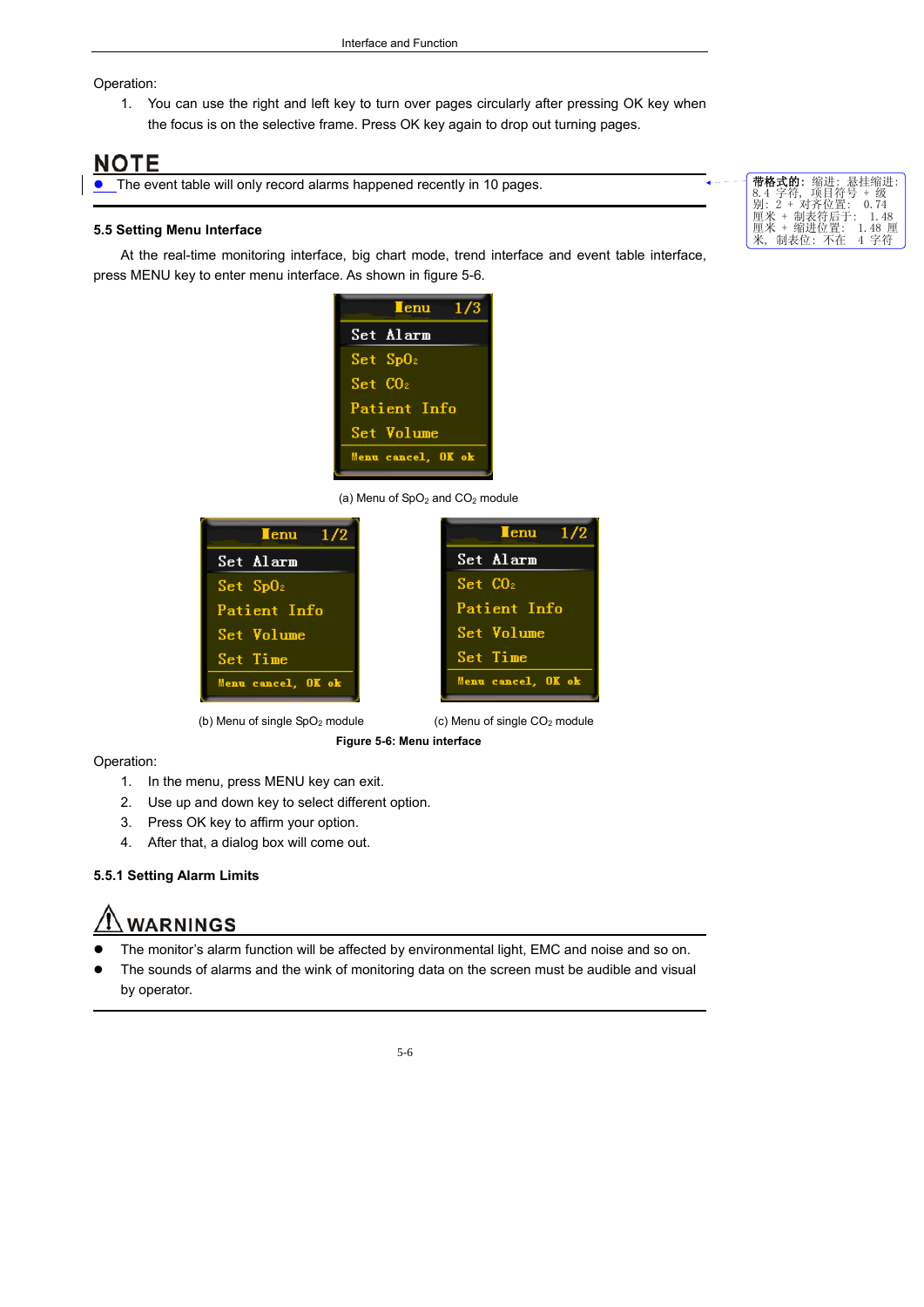| Set Alarm 0n<br>Reset                  |  |                         |  |
|----------------------------------------|--|-------------------------|--|
| $S_{\mathbf{p}} \mathbf{0}_2$          |  | <b>PR</b>               |  |
|                                        |  | HLimit 100 HLimit 100   |  |
|                                        |  | LLimit 85 LLimit 55     |  |
|                                        |  | Prior   Mid Prior   Mid |  |
|                                        |  | Alarm On Alarm On       |  |
| <b>Cancel</b><br>CD <sub>2</sub><br>0K |  |                         |  |

(a) Set alarm for  $SpO<sub>2</sub>$  and  $CO<sub>2</sub>$  module

| Set Alarm 0n<br>Reset |                |                       |                |
|-----------------------|----------------|-----------------------|----------------|
| $\mathbf{Sp0}_{2}$    | <b>PR</b>      |                       |                |
|                       |                | HLimit 100 HLimit 100 |                |
|                       |                | LLimit 85 LLimit 55   |                |
|                       |                | Prior   Mid   Prior   | Mid            |
| Alarm                 | 0 <sub>n</sub> | Alarm                 | 0 <sub>n</sub> |
|                       | UК             | Cancel                |                |

| Set Alarm On |                         | Reset |
|--------------|-------------------------|-------|
| $E$ t $C0z$  | RR                      |       |
|              | HLimit 60 HLimit 150    |       |
| LLimit 0     | Limit 3                 |       |
|              | Prior   Mid Prior   Mid |       |
| Alarm 0n     | Alarm 0n                |       |
|              | Cancel                  |       |

(b) Set alarm for single  $SpO<sub>2</sub>$  module (c) Set alarm limits for single  $CO<sub>2</sub>$  module

**Figure 5-7: Set alarm limits**

Operation:

- 1. Use up, down, right, left key to move focus. When the focus is on OK or Cancel button, press OK key can save or give up saving settings, then the dialog box will disappear. Pressing MENU key is equal to choosing Cancel button.
- 2. Press OK key to enter compiling state, and use right and left key to change limits, then press OK to exit.
- 3. When the focus moves to  $CO<sub>2</sub>$  option, press OK key to switch to set alarm limit of EtCO<sub>2</sub> and RR. (Only for  $SpO<sub>2</sub>$  and  $CO<sub>2</sub>$  module).

# **NOTE**

ı

If alarm default limit is changed, a decimal point appears behind the displayed value during monitoring. The decimal point remains on display until the limit is returned to its default value. l

# **WARNINGS**

- It should be only the professional to adjust the alarm high/low limit. Alarm high limit can not lower than alarm low limit.
- The alarm system will be invalid if set alarm high/low limit out of the range of alarm limit.
- When patient needs to be looked after specially, inadequacy alarm limit will cause the delay or invalidation of alarm signal.
- Make sure that the monitor default alarm settings are appropriate for the specific patient being monitored.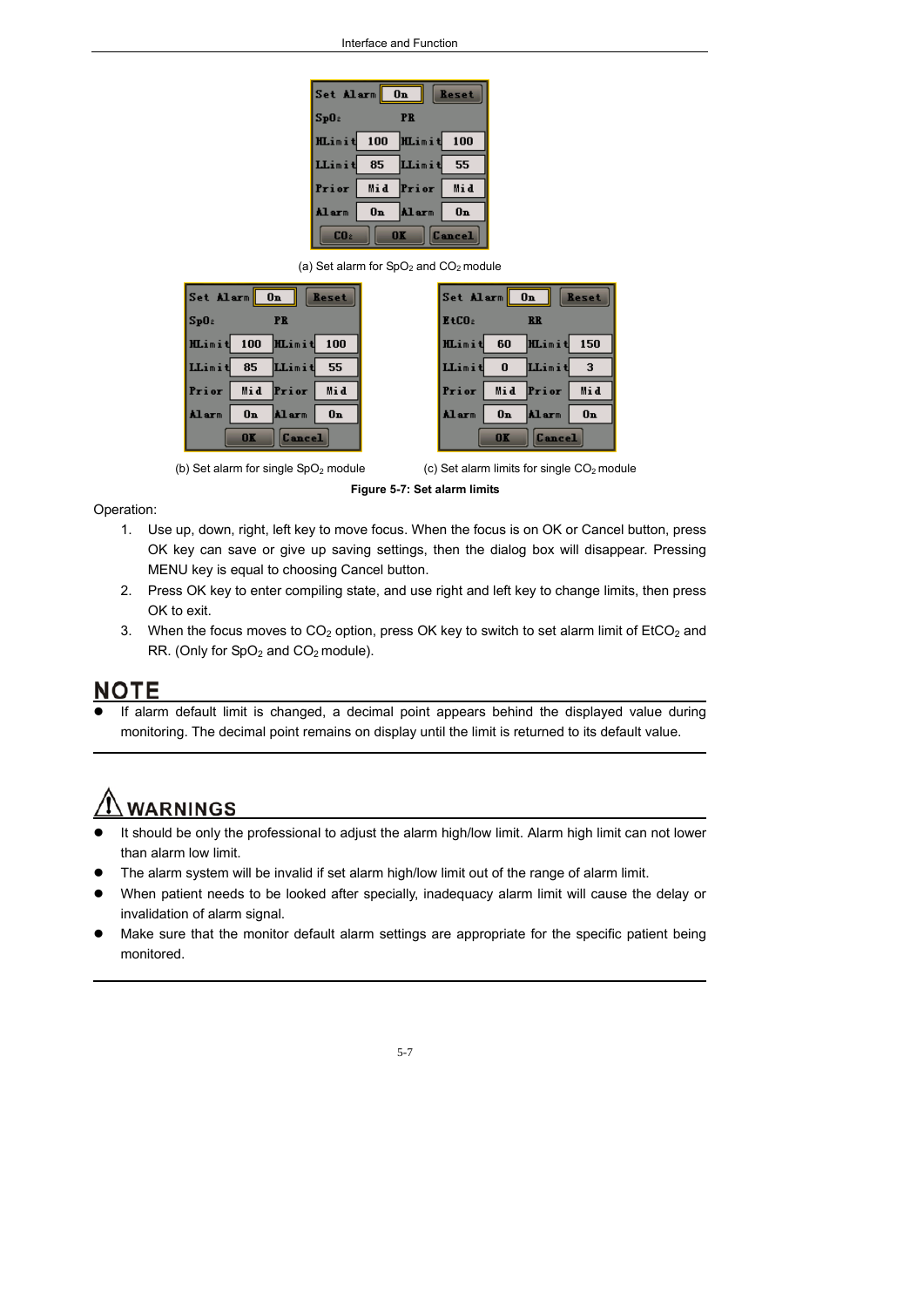### **5.5.2 Setting SpO2**

In the setting menu, you can choose "Set  $SpO<sub>2</sub>$ " option. As shown in figure 5-8.

| Set SpOz           |                       |  |
|--------------------|-----------------------|--|
| <b>Pleth Speed</b> | $\left  \right $ High |  |
| Average Pulse      |                       |  |
| Discolor Time      | <b>Os</b>             |  |
|                    |                       |  |

**Figure 5-8: Set SpO<sub>2</sub>** (Not suitable for single CO<sub>2</sub> module)

Operation:

- 1. Use up, down, right, left key to move focus. When the focus is on OK or Cancel button, press OK key can save or give up saving settings, then the dialog box will disappear. Pressing MENU key is equal to choosing Cancel button.
- 2. Move the focus to "Pleth Speed" , "Average Pulse" or " Discolor Time", press OK key first and then use up and down key to change the value, press OK to affirm your setting.

| NO.            | <b>Name</b>        | Option                                                         |
|----------------|--------------------|----------------------------------------------------------------|
|                | <b>Pleth Speed</b> | High, Low                                                      |
| $\overline{2}$ | Average Pulse      | 4.8.16                                                         |
| 3              | Discolor Time      | 1, 10, 30. It means the interval to change the color of $Spo2$ |
|                |                    | waveform according alarming level when alarm occurs.           |

# **5.5.3 Setting CO2**

In the setting menu, you can choose "Set  $CO<sub>2</sub>$ " option. As shown in figure 5-9.

| CO2 Switch<br>0n |                       |          |    |  |
|------------------|-----------------------|----------|----|--|
|                  | Low<br>CO: Speed      |          |    |  |
| <b>Clear</b>     | Clear                 |          |    |  |
|                  | CO <sub>2</sub> Close |          |    |  |
| Press            |                       | 760 Temp | 35 |  |
| Unit             | $mm$ $\mathbf{Hg}$    | <b>0</b> | 16 |  |
| Bgas             | Air.                  | Ane      | 0  |  |
| OΚ<br>Cancel     |                       |          |    |  |

**Figure 5-9: Set CO<sub>2</sub>** (Not suitable for single SpO<sub>2</sub> module)

Operation:

- 1. Use up, down, right, left key to move focus. When the focus is on OK or Cancel button, press OK key can save or give up saving settings, then the dialog box will disappear. Pressing MENU key is equal to choosing Cancel button.
- 2. User can move focus to switch  $CO<sub>2</sub>$ , set the speed of waveform, zeroing, parameters of  $CO<sub>2</sub>$ .

| NO. | <b>Name</b> | <b>Description</b>            | NO. | <b>Name</b>  | <b>Description</b> |
|-----|-------------|-------------------------------|-----|--------------|--------------------|
|     | Press       | barometric pressure           | 4   | Ő,           | $O2$ compensation  |
|     | Temp        | gas temperature               | Ð   | <b>B</b> qas | balance gas        |
| ◠   | Unit        | current CO <sub>2</sub> units |     | Ane          | anesthetic agent   |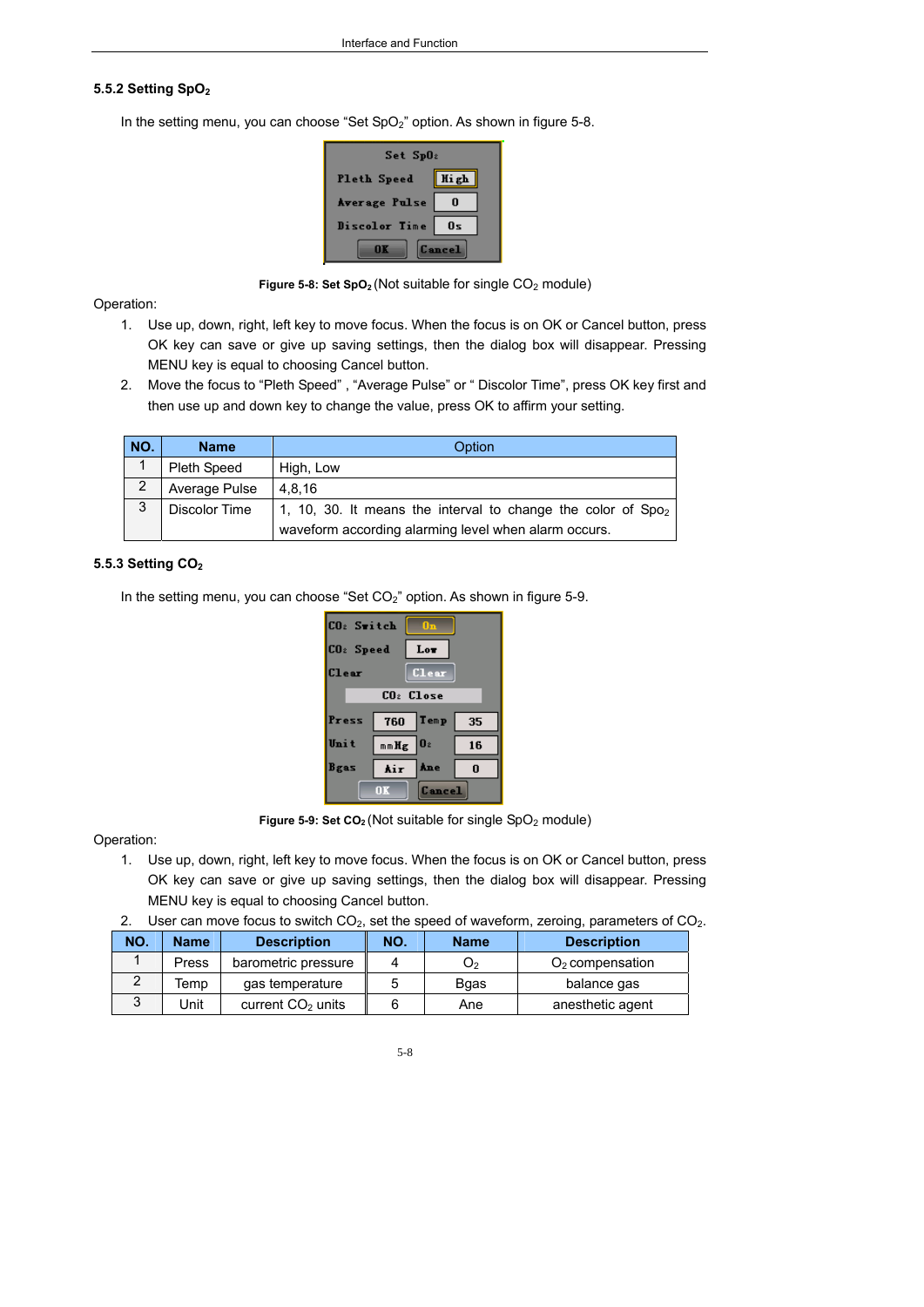### **5.5.4 Setting Patient's Information**

In the setting menu, you can choose "Patient Info" menu to set patient's ID, sex and type. As shown in figure 5-10.

| ID:   |                   |  |
|-------|-------------------|--|
| Sex:  | $\texttt{Female}$ |  |
| Type: | Ped               |  |
|       | <b>Cancel</b>     |  |

**Figure 5-10: Set patient's information**

Operation:

- 1. Use up, down, right, left key to move focus. When the focus is on OK or Cancel button, press OK key can save or give up saving settings, then the dialog box will disappear. Pressing MENU key is equal to choosing Cancel button.
- 2. You can change patient's ID from 0 to 99.The types of patient are adult, pediatric and neonate and the sexes are male and female.
- 3. When you choose the New button, the system will auto-generate a new ID. You can't use the New button, if there no available ID.
- 4. If you choose an ID that has never been used, press OK key can change ID number and then the dialog box will exit. If the ID you choose is existing, it will remind you to substitute the former ID or cancel your operation.
- 5. If you choose to substitute the ID, the historical data of this ID will be cleared, and the restart to record new data, then the dialog box will disappear. If you choose to cancel your setting, then return to setting ID interface with the disappearance of the dialog box.

#### **5.5.5 Setting Volume**

# **WARNINGS**

Do not turn off the audible alarm or decrease the audible alarm volume if patient safety could be compromised.



# Operation:

ı

- 1. Use up, down, right, left key to move focus. When the focus is on OK or Cancel button, press OK key can save or give up saving settings, then the dialog box will disappear. Pressing MENU key is equal to choosing Cancel button.
- 2. Adjust the volume with the right and left and press the up and down key to move the focus, and then press OK to confirm your setting.

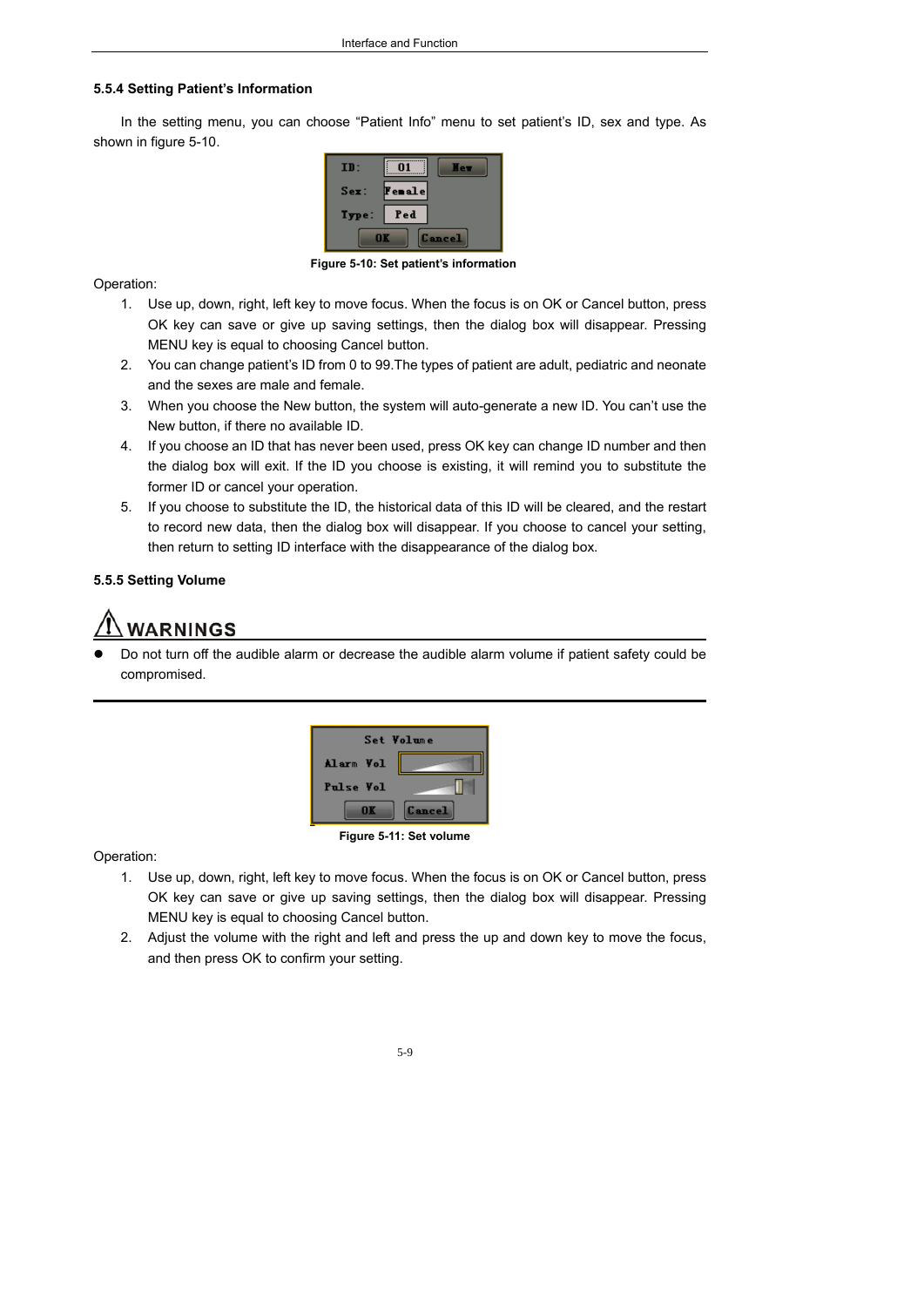#### **5.5.6 Setting Time and Date**



**Figure 5-12: Set time and date**

Operation:

- 1. Use right and left key to move focus, and press OK to enter compiling state, press OK again to exit.
- 2. When the focus is on OK or Cancel button, press OK key can save or give up saving settings, then exit from the dialog box.

### **5.5.7 Setting Trend**

Select the "Set trend "submenu in the setting menu and you can adjust the trend record step. As shown in Figure 5-13.



If you change the steps, the data have saved will be lost.



**Figure 5-13: Set trend** 

Operation:

l

- 1. Use up, down, right, left key to move focus. When the focus is on OK or Cancel button, press OK key can save or give up saving settings, then the dialog box will disappear. Pressing MENU key is equal to choosing Cancel button.
- 2. User can move focus to step, press the up/down key to change step. The default value is 10 seconds.

| NO. | <b>Name</b>               | Option                                                                                         |
|-----|---------------------------|------------------------------------------------------------------------------------------------|
|     |                           | Runtime Trend Step   1, 5,10,30,60. It means the trend data saving interval in the<br>monitor. |
| 2   | <b>History Trend Step</b> | 1, 5,10,30,60. It means the trend data saving interval you can<br>watch on PC.                 |

#### **5.5.8 Data Output**

In the setting menu, you can choose "data output" option to enter data output interface. As shown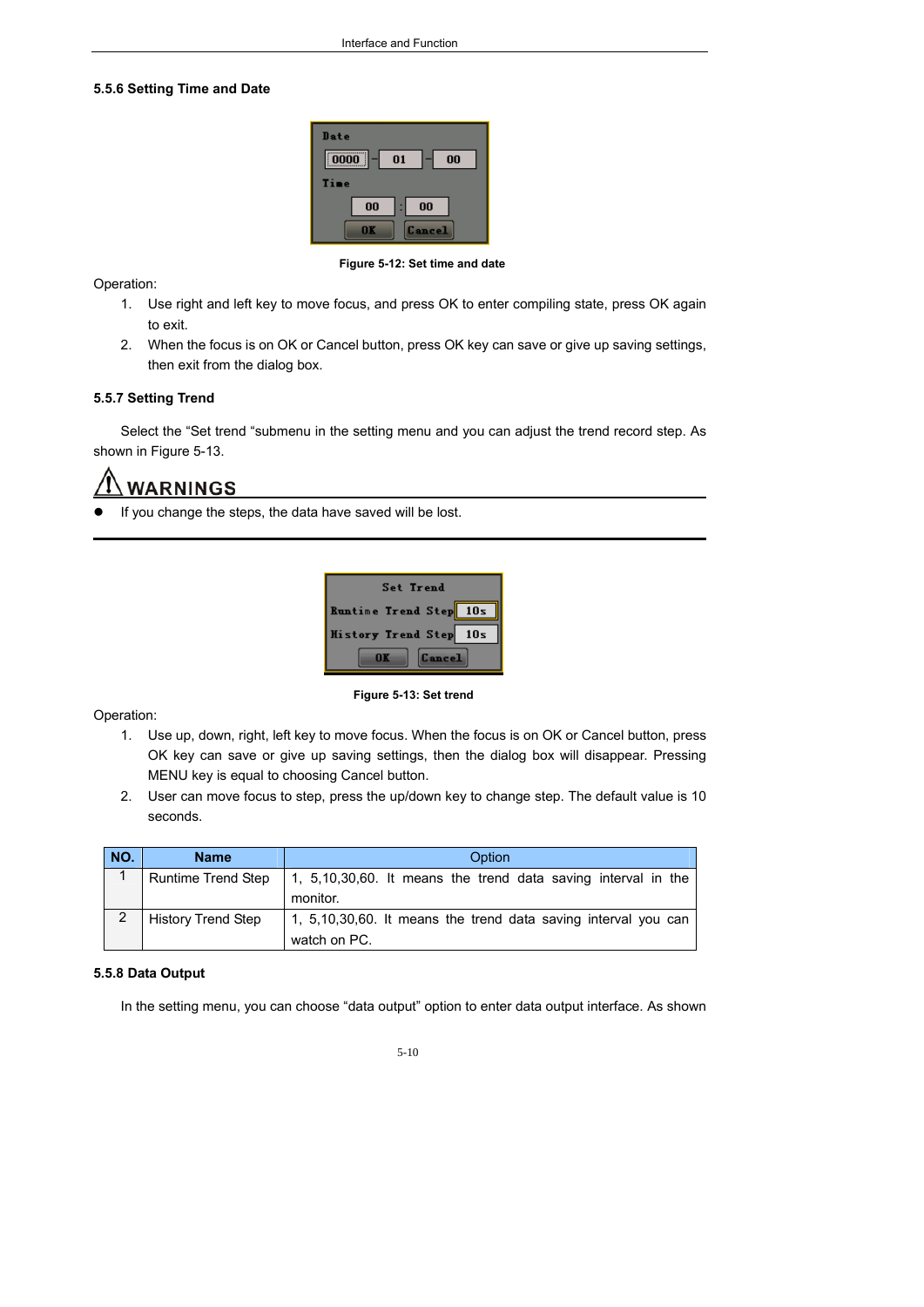in figure 5-14.

| Status                   |  |
|--------------------------|--|
|                          |  |
| <b>Waiting for PC…</b>   |  |
| Stop the connection      |  |
| Stop                     |  |
| Figure 5-14: Data output |  |

Operation:

- 1. Open the "data output "interface in the setting menu.
- 2. Plug wireless USB Dongle into USB port in PC, and then run the historical data analytical software. Choose the "Connect instrument" of the software.
- 3. If it has found instrument, the software will remind you to choose the patient's ID which you want to upload to PC. After that, you can upload patient's data to PC. You can also delete appointed patient's data.
- 4. At the process of sending data, you can press Stop button to stop it. Then the dialog box will disappear.

### **5.5.9 Set Module**



**Figure 5-15: Set Module** 

There are three modules of the monitor including the  $SpO<sub>2</sub>$  and  $CO<sub>2</sub>$  Module, the Single  $SpO<sub>2</sub>$ Module and the Single CO2 Module. You can choose one of these to run after entering "Set Module" submenu.

#### **5.5.10 Resume Settings**

Entering into the "Reset setting "submenu can resume all settings you have changed. As shown in figure 5-16.



**Figure 5-16: Resume settings** 

#### **5.5.11 System Information**

System information includes the information of hardware, software and product and so on. The interface is tolerant and can not to be changed. As shown in figure 5-17.



**Figure 5-17: System information**

Operation:

1. Press OK key to exit the dialog box.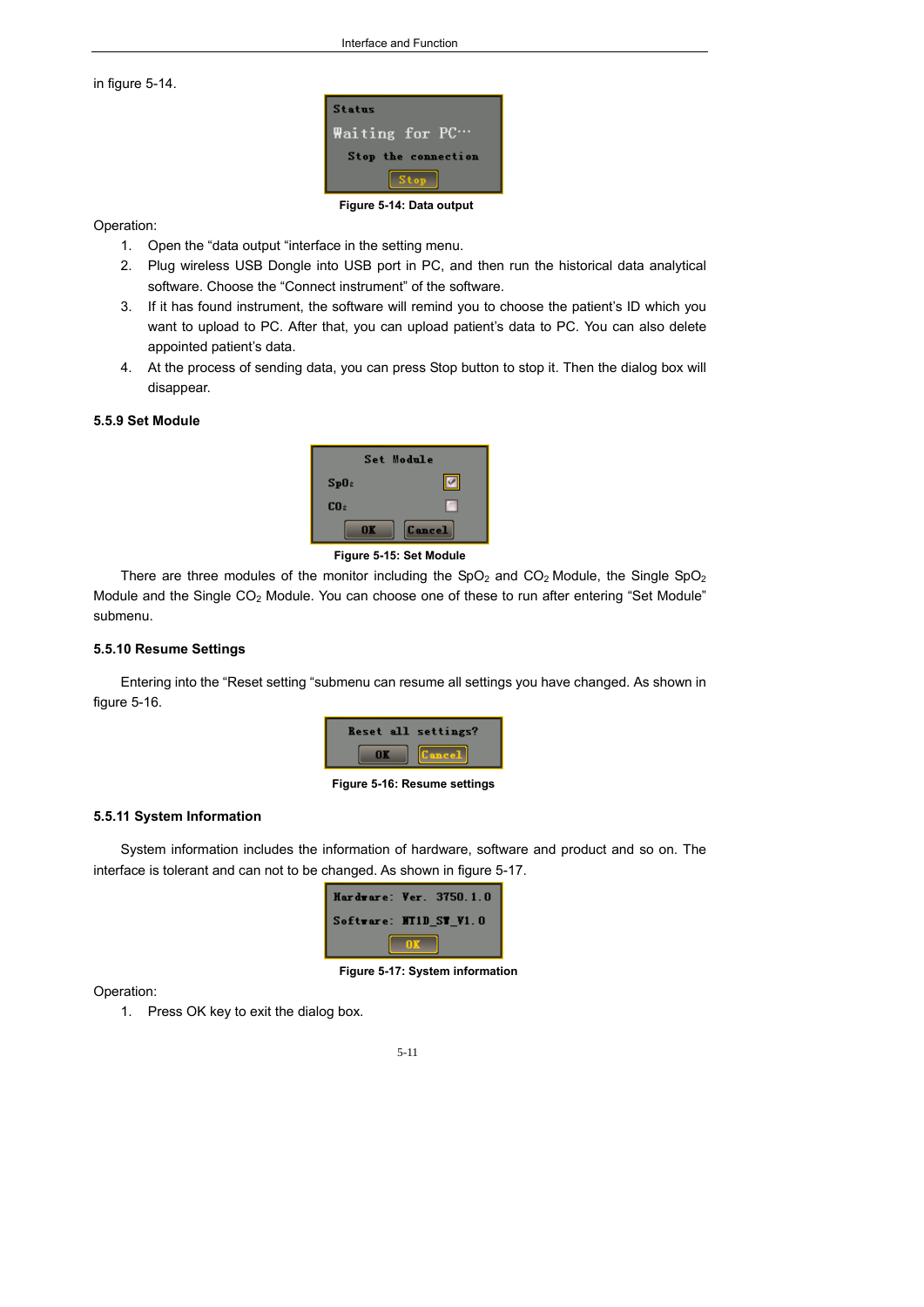# **5.6 Audible and Visual Indication**

The following audible indications do not change with symbols, key board or visual indication:

| Label          | <b>Description</b> | <b>Visual indication</b>                                                                                                                                                | Audible indication                                                             |
|----------------|--------------------|-------------------------------------------------------------------------------------------------------------------------------------------------------------------------|--------------------------------------------------------------------------------|
| 1              | Setup              | When self testing, the indicator<br>will wink red, green and yellow<br>color once.                                                                                      | One sound , "dee"                                                              |
| 2              | Pulse sound        | $\prime$                                                                                                                                                                | One sound , "dee"                                                              |
| 3              | Sensor falls off   | The red light will wink and the<br>icon <b>T</b> will be displayed.                                                                                                     | Dee, dee, dee-dee, dee<br>Dee, dee, dee-dee, dee<br>Period: 10s                |
| $\overline{4}$ | Loss of finger     | The red light will wink and the<br>icon $\bullet$ will be displayed.                                                                                                    | Dee, dee, dee-dee, dee<br>Dee, dee, dee-dee, dee<br>Period: 10s                |
| 5              | Loss of pulse      | The red light will wink and the<br>icon $\mathbb Z$ will be displayed.                                                                                                  | Dee, dee, dee-dee, dee<br>Dee, dee, dee-dee, dee<br>Period: 10s                |
| 6              | Poor signal        | The icon $\bullet$ will be displayed.                                                                                                                                   | Dee, dee, dee-dee, dee<br>Dee, dee, dee-dee, dee<br>Period: 10s                |
| $\overline{7}$ | Low voltage        | The red light and the icon $\Box$<br>will wink.                                                                                                                         | Dee, dee, dee-dee, dee<br>Dee, dee, dee-dee, dee<br>Period: 10s                |
| 8              | Alarm sound        | The red light will wink in high<br>priority. The yellow light will wink<br>medium priority. And<br>the<br>in<br>related parameter values will<br>wink at the same time. | Dee, dee, dee<br>Period of high priority: 10s<br>Period of medium priority:25s |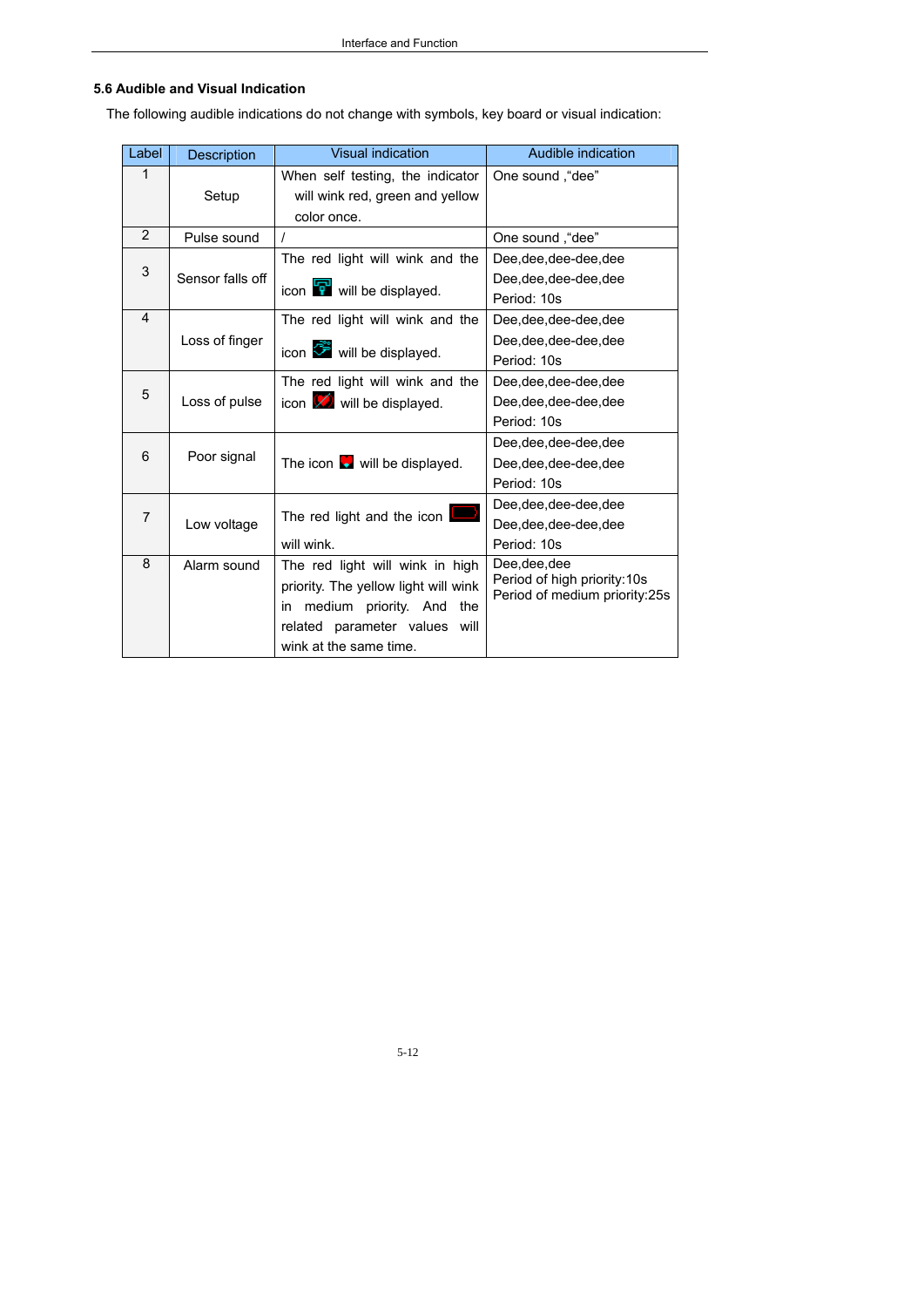# **6. Monitoring SpO**<sub>2</sub>

#### **6.1 Overview**

SpO2 measures functional blood oxygen saturation. It measures the percentage of oxyhemoglobin. It does not measure carboxyhemoglobin or methemoglobin. For example, if 97% of red blood cells in the artery are oxygenated, then blood has  $97\%$  blood oxygen saturation. The monitor  $SpO<sub>2</sub>$  value reading would be 97.

 $SpO<sub>2</sub>$  measurement is a non-invasive, continuous measurement through a  $SpO<sub>2</sub>$  sensor attached to a patient's finger. The sensor is connected directly to the  $SpO<sub>2</sub>$  module. There are three types of display for  $SpO<sub>2</sub>$ : percentage (%), pulse rate, and  $SpO<sub>2</sub>$  waveform.

#### **6.2 Principles of Measurement**

Pulse oximetry is based on two principles: 1.That oxyhemoglobin and deoxyhemoglobin differ in their absorption of red and infrared light (i.e., Spectrophotometry), and 2.that the volume of arterial blood in tissue (and hence, light absorption by that blood) changes during the pulse (i.e., plethysmography). A pulse oximeter determines  $SpO<sub>2</sub>$  by passing red and infrared light into an arteriolar bed and measuring changes in light absorption during the pulsatile cycle. Red and infrared low-voltage light-emitting diodes (LEDs) in the oximetry probe serve as light sources; a photodiode serves as the photo detector.

Because oxyhemoglobin and deoxyhemoglobin differ in light Absorption, the amount of red and infrared light absorbed by blood is related to hemoglobin oxygen saturation .To identify the oxygen saturation of arterial bemoglobin, the monitor uses the pulsatile nature of arterial flow. During systole, a new pulse of arterial blood volume and light absorption increase.

During diastole, blood volume and light absorption reach their lowest point .The monitor bases its SpO2 measurements on the difference between maximum and minimum absorption (i.e., Measurements at systole and diastole). By doing so, it focuses on light absorption by pulsatile arterial blood, eliminating the effects of nonpulsatile absorbers such as tissue, bone, and venous blood.

The Pulse oximeter determines  $SpO<sub>2</sub>$  and pulse rate by passing two wavelengths of light, one red and one infrared, through body tissue to a photodetector. During measurement, the signal strength resulting from each light source depends on the color and thickness of the body tissue, the probe placement, The intensity of the light sources, and the absorption of the arterial and venous blood (including the time varying effects of the pulse) in the body tissue. (Refer To Figure 6-1)



Figure 6-1: SpO<sub>2</sub> theory of operation

The Pulse Oximeter processes these signals, separating the time invariant parameters (tissue thickness, skin color, light intensity, and venous blood) from the time variant parameters (arterial volume and SpO2) to identify the pulse rate and calculateoxygen saturation. Oxygen saturation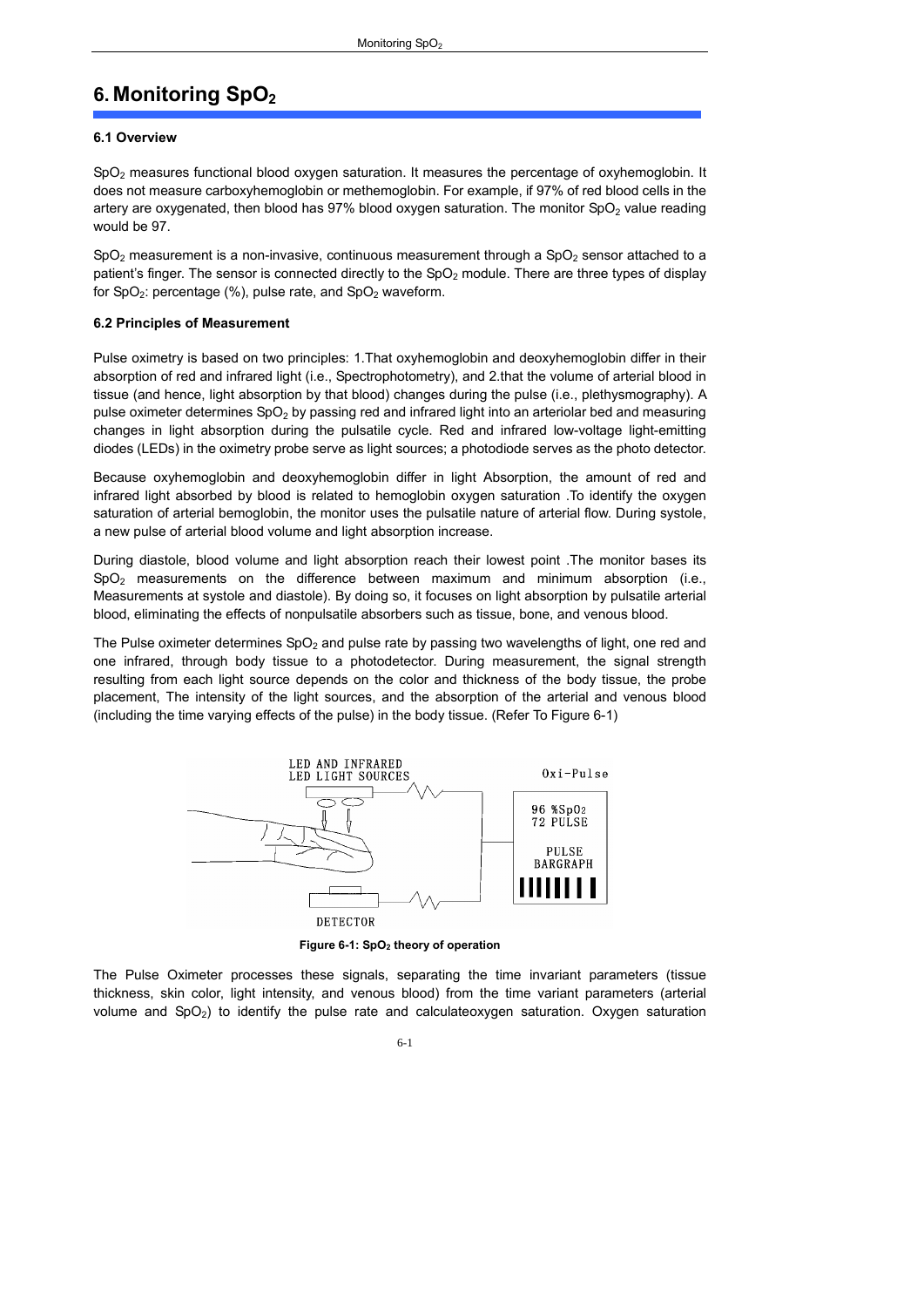calculations can be performed because oxygen saturated blood predictably absorbs less red light than oxygen depleted blood.

### **6.2 Abnormal State of SpO2 Measurement:**

After turning on the monitor, if the sensor is installed incorrectly or there are other wrong operations, the following situation may happen:

1) The SpO<sub>2</sub> sensor has already been inserted, but the sensor not attached to the finger, the icon

"  $\overline{\mathcal{P}}$ " will wink and SpO<sub>2</sub> and PR display area has display"- - -", At the same time, the monitor

will generate lost reminder sound in every 10 seconds.

2) Pulse search mode: If patient is connected with the sensor, the monitor attempts to search pulse.

The icon " $\langle\!\langle \rangle$ " will wink. At the same time, display shows display"- - -"in %SpO<sub>2</sub> and PR areas. Normally the search mode process is approximately 10 seconds. If the pulse search is failed, the monitor generates high alarm.

- 3) The sensor falling off. The icon " will be displayed.
- 4) Hinting poor signal. The icon " $\mathbb{Q}$ " will displayed.

#### **6.4 Directions for SpO<sub>2</sub> Sensor Use**

Single patient use  $SpO<sub>2</sub>$  sensor and  $SpO<sub>2</sub>$  saturation monitor compose the system to use to examine the adult, pediatric's blood oxygen degree of saturation (SpO<sub>2</sub>) and (or) the arteries rate (PR) physiological parameter and so on. The use situation is not restricted in the specialized medical establishment the patient guardianship room, the operating room, the first-aid room, the emergency room and the technique the observation room. Its use cycle generally is 7days to 15 days for a person in hospitalized.

# **NOTE**

- The sensor isn't suitable for continuous and long term  $SpO<sub>2</sub>$  monitoring. Continuous and long term monitoring may cause skin to become irritated, reddening, blistering or necrosis.
- The  $SpO<sub>2</sub>$  sensor has passed biologic compatibility experiments like cell's toxicity, stimulative test under skin and scratch test and so on.

Steps:

ı

1) Hold the sensor with its opening towards the patient's index finger (A). The sensor should be oriented in such a way that the sensor side with a cable is positioned on the top (B). If an index finger cannot be positioned correctly, or is not available, other fingers can be used.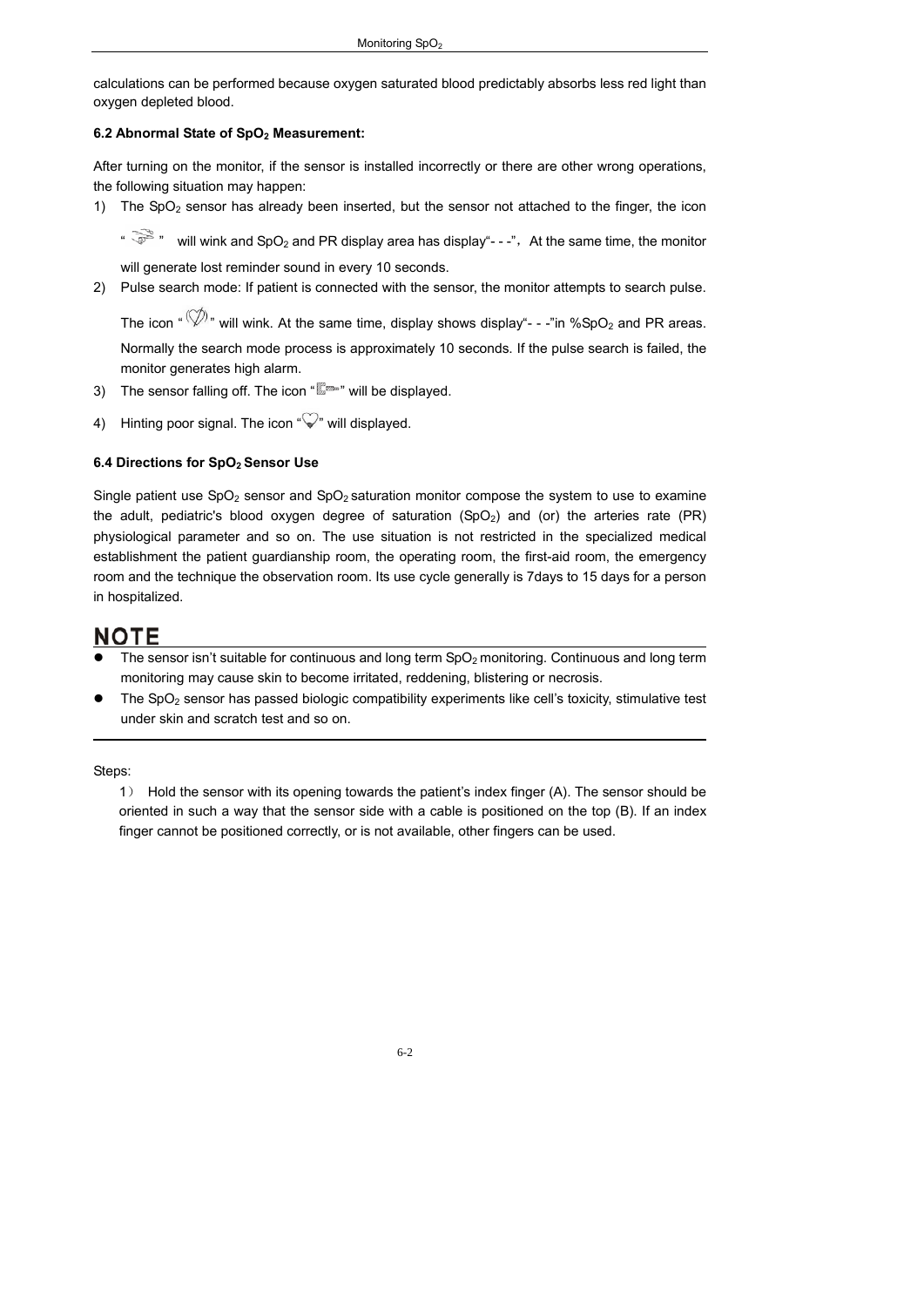

#### **Figure 6-2: Placement of sensor**

2) Insert the patient's index finger into the sensor until the fingernail tip touches the end of the sensor. Adjust the finger to be placed evenly on the middle base of the sensor (C).

3) Plug the sensor into the monitor and verify proper operation as described in the monitor operator's manual.

4) Inspect the monitoring site every 4 hours for skin integrity.

5) Before each use, surface-clean sensor and cable with a soft gauze pad by saturating it with a solution such as 70% isopropyl alcohol. If low-level disinfection is required, use a 1:10 bleach solution.

# **NOTE**

ı

- Do not sterilize by irradiation steam, or ethylene oxide.
- Do not use a blood pressure cuff or arterial blood pressure measurement device on the same limb as the sensor.

## **6.5 Measuring Restriction**

#### **6.5.1 The following may affect the accuracy of SpO<sub>2</sub> measurement:**

- High frequency electrical interference from the monitor itself or from ambient electrical instruments connected to the system.
- ◆ Patient's excess movements.
- $\triangle$  Inductive current generated from MRI can cause burn.
- ◆ Outside light radiation.
- ◆ Incorrect sensor placement.
- ◆ Sensor temperature (suitable temperature range should be 28°C 41°C)
- ◆ The same limb used for sensor, NTBP cuff, artery tube or inner tube.
- Presence of COHb, MetHb and dyestuff.
- ◆ Low signal.
- Bad perfusion on sensor site.
- ◆ Coma, anemia, low temperature and insufficient blood flow caused by drugs.

# **NOTE**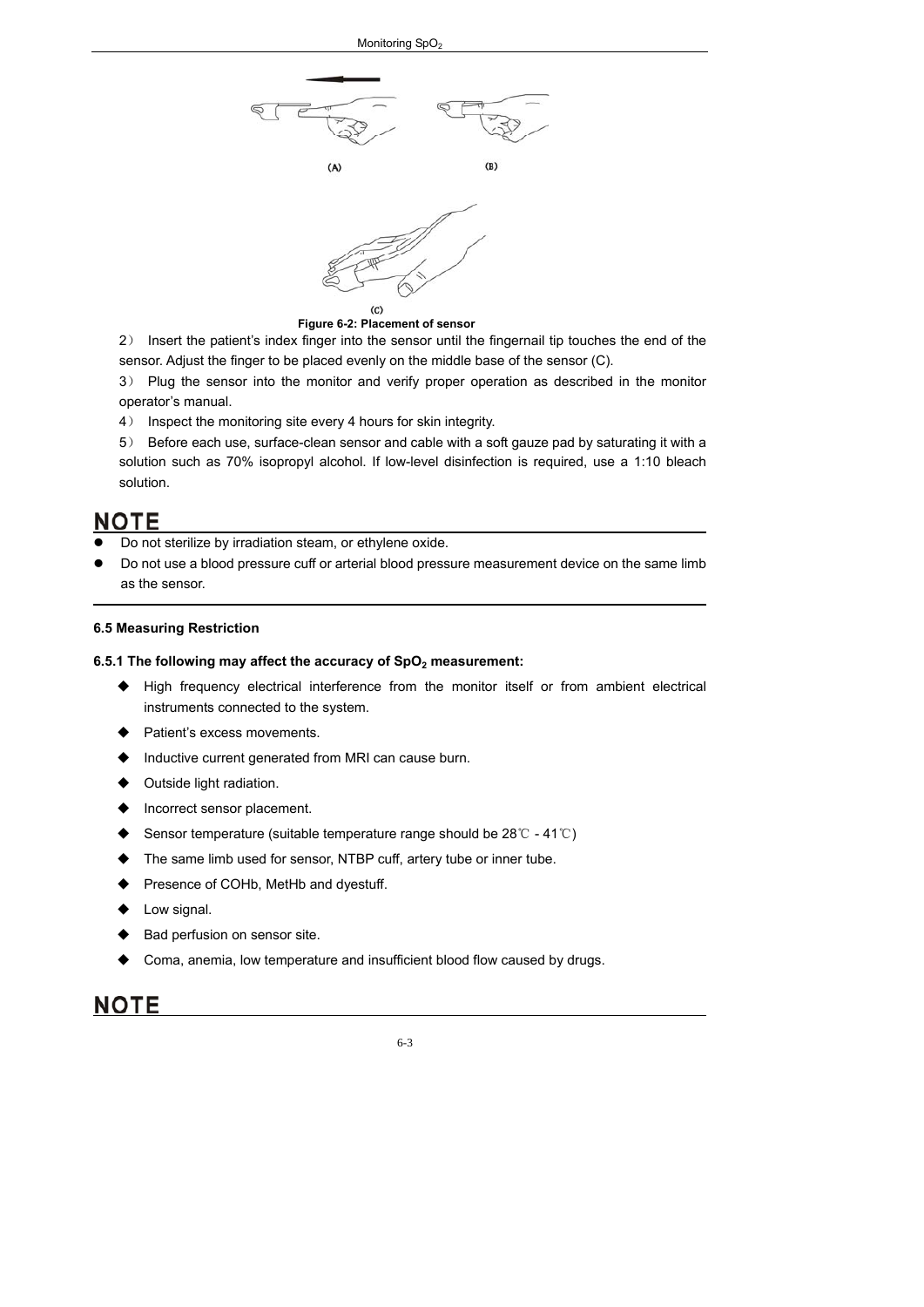- The maximum time duration for one sensor site in use should not be over 4 hours. The sensor surface temperature should not be higher than 41ºC, or it may cause burn.
- During continuous monitoring, sensor site should be cleaned at least every 12 hours. Otherwise it may result in inaccurate measurements. l

### **6.5.2 Inaccurate measurements can be caused by:**

- Incorrect application of the sensor;
- Patient's finger is too big or its blood cycle doesn't well;
- Failure to cover the sensor site with opaque material in high or ambient light conditions;
- prolonged and/or excessive patient movement;
- Intravascular dyes, such as indocyaninegreen or methylene blue;
- Interavascular dyes or externally applied coloring, such as nail polish or pigmented cream;
- Venous pulsations;
- Significant levels of dysfunctional hemoglobins
- Lack of supplying blood.

### **6.5.3 Loss-of-pulse signal can occur for the following reasons:**

- $\blacklozenge$  The sensor is applied too tightly;
- Defibrillation;
- $\blacktriangleright$  A blood pressure cuff is inflated on the same extremity as the one with the sensor attached;
- There is arterial occlusion proximal to the sensor;
- Poor peripheral profusion;
- Losing of pulse or stopping of heart.

Select an appropriate sensor, apply it as directed, and observe all warnings and cautions presented in the directions for use accompanying the sensor. Clean and remove any substances such as nail polish from the application site. Periodically check to ensure that the sensor remains properly positioned on the patient.

High ambient light sources such as surgical lights (especially those with a xenon light source), bilirubin lamps, fluorescent lights, infrared heating lamps, and direct sunlight can interfere with the performance of a SpO<sub>2</sub> sensor. To prevent interference from ambient light, ensure that the sensor is properly applied, and cover the sensor site with opaque material.

If patient movement presents a problem, try one or more of the following remedies:

- ◆ Verify that the sensor is properly and securely applied;
- $\blacklozenge$  Move the sensor to a less active site;
- Use an adhesive sensor that tolerates some patient motion;
- Use a new sensor with fresh adhesive backing;
- Try to keep patient quiet.

# **OTF**

Failure to cover the sensor site with opaque material in high ambient light conditions may result in

项目符号 + 级别: 1 + 对<br>齐位置: 0 厘米 + 制表 齐位置: 0 厘米<br>后于: 0.74 厘米

置: 0.74<br>1.71 字符 不在 2 字符

0.74 厘米, 制表<br>字符, 列表制表位

: + 缩进位<br>制表位: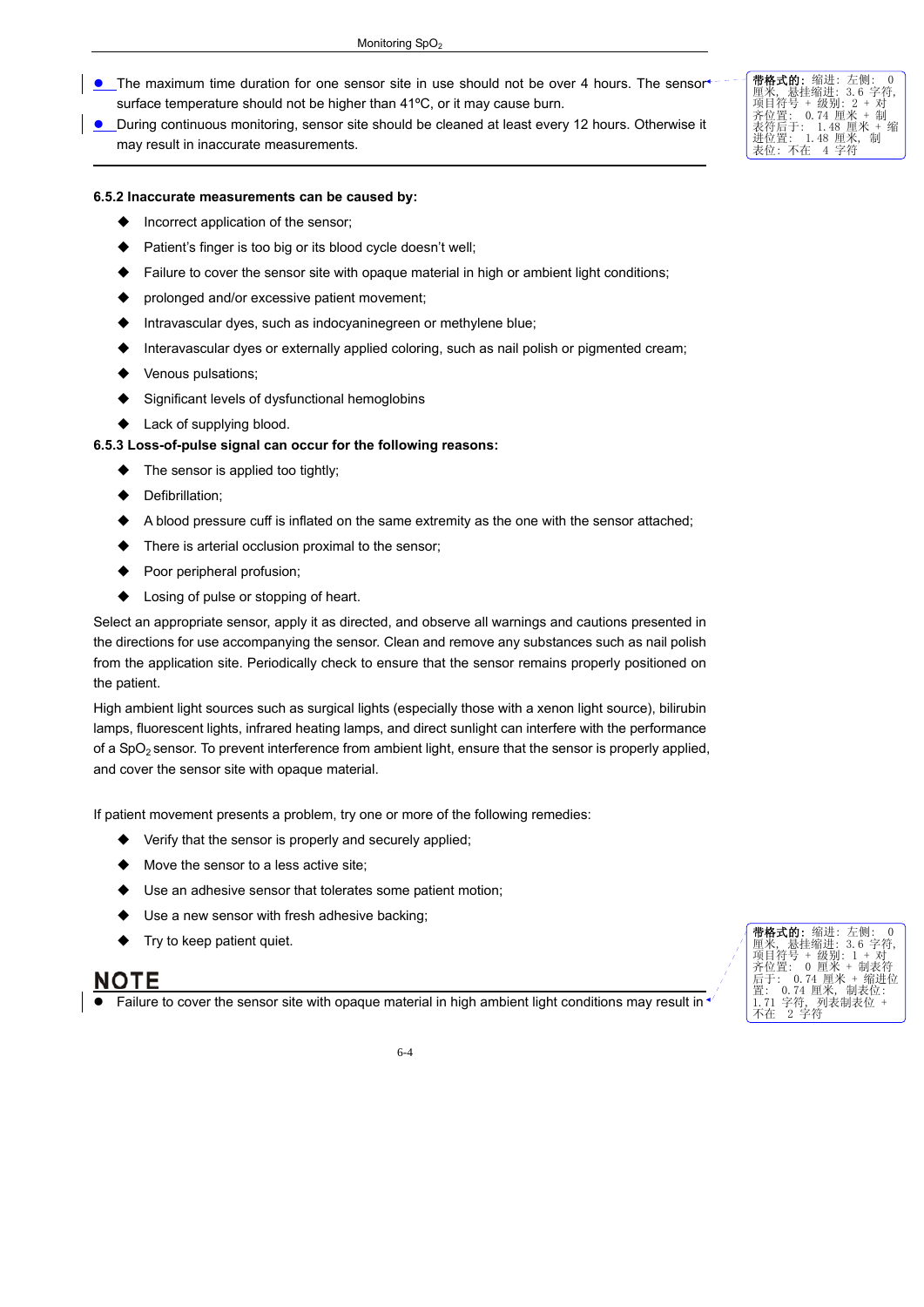inaccurate measurements.

- You can select and use sensor to realize how to deal with patient and environment.
- Do not sterilize by irradiation steam, or ethylene oxide. Wipe the monitor with cloth dampened with soft suds and then wipe surfaces dry. Wipe the sensor with cloth with alcohol if necessary. Note: Do not spray or pour any liquid directly on the monitor, accessories or consumables. l

# **WARNINGS**

- Pulse oximetry readings and pulse signal can be affected by certain ambient environmental conditions, sensor application errors, and patient conditions.
- $\bullet$  Tissue damage can be caused by incorrect application or inappropriate duration of use of a SpO<sub>2</sub> sensor. Inspect the sensor site as directed in the sensor Directions for Use.
- Inspect the monitoring site every 4 hours for skin integrity. ı



 $\blacktriangleleft$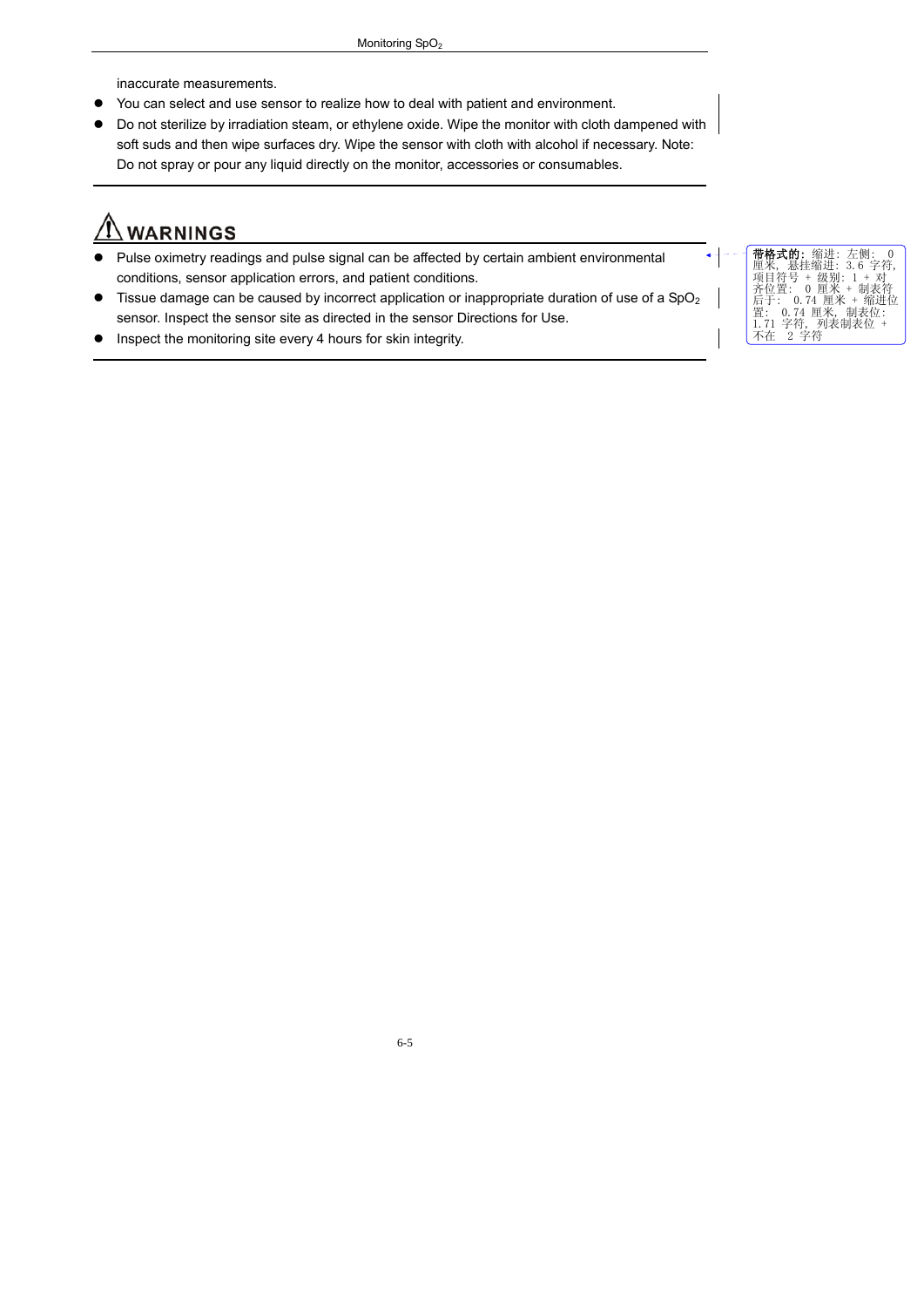This page is intentionally left blank.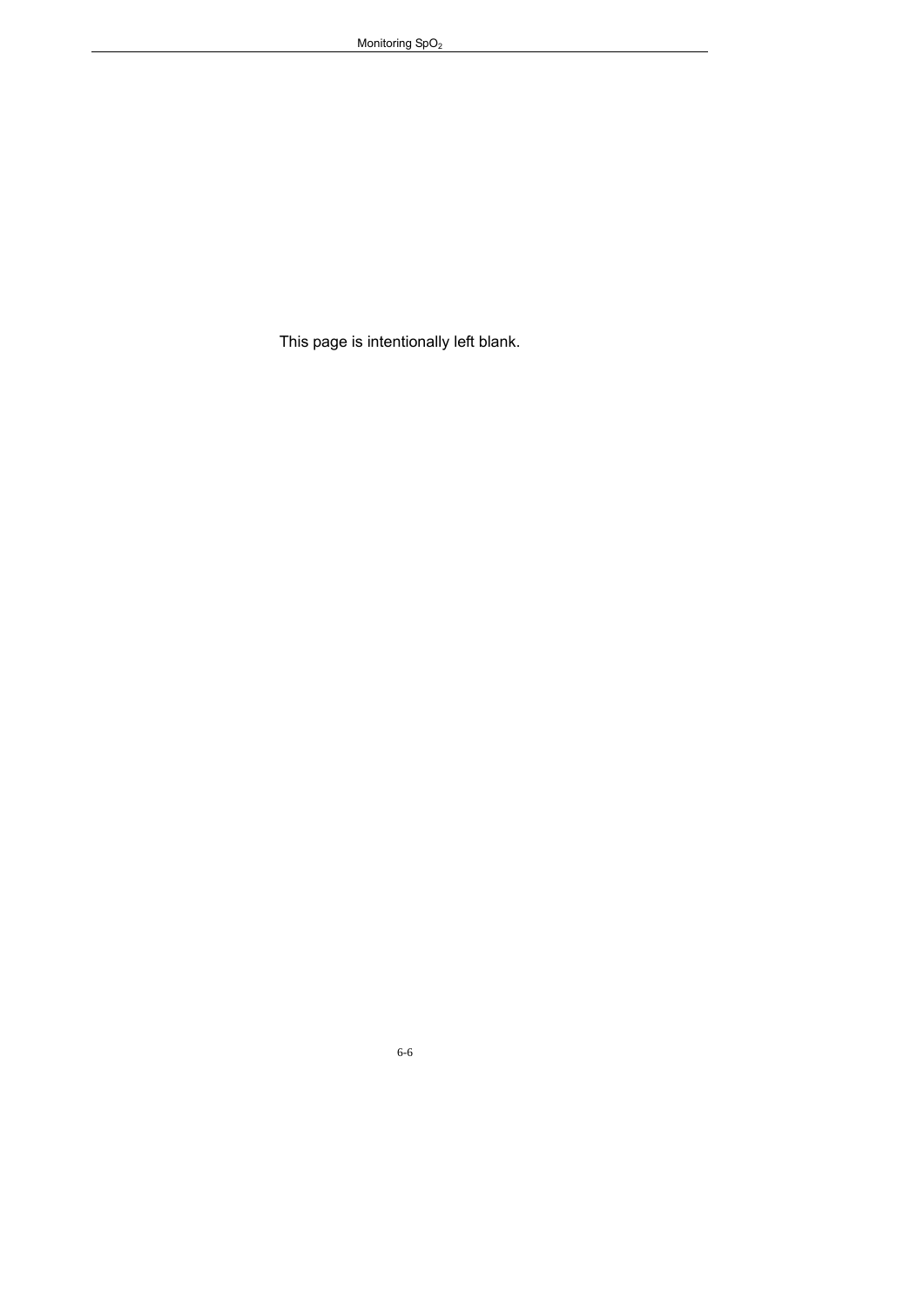# **7. Monitoring CO<sub>2</sub>**

### **7.1 Overview**

The  $CO<sub>2</sub>$  Sensor is used for the continuous measurement of  $CO<sub>2</sub>$  and respiratory rate. The sensor measures  $CO<sub>2</sub>$  by using the infrared absorption technique. The principle is based on the fact that  $CO<sub>2</sub>$ molecules absorb infrared (IR) light energy of specific wavelengths, with the amount of energy absorbed being directly related to the  $CO<sub>2</sub>$  concentration. When an IR beam is passed through a gas sample containing  $CO<sub>2</sub>$ , the electronic signal from the photo detector (which measures the remaining light energy) is measured. This signal is then compared to the energy of the IR source and adjusted to accurately reflect  $CO<sub>2</sub>$  concentration in the sample. The  $CO<sub>2</sub>$  Sensor's response to a known concentration of  $CO<sub>2</sub>$  is stored at the factory in the sensor's memory. A reference channel accounts for optical changes in the sensor, allowing the system to remain in calibration without user intervention.

### **7.2 Principles of Measurement**

 $CO<sub>2</sub>$  monitoring is to monitor the respiration of a patient by detecting the concentration of  $CO<sub>2</sub>$ generated during respiration. The maximum concentration of  $CO<sub>2</sub>$  at the end of exhalation is called *End-Tide*  $CO<sub>2</sub>$  (EtCO<sub>2</sub>). The minimum concentration of  $CO<sub>2</sub>$  at the end of inspiration is called *Inspiration* CO<sub>2</sub> (FiCO<sub>2</sub>). CO<sub>2</sub> is generated by cells in the body during metabolizing, and is breathed out via breathing system. The concentration of CO<sub>2</sub> breathed out from the lung reflects directly the situation of metabolizing and breathing system. If the concentration of  $CO<sub>2</sub>$  is high, it means that metabolism is over active, such as blood poisoning or acute fever. If the concentration of  $CO<sub>2</sub>$  is low, it is commonly due to a weak output ability of the heart, or the heartbeat stopped, or insufficient blood flow with less oxygen. Monitoring  $CO<sub>2</sub>$  is used to warn the doctor of the abnormal breathing and metabolizing during anaesthesia.

The concentration of  $CO<sub>2</sub>$  is represented as a pressure level, with 'mmHg' or % as its unit. Generally, the acceptable value is 38mmHg (5%) when air pressure is 760mmHg. The concentration of  $CO<sub>2</sub>$ varies rapidly from 0% to 5%. To detect the concentration of  $CO<sub>2</sub>$  accurately, the monitor needs to be very sensitive.

The monitor is used to measure the  $ECO<sub>2</sub>$  and respiration rate of adult, infant and neonatal patient

### **7.3 Medical Use of CO<sub>2</sub> Sensor**

- The CO<sub>2</sub> Sensor is used to continuously monitor carbon dioxide and report ETCO<sub>2</sub>, inspired CO<sub>2</sub> and respiratory rate of the intubated and non-intubated adult, pediatric, and neonatal patient.
- The  $CO<sub>2</sub>$  Sensor is indicated for use in care areas such as, but not limited to critical care, intensive care, anesthesia, medical/surgical units, LTAC units, emergency department, sleep labs and during intra-hospital transport and inter-hospital transport.
- For use in monitoring patients in respiratory distress, respiratory arrest or that have asthma, COPD or other disorders where the patient's  $ETCO<sub>2</sub>$  and capnogram will benefit the caregiver in the treatment of the patient.
- For use in monitoring patients pre- and post-intubation.
- To assist in the setup, management and weaning of the patient that is connected to a "conventional" mechanical ventilator.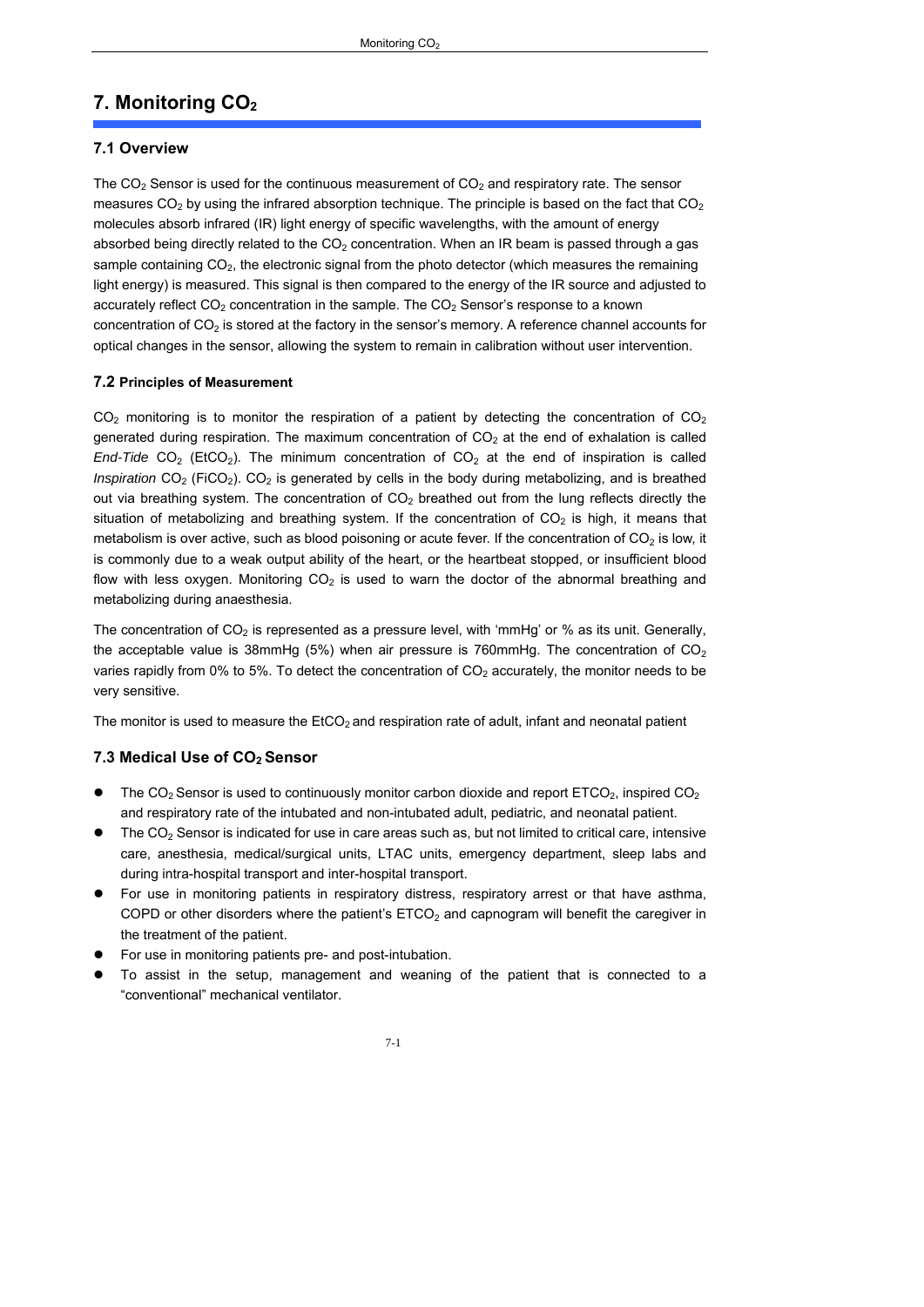# **7.4 CO2 Sensor Adapter Zero**

The sensor is compatible only with appointed  $CO<sub>2</sub>$  airway adapters. Each airway adapter has a unique set of optical characteristics. The adapter zero allows the CAPNOSTAT to adjust to the optical characteristics of each of the different adapter types. An "Adapter Zero" is a quick process that allows the Host system to adjust to the special characteristics of a particular  $CO<sub>2</sub>$  Sensor; it is necessary only when requested. Such a request may occur the first time a particular  $CO<sub>2</sub>$  Sensor is connected to a particular Host, or if a change is detected in the  $CO<sub>2</sub>$  Sensor.

To perform an Adapter Zero:

- 1) Connect the  $CO<sub>2</sub>$  Sensor to the Host.
- 2) Open the Host's CO<sub>2</sub> switch. If it is the first time you open the CO<sub>2</sub> switch, Place the CO<sub>2</sub> sensor onto a clean and dry  $CO<sub>2</sub>$  adapter that is exposed to room air and away from all sources of  $CO<sub>2</sub>$ , including the ventilator, the patient's breath and your own. Do not conduct any operation in 20 minutes.
- 3) Open the MENU and select "Set CO<sub>2</sub>" option.
- 4) Choose "clear" and the  $CO<sub>2</sub>$  information column will display "  $CO<sub>2</sub>$  Zeroing" and "  $CO<sub>2</sub>$  Zero OK" in turn. At the progress of zeroing, do not conduct any operation including breathing, key-press and so on. Otherwise, the zeroing operation will fail. The time for a zero is 15-20 seconds. If failed, the information column will hint " $CO<sub>2</sub>$  needs zeroing", choose "Clear" can zero the adapter again.

# **NOTE**

l

l

For optimal results, connect the  $CO<sub>2</sub>$  Sensor to an adapter and wait 2 minutes before performing the Adapter Zero procedure.

# **WARNINGS**

- CO<sub>2</sub> readings and respiration rate can be affected by certain ambient environmental conditions, sensor application errors, and patient conditions.
- Check whether  $CO<sub>2</sub>$  adapter is damaged or not. Do not use damaged  $CO<sub>2</sub>$  adapter.
- If the  $CO<sub>2</sub>$  waveform (Capnogram) appears abnormal, inspect the  $CO<sub>2</sub>$  airway adapters and replace if needed.
- Replace the  $CO<sub>2</sub>$  airway adapters if excessive secretions are observed.
- Monitor the  $CO<sub>2</sub>$  waveform (Capnogram) for elevated baseline. Elevated baseline can be caused by sensor or patient problems.

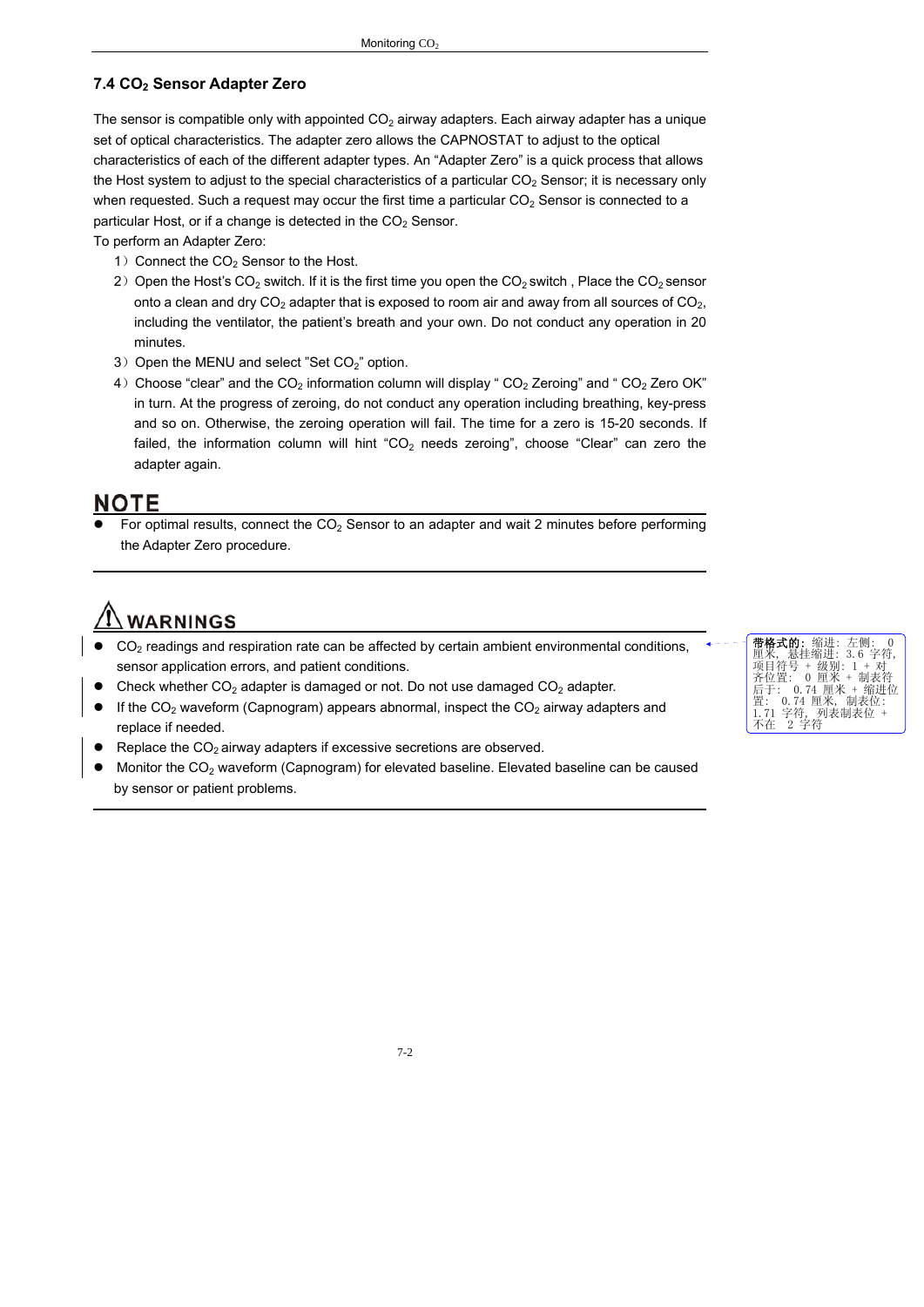# **8. Data Output**

### **8.1 Driver Installations and Copy of Data Analysis Software**

Install the driver "F32x Express USB Driver" and copy the tool folder " History Data Viewer" from the enclosed CD to PC before transmitting of data derived from the monitor to PC.

### **8.1.1 Install USB Drivers**

F32x Express USB Drivers is used to drive USB dongle, to install as follows:

1) Insert the enclosed CD into your computer.

2) Plug the USB dongle into the USB faucet in PC, and you will see an automatic popup window "Welcome to the Found New Hardware Wizard". Choose "Install from a list or specific location". Note:

If there is no automatic window, you may double left click the icon  $\frac{1}{2}$  on the bottom right corner of the desktop.

| <b>Found New Hardware Wizard</b> |                                                                                                          |  |
|----------------------------------|----------------------------------------------------------------------------------------------------------|--|
|                                  | Welcome to the Found New<br>Hardware Wizard                                                              |  |
|                                  | This wizard helps you install software for:                                                              |  |
|                                  | F32x Express USB Device                                                                                  |  |
|                                  | If your hardware came with an installation CD<br>or floppy disk, insert it now.                          |  |
|                                  | What do you want the wizard to do?                                                                       |  |
|                                  | Sinstall the software automatically (Recommended)<br>Install from a list or specific location [Advanced] |  |
|                                  | Click Next to continue.                                                                                  |  |
|                                  | Cancel<br>Next ><br>< Back                                                                               |  |

3)Click "Next" and see "Hardware Update Wizard" window as below.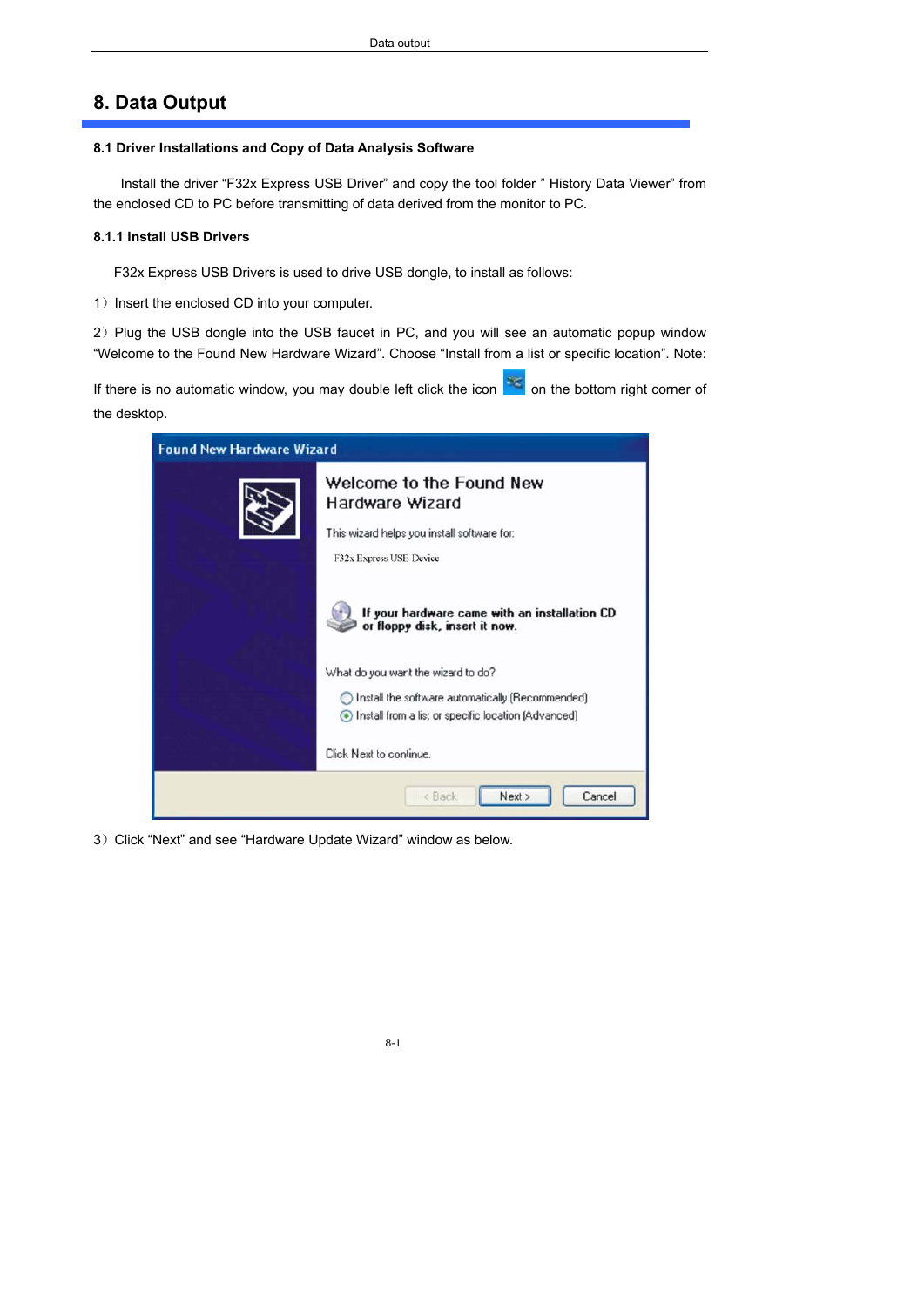Data Output

| <b>Hardware Update Wizard</b>                                                                                                                                  |
|----------------------------------------------------------------------------------------------------------------------------------------------------------------|
| Please choose your search and installation options.                                                                                                            |
| ● Search for the best driver in these locations.                                                                                                               |
| Use the check boxes below to limit or expand the default search, which includes local<br>paths and removable media. The best driver found will be installed.   |
| Search removable media (floppy, CD-ROM)                                                                                                                        |
| $\vee$ Include this location in the search:                                                                                                                    |
| <b>Browse</b><br>F:\ Driver\F32x Express USB Driver<br>v                                                                                                       |
| Don't search. I will choose the driver to install.                                                                                                             |
| Choose this option to select the device driver from a list. Windows does not quarantee that<br>the driver you choose will be the best match for your hardware. |
|                                                                                                                                                                |
| < Back<br>Next<br>Cancel                                                                                                                                       |

4) Click "Browse" and choose the path G:\Driver\ F32x Express USB Driver. Click "Next" and start installation.

| <b>Hardware Update Wizard</b>                                                          |                 |
|----------------------------------------------------------------------------------------|-----------------|
| Please wait while the wizard searches                                                  |                 |
| F32x Express USB Device<br><del>∕∼</del>                                               |                 |
| UygLib. sys<br>To C:\WINDOWS\System32\Drivers<br>,,,,,,,,,,,,,,,,,,,,,,,,,,,,,,<br>--- |                 |
| $\triangle$ Back                                                                       | Cancel<br>Next> |

5)After installation, you will see the window "Completing the Found New Hardware Wizard".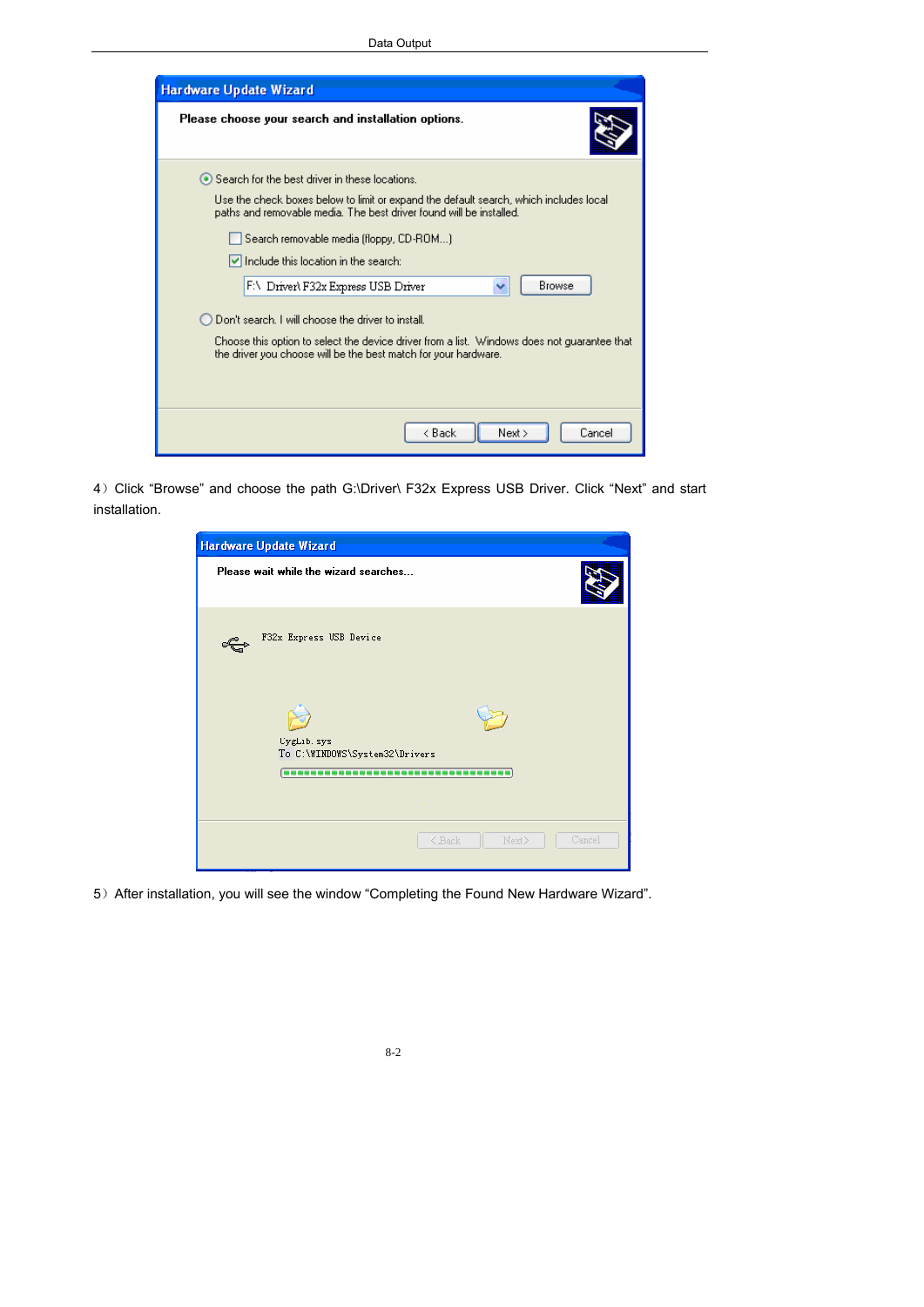| <b>Found New Hardware Wizard</b> | <b>Finish to the Found New</b><br>Hardware wizard<br>This wizard helped you install software for:<br>F32x Express USB Device |
|----------------------------------|------------------------------------------------------------------------------------------------------------------------------|
|                                  | Click Finish to Close.                                                                                                       |
|                                  | Finish ><br>-Back<br>Cancel                                                                                                  |

Click "Finish" to complete the installation of F32x Express USB Drivers. Once the driver is installed on PC, there is no need to install for the second time.

### **8.1.2 Copy the Folder "History Data Viewer"**

**CO** 

The software in this folder has the functions of data output, data analysis and printing report.

Copy the folder" History Data Viewer" from CD to PC and enter into it., dbclick the icon " " " to start the main interface of the History Data Viewer software. Click "OK" to start it.

|                        | SMID - history data viewer |                           |       |       |     |                  | $-68$         |
|------------------------|----------------------------|---------------------------|-------|-------|-----|------------------|---------------|
| <b>TA TOTAL VIE 10</b> |                            |                           |       |       |     |                  |               |
| 图GRXT                  |                            |                           |       |       |     |                  |               |
|                        |                            | C. Rend Gugh G. Tead Tale | Print |       | Set |                  |               |
| NO.                    | D Favous (Byte)            | Time                      |       |       |     | 2,02 PR RR RVC02 |               |
|                        |                            |                           |       |       |     |                  |               |
|                        |                            |                           |       |       |     |                  |               |
|                        |                            |                           |       |       |     |                  |               |
|                        |                            |                           |       |       |     |                  |               |
|                        |                            |                           |       |       |     |                  |               |
|                        |                            |                           |       |       |     |                  |               |
|                        |                            |                           |       |       |     |                  |               |
|                        |                            |                           |       |       |     |                  |               |
|                        |                            |                           |       |       |     |                  |               |
|                        |                            |                           |       |       |     |                  |               |
|                        |                            | Select Device             |       |       |     |                  |               |
|                        |                            | $brins.$ [art             |       |       |     |                  | $\frac{1}{2}$ |
|                        |                            |                           |       | $x =$ |     | Cancel           |               |
| ID Period of time      | <b>Disting time</b>        |                           |       |       |     |                  |               |
|                        |                            |                           |       |       |     |                  |               |
|                        |                            |                           |       |       |     |                  |               |
|                        |                            |                           |       |       |     |                  |               |
|                        |                            |                           |       |       |     |                  |               |
|                        |                            |                           |       |       |     |                  |               |
|                        |                            |                           |       |       |     |                  |               |
|                        |                            |                           |       |       |     |                  |               |
|                        |                            |                           |       |       |     |                  |               |
|                        |                            |                           |       |       |     |                  |               |
|                        |                            |                           |       |       |     |                  |               |
|                        |                            |                           |       |       |     |                  |               |
|                        |                            |                           |       |       |     |                  |               |
| k.                     | $\rightarrow$<br>ar        |                           |       |       |     |                  |               |
|                        |                            |                           |       |       |     |                  |               |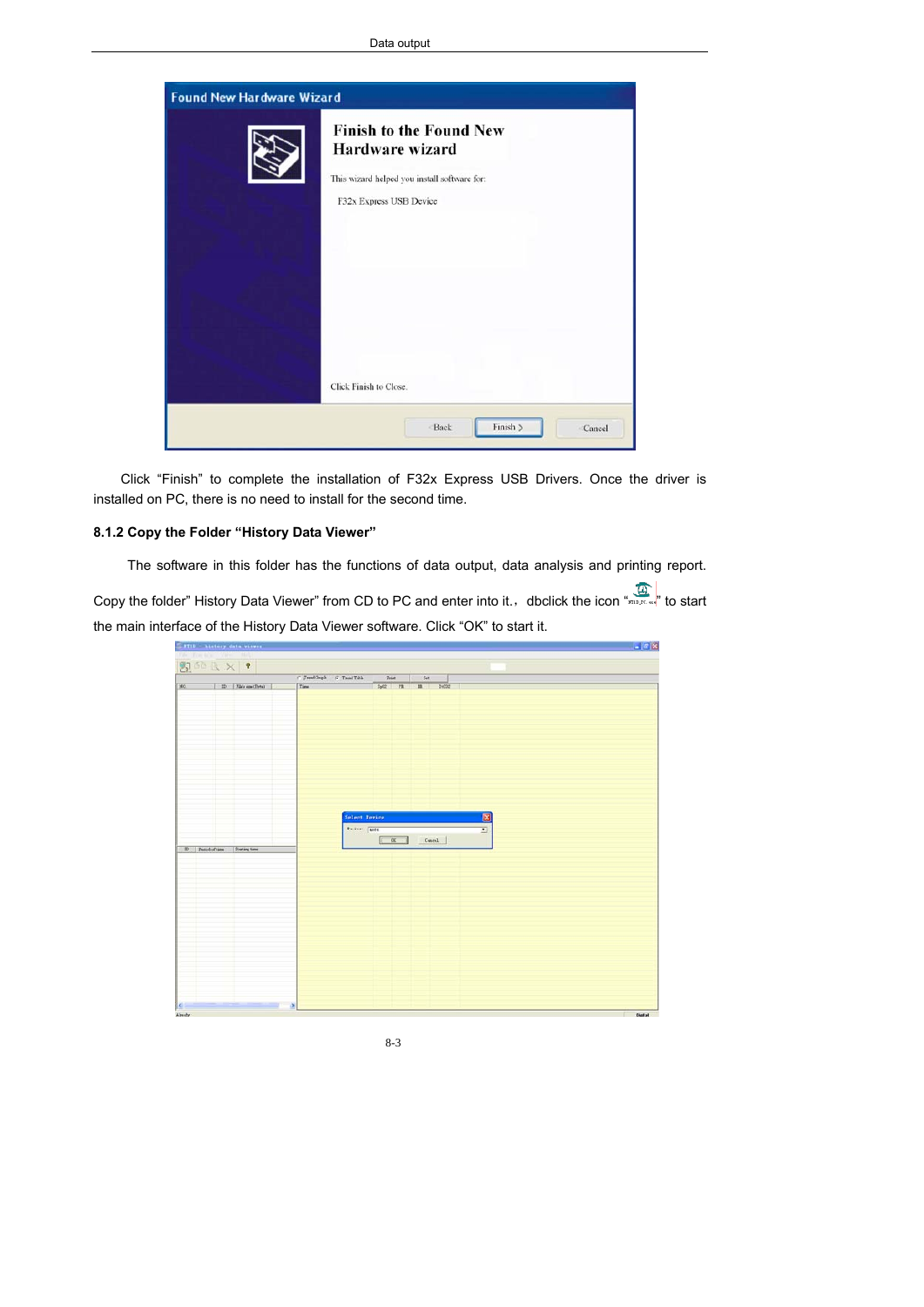### **8.2 Transmit and Delete Data**

# **NOTE**

 $\overline{a}$ 

- At the process of data transmitting and deleting, please don't chose the History Data View software or pull the USB adapter out, otherwise the process will be failure.
- After data transmitting and deleting, please pull out the USB adapter firstly, and then chose the History Data View software.

1) Put the monitor into 2 meters around the PC, and open it.

2) Press the MENU key to enter into the dialog box of "Data Output ". The monitor will stick on the dialog box as shown in the following picture:



3) Open the history data viewer software and click the button " [ ] at the top left corner can connect the monitor and PC wirelessly. If connected successfully, patient's history data which have stored in the monitor will be displayed at the left side column of the monitoring software. Select one patient's ID, click with the right key and choose "Transmit data" or "Delete data" to send this ID's data to PC or delete the stored trend data of the ID in monitor. As shown below:

| File Function View Help                                              |                                            |                          |               |           |                 |       |  |
|----------------------------------------------------------------------|--------------------------------------------|--------------------------|---------------|-----------|-----------------|-------|--|
| 图 B X *                                                              |                                            |                          |               |           |                 |       |  |
|                                                                      |                                            | C Trend graph            | F Trech table | Print     | 50 <sup>2</sup> |       |  |
| $\overline{0}$                                                       | Fie's stre (Dyte)                          | Time                     |               |           | 13              | EtCO2 |  |
|                                                                      | <b>ASSAULTS</b>                            |                          |               | $5p02$ TR |                 |       |  |
| п                                                                    | Transtprt file                             |                          |               |           |                 |       |  |
| z<br>3                                                               | Delete file                                |                          |               |           |                 |       |  |
| ٠                                                                    |                                            |                          |               |           |                 |       |  |
| š                                                                    | 204894                                     |                          |               |           |                 |       |  |
| ×                                                                    | 54109                                      |                          |               |           |                 |       |  |
|                                                                      | 110440                                     |                          |               |           |                 |       |  |
| è                                                                    | 200752                                     |                          |               |           |                 |       |  |
|                                                                      |                                            |                          |               |           |                 |       |  |
|                                                                      |                                            |                          |               |           |                 |       |  |
|                                                                      |                                            |                          |               |           |                 |       |  |
|                                                                      |                                            |                          |               |           |                 |       |  |
|                                                                      |                                            |                          |               |           |                 |       |  |
|                                                                      |                                            |                          |               |           |                 |       |  |
|                                                                      |                                            |                          |               |           |                 |       |  |
|                                                                      |                                            |                          |               |           |                 |       |  |
|                                                                      |                                            |                          |               |           |                 |       |  |
|                                                                      |                                            |                          |               |           |                 |       |  |
|                                                                      |                                            |                          |               |           |                 |       |  |
|                                                                      |                                            |                          |               |           |                 |       |  |
|                                                                      |                                            |                          |               |           |                 |       |  |
|                                                                      |                                            |                          |               |           |                 |       |  |
|                                                                      |                                            |                          |               |           |                 |       |  |
|                                                                      |                                            |                          |               |           |                 |       |  |
|                                                                      |                                            |                          |               |           |                 |       |  |
|                                                                      |                                            |                          |               |           |                 |       |  |
|                                                                      |                                            |                          |               |           |                 |       |  |
|                                                                      |                                            |                          |               |           |                 |       |  |
|                                                                      |                                            |                          |               |           |                 |       |  |
|                                                                      |                                            |                          |               |           |                 |       |  |
|                                                                      |                                            |                          |               |           |                 |       |  |
| Period of time                                                       | Starting time                              | $\overline{\phantom{a}}$ |               |           |                 |       |  |
| 1001                                                                 | 2000-02-03 21:18:27                        |                          |               |           |                 |       |  |
| 1002                                                                 | 2000-01-01 00:00:26                        |                          |               |           |                 |       |  |
| 1003                                                                 | 2000-01-01 00:18:22                        |                          |               |           |                 |       |  |
| 1004                                                                 | 2000-01-01 00:50:43                        |                          |               |           |                 |       |  |
|                                                                      | 2000-01-01 00:51:49                        |                          |               |           |                 |       |  |
|                                                                      | 2000-01-01 01:08:05<br>2000-01-01 01:08:27 |                          |               |           |                 |       |  |
| $\begin{array}{r} 1005 \\ 1006 \\ 1007 \\ 1008 \end{array}$          | 2000-01-01 01:09 22                        |                          |               |           |                 |       |  |
| 1009                                                                 | 2000-01-01 01:11:23                        |                          |               |           |                 |       |  |
| 1010                                                                 | 2000-01-01 01:16:53                        |                          |               |           |                 |       |  |
| 1011                                                                 |                                            |                          |               |           |                 |       |  |
| 1012                                                                 | 2000-01-01 01:46:10<br>2000-01-01 01:47:54 |                          |               |           |                 |       |  |
| 1013                                                                 |                                            |                          |               |           |                 |       |  |
| 1014                                                                 | 2000-01-01 02 15 33<br>2000-01-01 02 26 01 |                          |               |           |                 |       |  |
| 1015                                                                 | 2000-01-01 02:26:23                        |                          |               |           |                 |       |  |
| 1016                                                                 | 2000-01-01 00:23 03                        |                          |               |           |                 |       |  |
| 1017                                                                 | 2000-01-01 01:17:57                        |                          |               |           |                 |       |  |
| 1010                                                                 | 2000-01-01 02:19:42                        |                          |               |           |                 |       |  |
| 1019                                                                 | 2000-01-01 02:19:53                        |                          |               |           |                 |       |  |
|                                                                      | 2000-01-01 02:24:34                        |                          |               |           |                 |       |  |
|                                                                      | 2000-01-01 02:52:00<br>2000-01-01 03:52:11 |                          |               |           |                 |       |  |
|                                                                      | 2000-01-01 07:03:50                        |                          |               |           |                 |       |  |
|                                                                      | 2000-01-01 07:32:14                        |                          |               |           |                 |       |  |
|                                                                      | 2000-01-01 21:43:11                        |                          |               |           |                 |       |  |
|                                                                      | 2000-01-01 21 43 41                        |                          |               |           |                 |       |  |
|                                                                      |                                            |                          |               |           |                 |       |  |
|                                                                      | 2000-01-01 21:45:45<br>2000-01-01 21:48:53 |                          |               |           |                 |       |  |
| 1020<br>1021<br>1022<br>1023<br>1025<br>1025<br>1029<br>1029<br>1030 | 2000-01-02 02:54:46<br>2000-01-02 03:36:51 | ×                        |               |           |                 |       |  |

| 带格式的:缩进:左侧: 0     |
|-------------------|
| 厘米, 悬挂缩进: 3.6 字符, |
| 项目符号 + 级别:1 + 对   |
| 齐位置: 0 厘米 + 制表符   |
| 后于: 0.74 厘米 + 缩讲位 |
| 置: 0.74 厘米,制表位:   |
| 1.71 字符, 列表制表位 +  |
| 不在 2字符            |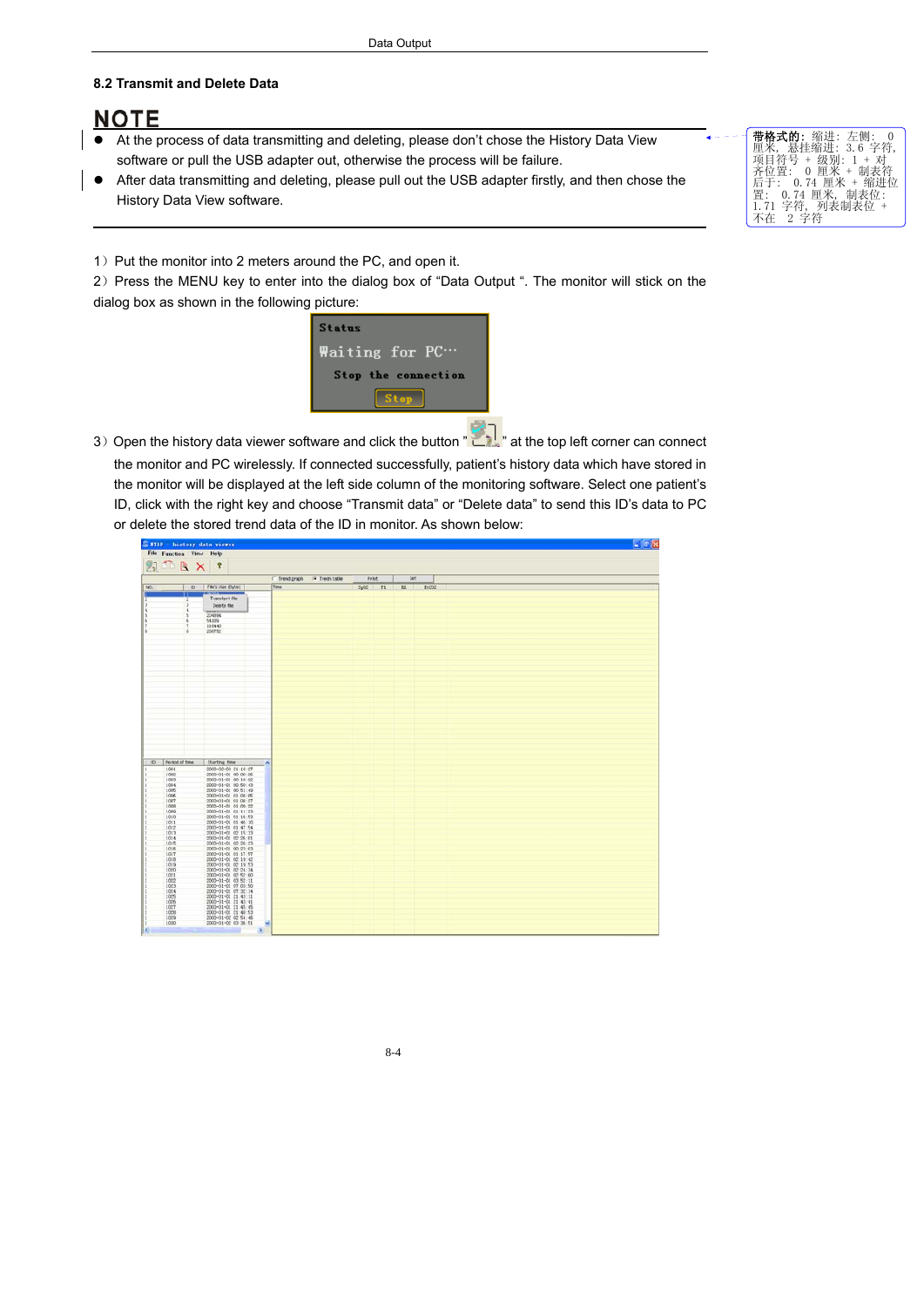# **9. Accessories**

# **9.1 Standard Configure of NT1D**

|    | 1) Host monitor              | one  |                                                                   |
|----|------------------------------|------|-------------------------------------------------------------------|
|    | $2)$ SpO <sub>2</sub> Sensor | one  | Solaris medical technology company SpO <sub>2</sub> Sensor,       |
|    |                              |      | Model: D400AL-160108.                                             |
|    |                              |      |                                                                   |
|    | $3) CO2$ Sensor              | one  | Respironics company                                               |
|    |                              |      | Capnostat 5 mainstream $CO2$ sensor                               |
|    |                              |      |                                                                   |
|    | 4) Charging pedestal         | one  |                                                                   |
|    |                              |      |                                                                   |
|    | 5) Chargeable batteries      | four | 4xAA,2400mAh, Ni-MH chargeable batteries.                         |
|    | 6) AC adapter                | one  | Input a.c.100-240V,50/60Hz, output d.c. 9V, (operation<br>删除的内容:~ |
|    |                              |      | power) and 6.0V (Recharging power). (Confirm to EN                |
|    |                              |      |                                                                   |
|    |                              |      | $60601 - 1$                                                       |
| 7) | Safeguard jacket             | one  |                                                                   |
| 8) | Wireless USB Dongle          | one  |                                                                   |
| 9) | Driving CD                   | one  |                                                                   |
| 10 | <b>Operation Manual</b>      | one  |                                                                   |
|    | 11) Maintenance card         | one  |                                                                   |
|    | 12) Package bill             | one  |                                                                   |

# **9.2 Optional Accessories of NT1D**

User can buy accessories from the local agent if necessary. The following are the accessories:

| <b>Num</b> | Type            | <b>Description</b>                                         | <b>Manufacturer</b> |
|------------|-----------------|------------------------------------------------------------|---------------------|
| 1          | D400A-160108    | Digital One Adult SpO <sub>2</sub> Sensor                  | Solaris             |
| 2          | D400P-160108    | Digital One Pediatric SpO <sub>2</sub> Sensor              | Solaris             |
| 3          | Y400N-160108    | Digital Y-type Neonatal SpO <sub>2</sub> Sensor            | Solaris             |
| 4          | DP400A-160108   | Digital One Use Only SpO <sub>2</sub> Sensor-Adult         | Solaris             |
| 5          | DP400N/A-160108 | Digital One Use Only SpO <sub>2</sub> Sensor-Neonate/Adult | Solaris             |
| 6          | DP400P-160108   | Digital One Use Only SpO <sub>2</sub> Sensor-Pediatirc     | Solaris             |
| 7          | DP400I-160108   | Digital One Use Only SpO <sub>2</sub> Sensor-Infant        | Solaris             |
| 8          | S400A-160108    | Digital Adult Finger SpO <sub>2</sub> Sensor               | Solaris             |
| 9          | S400P-160108    | Digital Pediatric Finger SpO <sub>2</sub> Sensor           | Solaris             |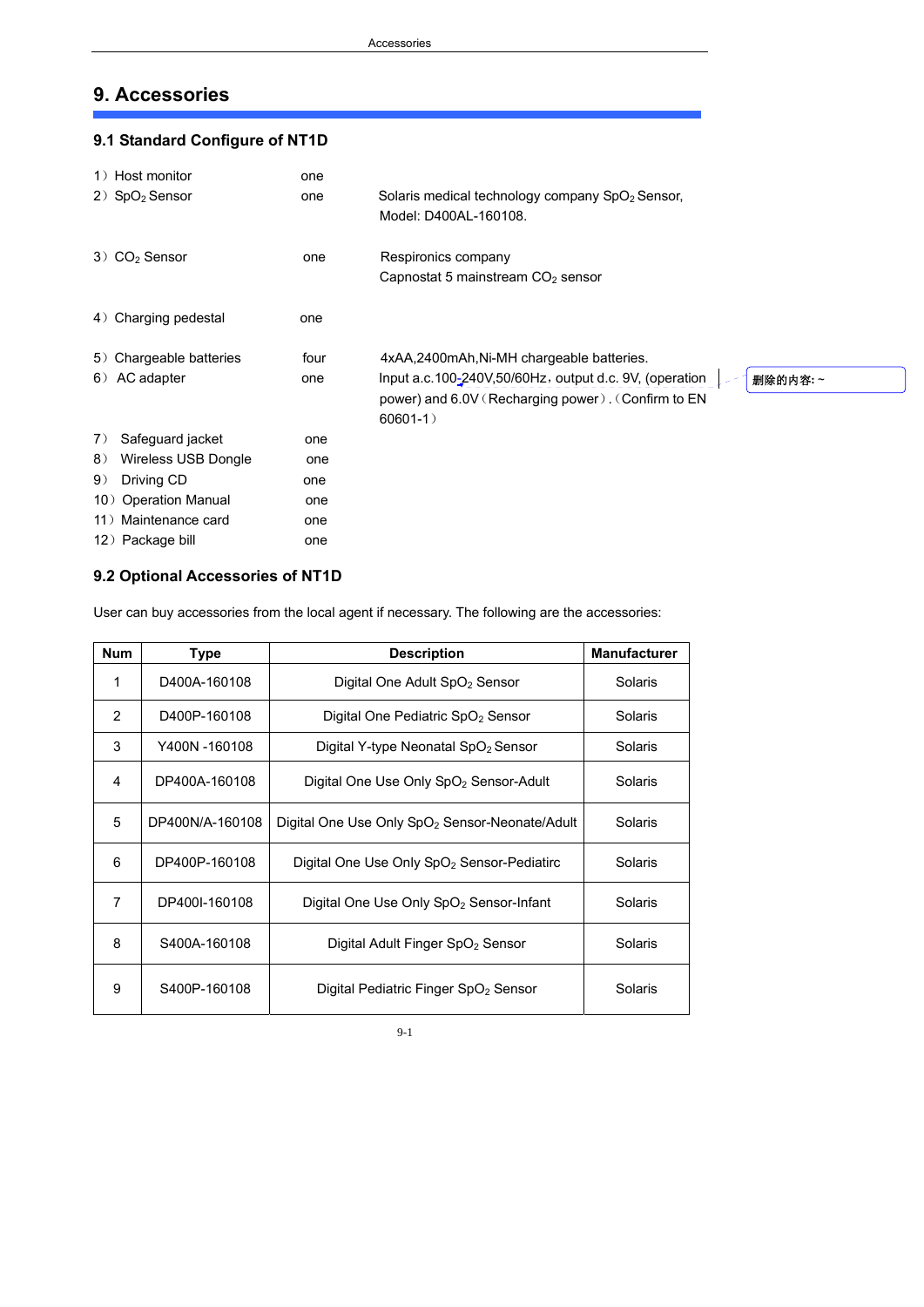| 10 | T400A-160108   | Adult Soft-Finger SpO <sub>2</sub> Sensor                    | Solaris     |
|----|----------------|--------------------------------------------------------------|-------------|
| 11 | T400P-160108   | Pediatric Soft-Finger SpO <sub>2</sub> Sensor                | Solaris     |
| 12 | W400AN-160108  | Digital Wrapped and tied $SpO2$<br>Sensor-Neonate/Adult      | Solaris     |
| 13 | WP400PI-160108 | Digital Wrapped and tied $SpO2$<br>Sensor-Pediatirc / Infant | Solaris     |
| 14 |                | LoFlo sidestream CO <sub>2</sub> sensor                      | Respironics |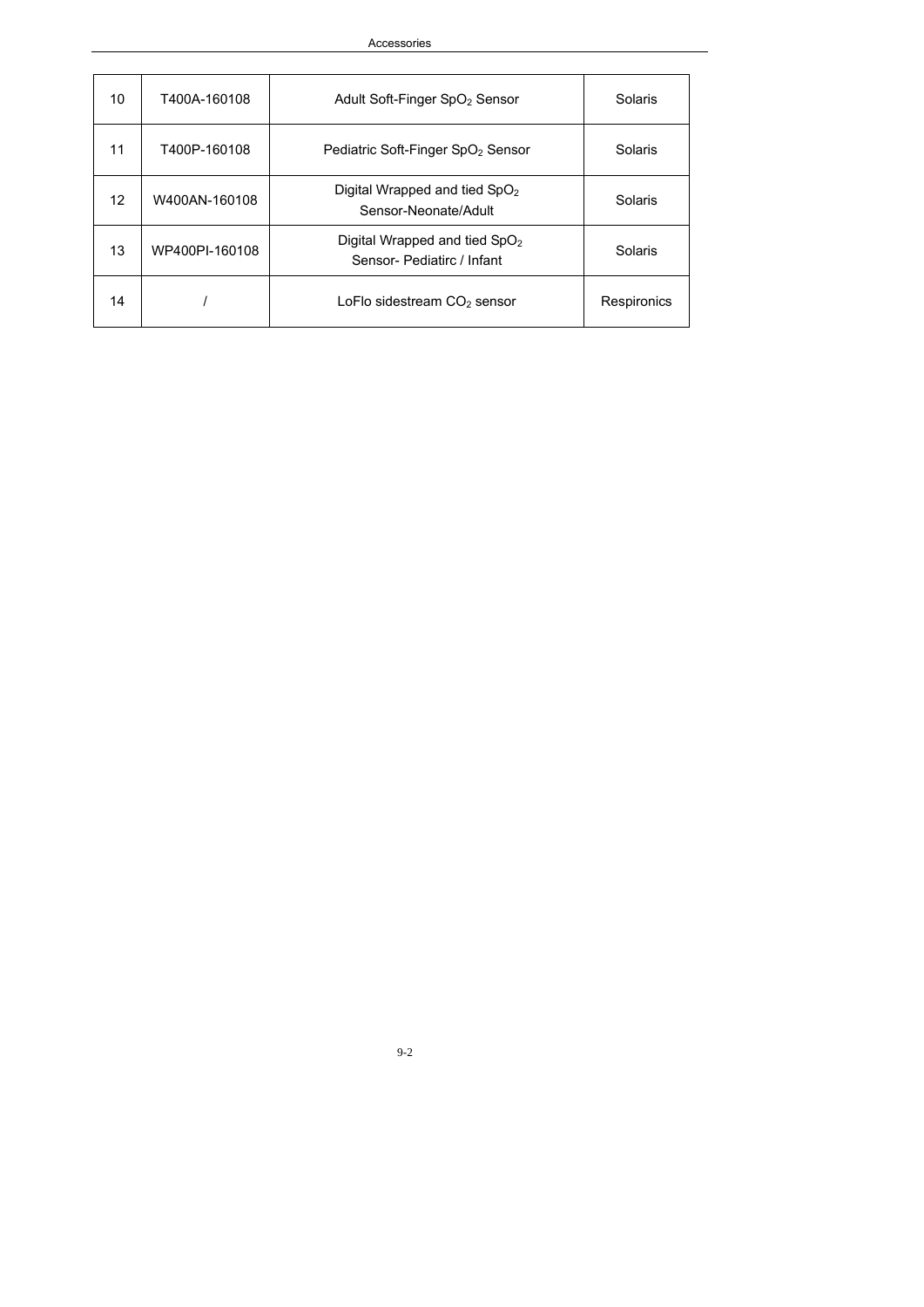# **10. Troubleshooting and Maintenance**

# **WARNINGS**

- If you are uncertain about the accuracy of any measurement, check the patient's vital signs by alternate means; then make sure the monitor is functioning correctly.
- The cover should be removed only by qualified service personnel. There are no user-serviceable parts inside.

# **NOTE**

ı

ı

Do not spray or pour any liquid directly on the monitor, accessories or consumables. Otherwise may cause damage to the monitor.

If you experience a problem while using the monitor and are unable to correct it, contact qualified service personnel or representative. The monitor service manual, which is for use by qualified service personnel, provides additional troubleshooting information.

# **10.1 Troubleshooting Guide**

- 1. Monitor does not turn on after pressing the power switch.
- ◆ Check power cable connection.
- ◆ Replace or recharge the battery pack, or connect to AC power.
- ◆ Be sure the battery pack is in the monitor and inserted properly.
- 2. One or more showed elements or indicatory icons do not bright when self testing.
- ◆ Do not use the monitor and contact technical services department.
- 3. Indicatory icon of searching pulse is winking more than 10 seconds.
- Check whether sensor is suitable or connected correctly following  $SpO<sub>2</sub>$  using direction. Check sensor and its cable connection. Chang other patient to use the sensor. Use another sensor or its prolonged cable.
- Lacking of blood supply may cause the failure of tracing pulse, so check the patient or monitor operator. Replace if necessary, move the sensor to a new site.
- Patient's movement may interfere in the failure of tracing pulse. Keep patient still. Check whether the sensor is firm. Replace if necessary, move the sensor to a new site.
- The probe may be emplaced too tight. Environmental light may also affect monitoring. A blood pressure cuff is inflated on the same extremity as the one with the sensor attached, Replace sensors if necessary.
- EMI, Remove disturbing equipment.
- 4. No pulse shown on the bar-graph.
- ◆ Check sensor connections to the patient cable and to the monitor.
- Reposition the sensor.
- Try a new sensor or connect your authorized repair center for help.
- 5. PR, SpO<sub>2</sub>, EtCO<sub>2</sub>, RR Pulse rate is erratic, intermittent, or incorrect. (May caused by EMI)
- $\blacklozenge$  Reposition the SpO<sub>2</sub> and CO<sub>2</sub> sensor.
- Patient must remain still to obtain an accurate measurement.
- Close nearby equipment and then open it to find interferential equipment out.
- ◆ Change the orientation and position of interferential equipment.

| 带格式的:缩进:左侧: 0     |
|-------------------|
| 厘米, 悬挂缩进: 3.6 字符, |
| 项目符号 + 级别: 1 + 对  |
| 齐位置: 0 厘米 + 制表符   |
| 后于: 0.74 厘米 + 缩讲位 |
| 置: 0.74 厘米, 制表位:  |
| 1.71 字符, 列表制表位 +  |
| 不在 2字符            |

| <b>带格式的:</b> 缩进:左侧: 0 |
|-----------------------|
| 厘米, 悬挂缩进: 3.6 字符,     |
| 项目符号 + 级别:1 + 对       |
| 齐位置: 0 厘米 + 制表符       |
| 后于: 0.74 厘米 + 缩讲位     |
| 置: 0.74 厘米,制表位:       |
| 1.71 字符,列表制表位 +       |
| 不在 2字符                |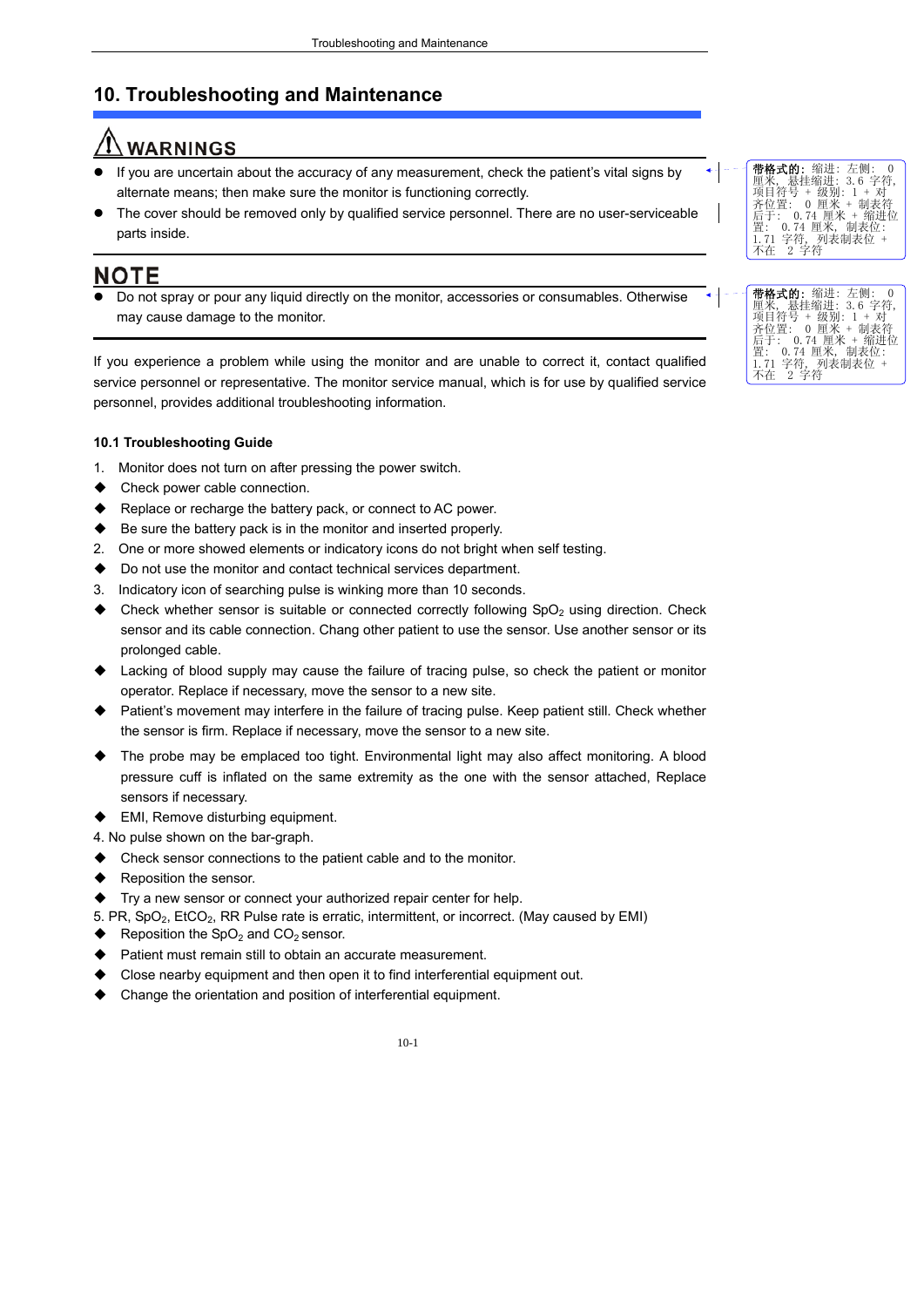- ♦ Let interferential equipment far away from this monitor.
- 6. The monitor switches off automatically.
- Replace or recharge battery.
- ◆ Check connections and correct problem.
- If previous actions are not effective, contact authorized service representative.

#### **10.2 Technical Assistance**

If you need technical information and sustain or ordered parts and operation manual, please contact your local representative, and tell them is software's version number of this monitor.

#### **10.3 Factory Default Alarm Range Values**

This monitor has default values when it is shipped to leave factory. technician has described how to change default values in detail at the operation manual. Factory default alarm range values:

|                       | Default value of alarm high |                  |                | Default value of alarm low |                  |                |
|-----------------------|-----------------------------|------------------|----------------|----------------------------|------------------|----------------|
| Alarm parameter(unit) | limit                       |                  |                | limit                      |                  |                |
|                       | <b>Adult</b>                | <b>Pediatric</b> | <b>Neonate</b> | Adult                      | <b>Pediatric</b> | <b>Neonate</b> |
| $EtCO2$ (mmHq)        | 60                          | 60               | 60             | 0                          | 0                | 0              |
| RR (BPM)              | 150                         | 150              | 150            | 3                          | 12               | 12             |
| $SpO2(\%)$            | 100                         | 95               | 95             | 85                         | 80               | 80             |
| PR (BPM)              | 100                         | 200              | 200            | 55                         | 100              | 100            |

#### **10.4 Returning the Monitor**

 If it is necessary to return the monitor for repairs, call the local representative for shipping instructions.

To repack the monitor, disconnect the accessories from the instrument and wrap each item separately. Pack them in the original shipping carton. If the original carton is unavailable, use a suitable box filled with the appropriate amount of packing material.

If the monitor malfunctions, carefully package the monitor with the consumable used at the time of malfunction and return it with the monitor for inspection.

### **10.5 Maintenance and Cleaning**

# **WARNINGS**

- The cover should be removed only by qualified service personnel. There are no user-serviceable parts inside.
- Turn the monitor off before cleaning.
- Do not spray or pour any liquid directly on placket of the monitor, accessories, connector, switch or

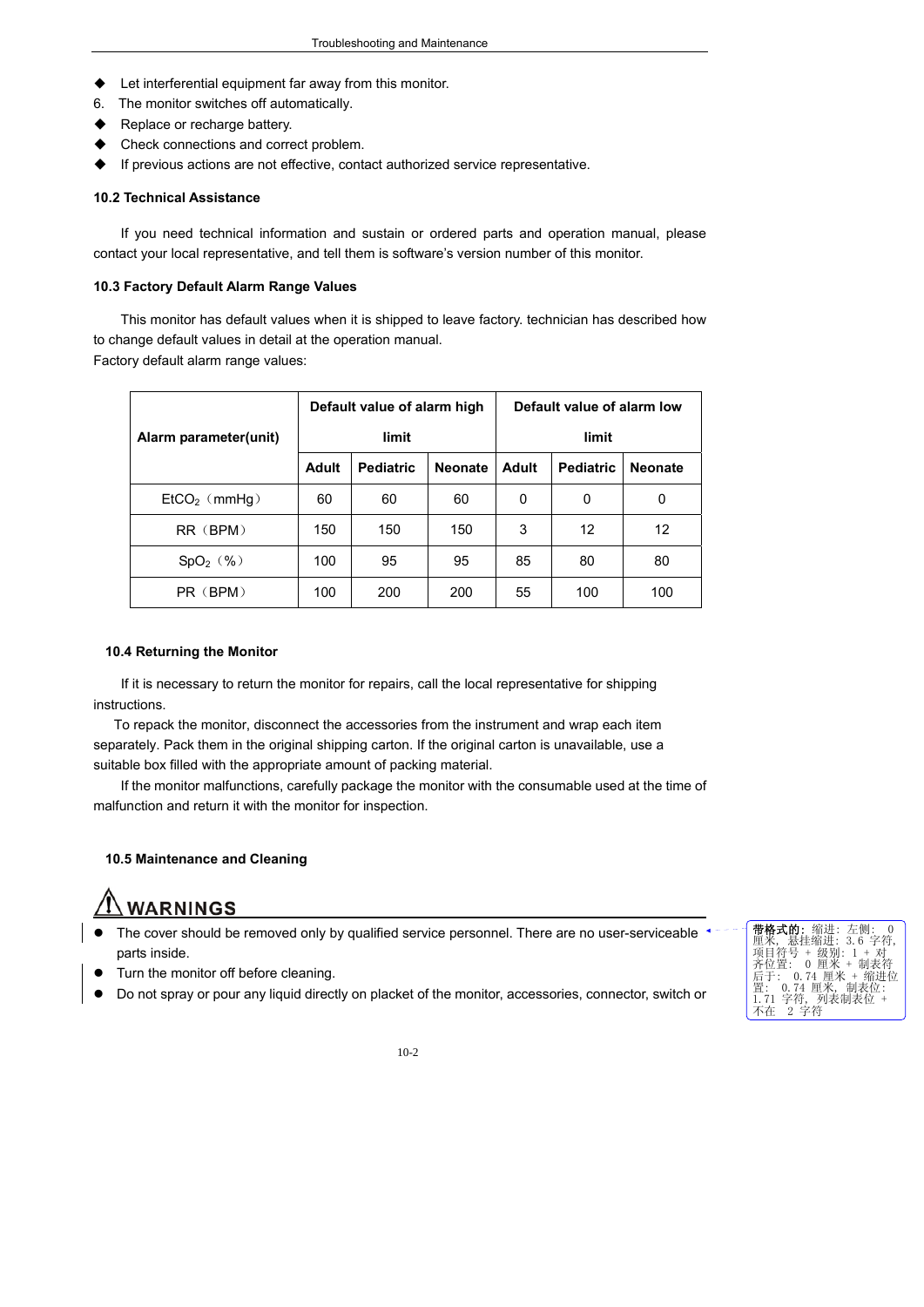crack. Otherwise it will dose damage to them.

- Do not autoclave, or immerse the monitor in liquid.
- If disinfection is required, wipe the monitor's surfaces with a soft cloth moistened with commercial nonabrasive cleaner. Do not allow any liquid to enter any of the monitor's opening.
- Do not touch or rub the display window with abrasive, apparatus, brush, shaggy material or any other stuff that may do damage to the display window.
- If there are any internal parts of the monitor exposed, please contact qualified service personnel to deal with it. Please follow your local governing ordinances regarding disposal monitor when it dosen't run.
- Dispose or recycle of batteries and retired sensors and the monitor's accessories according to standard operating procedures or local regulations for the disposal of contaminated medical waste.
- This monitor can use disabled batteries, please install new ones.

You can clean and disinfect the surface of monitor and sensor. (Sensor is the only part that contacts to patient, so you should clean it every time after use.)

### **10.5.1 Cleaning and Disinfecting the Monitor**

- To clean the monitor's surface: To clean the monitor's surfaces, dampen a soft cloth with a commercial, non-corrosive cleaner or alcohol 70%,and wipe the top, bottom, and front surfaces lightly.
- ◆ To disinfect the monitor: Use a cloth dampened with a 10% aqueous solution of hypochlorite (bleach).

# **10.5.2 Cleaning and Disinfecting SpO2**

- You can use a tampon or soft cloth dampened with alcohol 70% to wipe the SpO<sub>2</sub> sensor, and then dry it completely with dry cloth. The same to  $SpO<sub>2</sub>$  sensor's LED and receiver. Clean and disinfect reusable SpO<sub>2</sub> sensor. Read SpO<sub>2</sub> sensor's direction carefully before cleaning. Every kind of  $SpO<sub>2</sub>$  sensor has its own way to clean.
- If low-level disinfection is required, use a 1:10 bleach solution.
- **10.5.3 Disinfecting Cable**

l

Clean and disinfect cables with 3% hydrogen peroxide, or 70% isopropyl alcohol.

### **10.5.4 Cleaning and Disinfecting CO<sub>2</sub> Sensor**

- Cleaning and Disinfecting
- Use a cloth dampened with isopropyl alcohol 70%, a 10% aqueous solution of sodium hypochlorite (bleach), disinfectant spray cleaner such as Steris Coverage® Spray HB, ammonia, or mild soap.
- Wipe down with a clean water-dampened cloth to rinse and dry before use. Make certain that the sensor windows are clean and dry before reuse.

### Cleaning adapter

Reusable adapters (Before reusing the adapter, ensure the windows are dry and residue free and that the adapter has not been damaged during handling or the cleaning/disinfecting process.):

- Clean by rinsing in a warm soapy solution followed by soaking in a liquid disinfectant such as isopropyl alcohol 70%, a 10% aqueous solution of sodium hypochlorite (bleach), a gluteraldehyde 2.4% solution such as Cidex®, Steris System 1® or ammonia. It should then be rinsed out with sterile water and dried.
- May be disinfected using the methods listed below:
	- 1) Steam Autoclave adult adapters only;

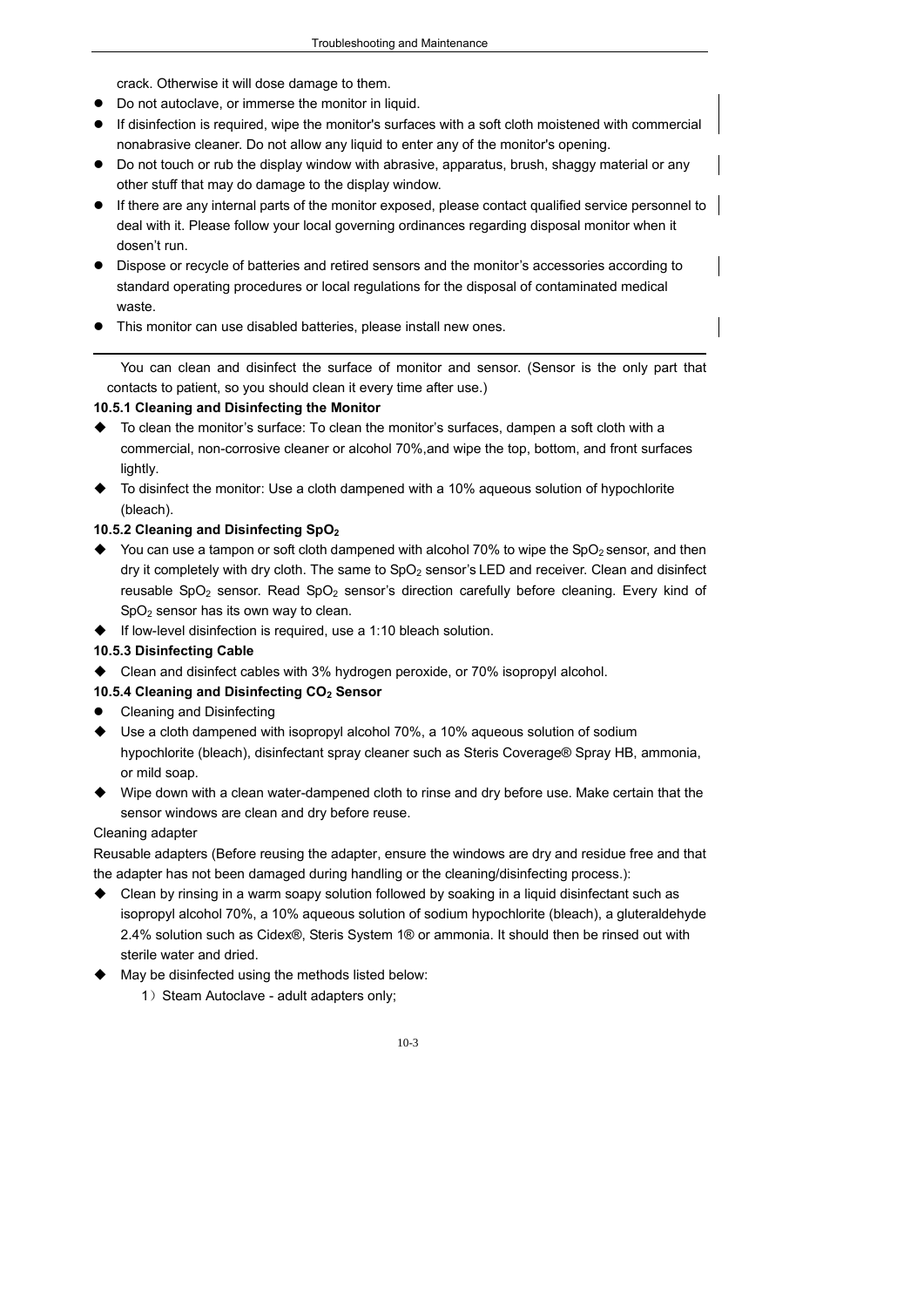- 2) Immerse and soak in Cidex® or equivalent 2.4 glutaraldehyde solution for a 10 hour soak.
- 3)Immerse and soak in Perasafe® or equivalent peracetic acid. 26% solution for a 10-minutes soak.
- 4) Cidex® OPA follow the manufacturer's instructions for use.

Disposable adapters:

- Treat all single patient use airway adapters in accordance with institutional protocol for single patient use items.
- DO NOT insert any object, such as a brush, into the  $CO<sub>2</sub>$  airway adapter. Irreparable damage may occur to the  $CO<sub>2</sub>$  windows.
- Maintenance Schedule
- CO<sub>2</sub> Sensor should be compared against calibration gas every 12 months.

NOTE: Accuracy is affected by temperature and barometric pressure.

CO<sub>2</sub> Accuracy Check

The following procedure should be performed to check the  $CO<sub>2</sub>$  accuracy of the Sensor. It is recommended that this procedure be included as part of a periodic maintenance schedule.

- 1) Zeroing. Refers to chapter  $7$  "7.4  $CO<sub>2</sub>$  sensor adapter zero".
- 2) Calibration. Open the MENU and select "set CO<sub>2</sub>" option. You can adjust all parameter's value (Pressure, temperature, unit, oxygen compensation and so on) according to the actual environment. Press OK key can confirm your calibration.

# NOTE

ı

ı

- z Do not autoclave, ethylene oxide sterilize, or immerse the monitor and its accessories in liquid**.**
- Turn off the monitor before cleaning.

# **WARNINGS**

If there are any internal parts of the  $SpO<sub>2</sub>$  and  $CO<sub>2</sub>$  sensor exposed, please contact qualified service personnel to deal with it.

### **10.6 Periodic Safety Checks**

The following safety checks should be performed every 24 months by a qualified person who has adequate training, knowledge, and practical experience to perform these tests.

- Inspect the equipment for mechanical and functional.
- Inspect the safety relevant labels for legibility.
- Verify that the device functions properly as described in this operator's manual.

If the monitor is not functioning properly or fails any of the above tests, do not attempt to repair the monitor. Please return the monitor to the manufacturer or to your distributor for any required repairs.

### **10.7 Guarantee**

The company warrants the monitor at the time of its original purchase and for the subsequent time period of twelve months for the original purchaser. The company warrants SpO<sub>2</sub> Sensor free of defects at the time of its original purchase and for the subsequent time period of three months.



| 带格式的: 缩讲: 悬挂缩讲:      |
|----------------------|
| 8.4 字符,项目符号 + 级      |
| 别: 2 + 对齐位置: 0.74    |
| 厘米 + 制表符后于: 1.48     |
| 厘米 + 缩讲位置:<br>1.48 厘 |
| 4 字符<br>米,制表位:不在     |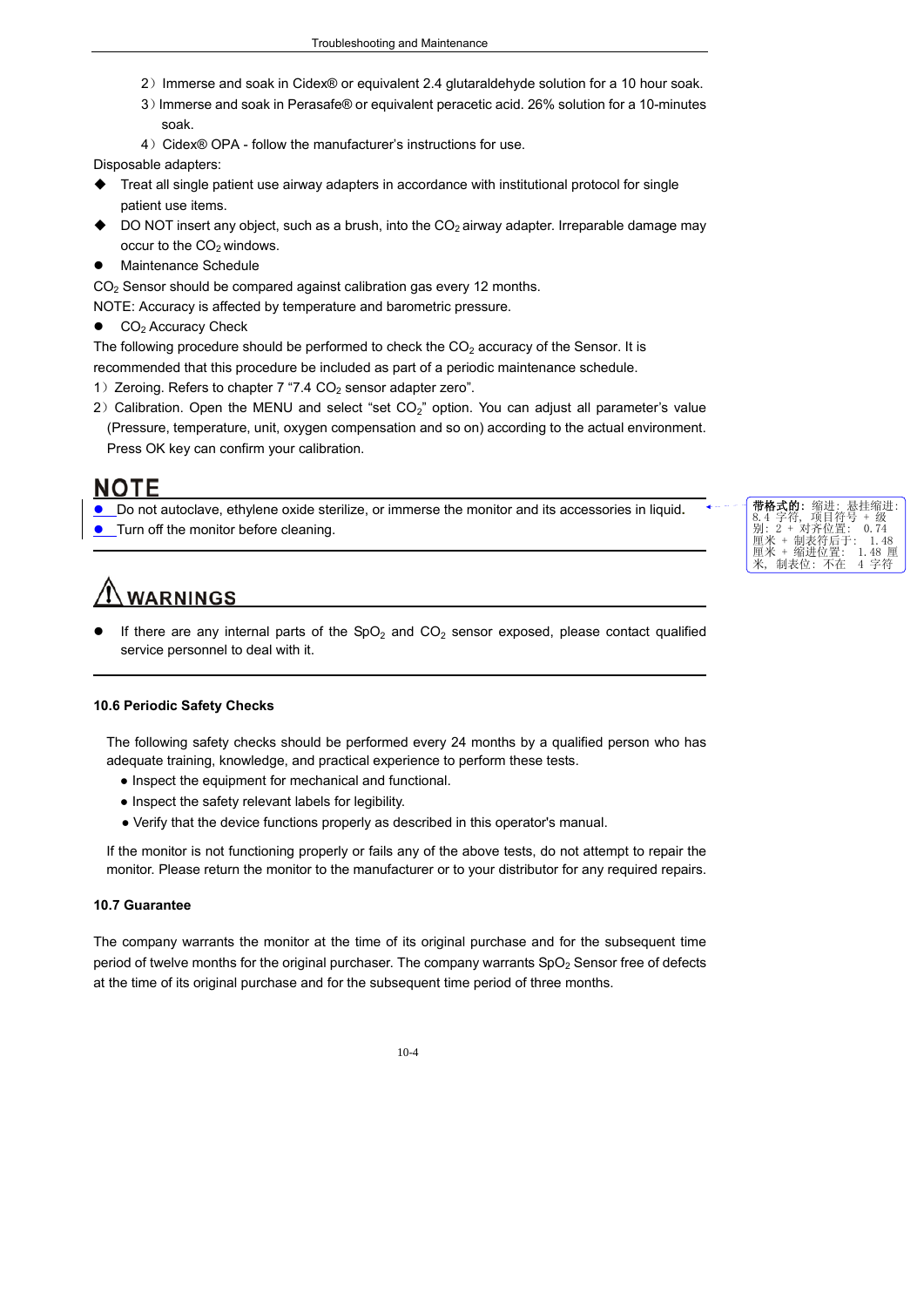# **The warranty does not cover the followings:**

- **●** The monitor serials number of the label is teared off or can not be recognized.
- Damage to the monitor resulting from misconnection with other devices.
- Damage to the monitor resulting from accidents.
- Changes performed by users without the prior written authorization of the company.

### **Customer Service Department Tel: 86-755-26520739**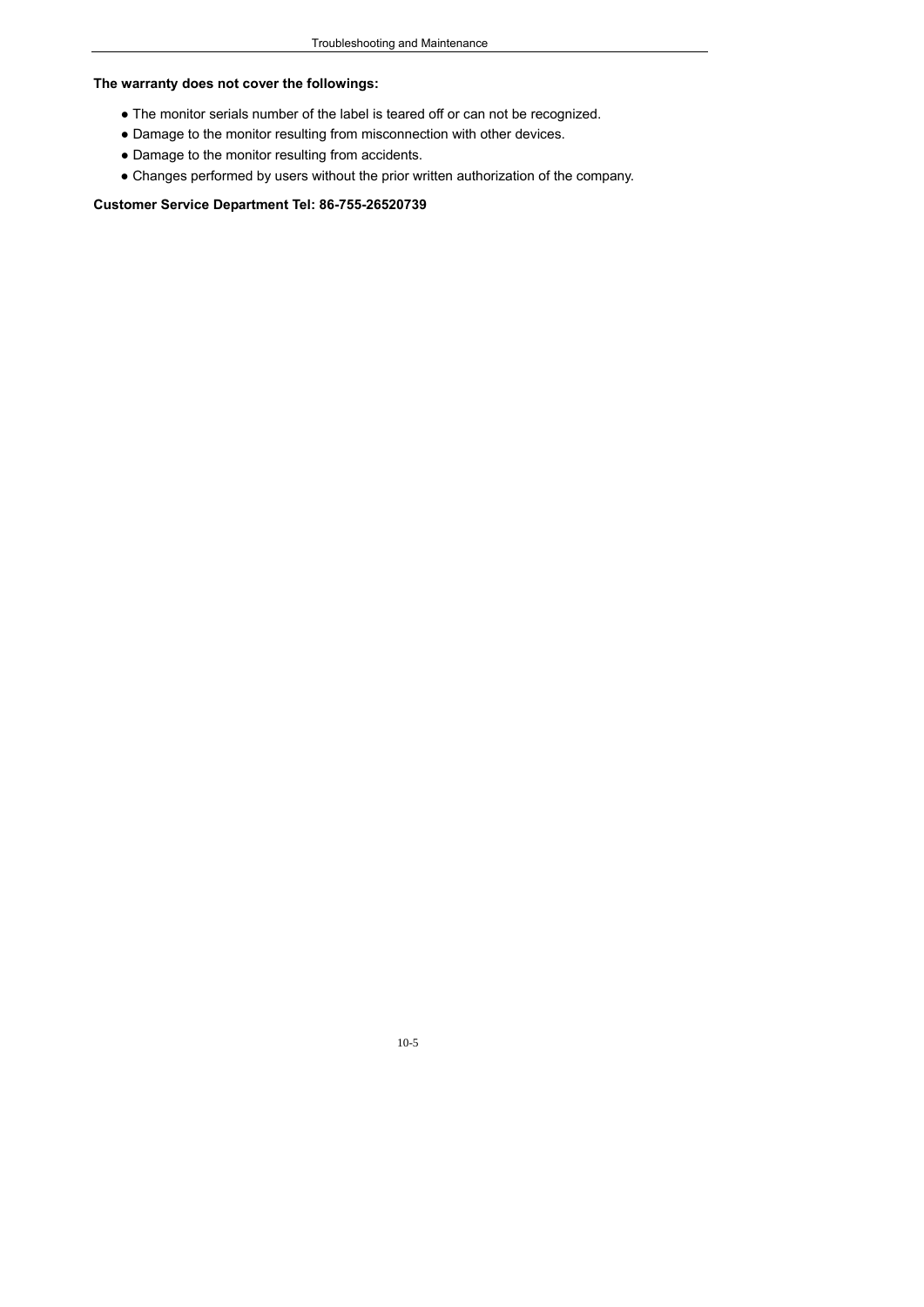This page is intentionally left blank.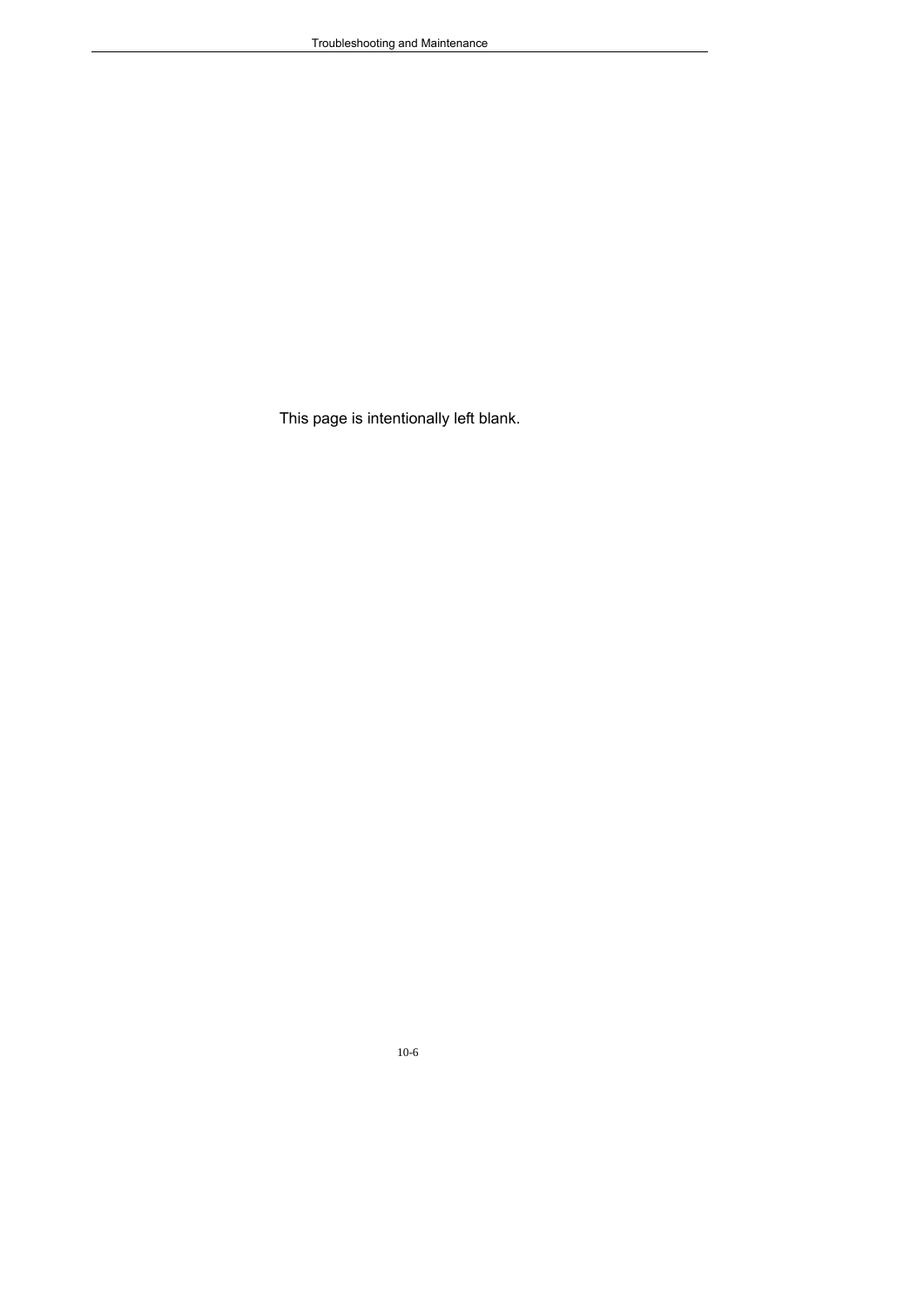# **Appendix A: Specifications**

### **A.1 Basic parameter**

 $SpO<sub>2</sub>$ , PR, EtCO<sub>2</sub>, RR.

### **A.2 Average operation time**

≥1000 hours.

### **A.3 Normal operation time**

- a) Environment temperature range:  $(0 ~ 50)$  °C,
- b) Relative Humidity range: ≤ 95 %,
- c) Atmospheric pressure range:  $(700~1060)$  hPa,
- d) Power Voltage: AC 100V-240V,
- e) Power frequency: 50/60 Hz,
- f) Battery type: 4xAA size Ni-MH rechargeable battery or alkaline battery **(**Forbidden to charge alkaline battery).

### **A.4 Safety requirements and classifications**

- a) Electric shock type: Type II equipment with internal power supply.
- b) Electric shock degree: All application parts are BF type.
- c) Harmful liquid material proof degree: Liquid proof.
- d) Disinfection: follow manufacturer's recommended methods.
- e) Safety on flammable gas: not suitable to use where flammable gas is present.
- f) The monitor has applicable.
- g) Power supply:

Internal power supply:  $4.4 \sim 6.0V$  (4xAA size battery),

II type power adapter: input a.c.100-240V,50/60Hz, output d.c. 9V, (operation power) and 6.0V

(Recharging power).

h) The monitor has signal input and signal output parts, i.e., keypad, LCD, wireless interface.

i) Using external power supply, the monitor is a continuous working system.

#### **A.5 Trend data transfer**

- 1) Wireless, via USB dongle for PC end
- 2) RF frequency: 2.440GHz
- 3) Modulate mode: GFSK
- 4) Effective transfer distance (clear area without interferential source or barrier) : ≤10m
- 5) Transfer speed: ≤ 40kbps
- 6) Transfer time: ≤ 40secs per ID
- 7) Power consumption: Rx or Tx Peak ≤13mA

## **A.6 SpO2**

■Measurement range: $(0 \sim 100)$  %.

■Measurement accuracy: $(70 \sim 100)$ %, $±2$  %,

 $(0 \sim 69)$ %, not required.

### **A.7 PR**

■Measurement range:  $(30 \sim 250)$ bpm,

删除的内容**:** ~

删除的内容**:** ~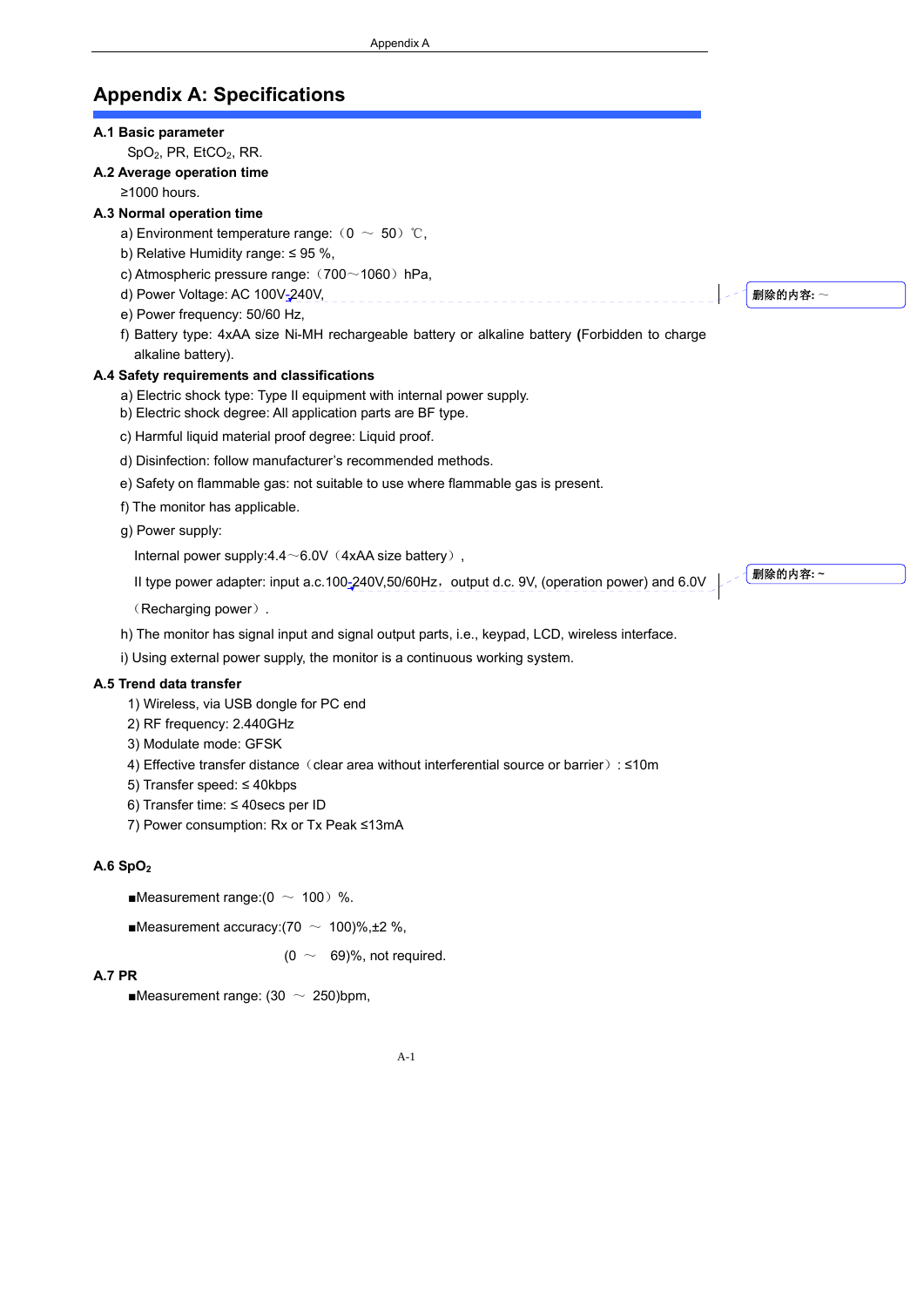■Measurement accuracy: 1 bpm or ±2%, take the bigger one.

# **A.8 EtCO2**

- ■Measurement range: 0~150mmHg.
- ■Resolution: 0.1mmHg (0~69mmHg), 0.25mmHg (70~150mmHg).
- ■Measurement accuracy:

```
±2mmHg (0~40mmHg) 
±5% (41~70mmHg) 
±8% (71~100mmHg) 
±10% (101~150mmHg)
```
## **A.9 RR**

■Measurement range: 0~150 BPM ■Measurement accuracy: ±1 BPM

# **A.10 Alarm**

■Alarm Mode:

| Priority<br>Mode       | High                                                       | Medium            |  |
|------------------------|------------------------------------------------------------|-------------------|--|
|                        | Low voltage, Pulse lost, Sensor                            |                   |  |
| <b>Technical alarm</b> | off, Cable off, $CO2$ sampling line                        | $\prime$          |  |
|                        | off, No breath.                                            |                   |  |
| Physiological          | Parameter's value exceed limits (The priority can be       |                   |  |
| alarm                  | adjusted)                                                  |                   |  |
|                        | Dee, Dee, Dee - Dee, Dee                                   | Dee, Dee, Dee     |  |
| Audible alarm          | Period: 10 secs                                            | Period: 25 secs   |  |
|                        | Display "- - -", related value will                        | Numeric Blinking  |  |
| Digital alarm          | wink, refers to chapter 5.1.                               | Frequency 0.625Hz |  |
| Light alarm            | Blinking, Red<br>Blinking, Yellow                          |                   |  |
|                        | Frequency 2Hz                                              | Frequency 0. 5Hz  |  |
| Event                  | Record the event, such as the date, time, parameters, etc. |                   |  |

■Alarm Object:

- Physiological alarm: Indicate patient's physiological parameters exceed limits.
- Technical alarm: Indicate system failure to lead wrong results, i.e., sensor off.
- Normal alarm: In normal range, no harm to patients' health, .i.e. Battery low voltage.

**A.11 Factory default value of alarm parameter** 

|                       | Default value of alarm high | Default value of alarm low |
|-----------------------|-----------------------------|----------------------------|
| Alarm parameter(unit) | limit                       | limit                      |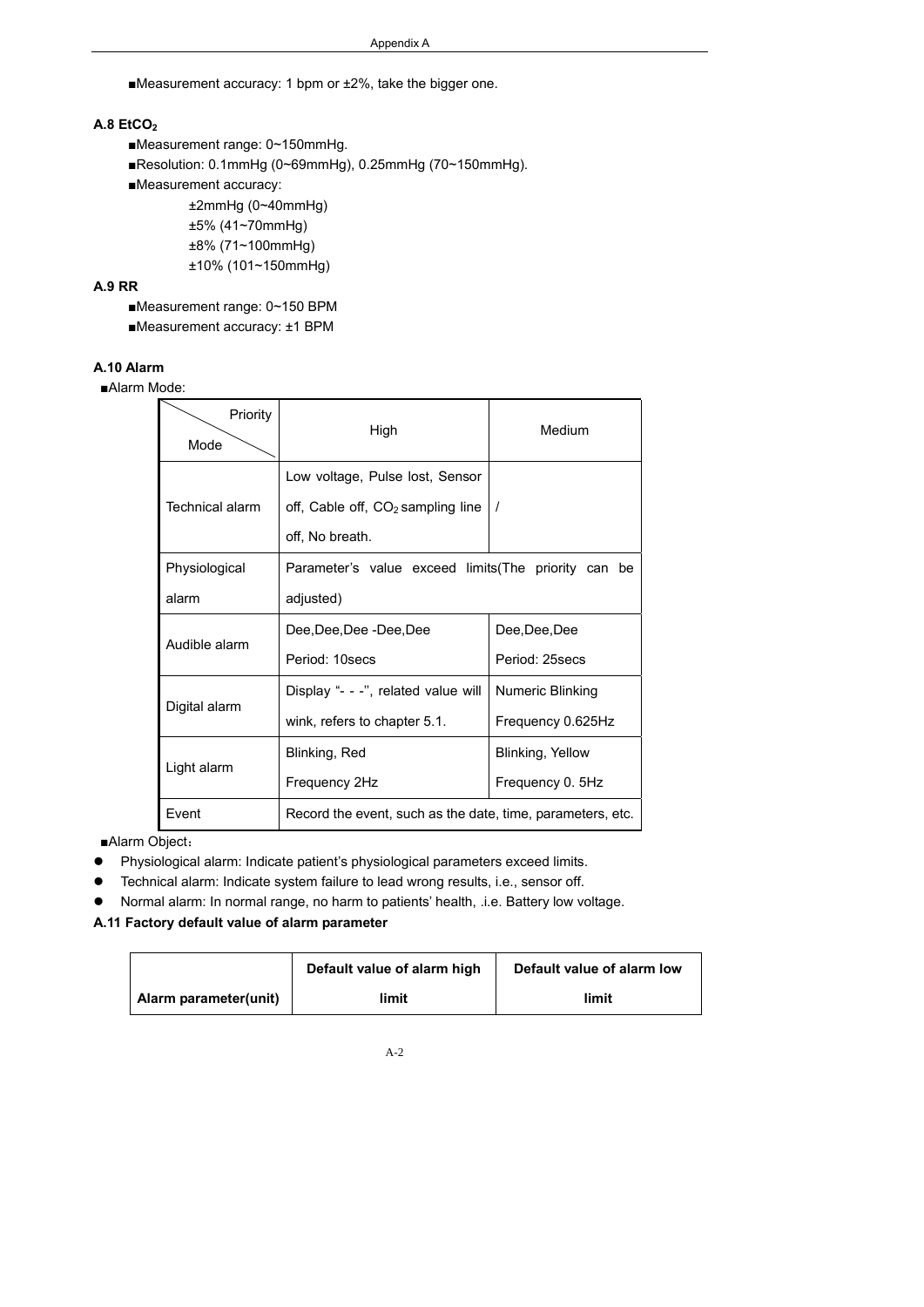|                | <b>Adult</b> | <b>Pediatric</b> | <b>Neonate</b> | Adult | <b>Pediatric</b> | <b>Neonate</b> |
|----------------|--------------|------------------|----------------|-------|------------------|----------------|
| $EtCO2$ (mmHg) | 60           | 60               | 60             | 0     | 0                | 0              |
| RR (BPM)       | 150          | 150              | 150            | 3     | 12               | 12             |
| $SpO2(\%)$     | 100          | 95               | 95             | 85    | 80               | 80             |
| PR (BPM)       | 100          | 200              | 200            | 55    | 100              | 100            |

#### **A.12 Setting range and allowable tolerance of alarm high/low limits**

| Alarm parameter   | Setting range of alarm high | Default value of alarm low |
|-------------------|-----------------------------|----------------------------|
|                   | limit                       | limit                      |
| SpO <sub>2</sub>  | $21\% \sim 100\%$           | $20\% \sim 99\%$           |
| PR.               | 35 bpm $\sim$ 250 bpm       | 30 bpm $\sim$ 245bpm       |
| EtCO <sub>2</sub> | $5 \sim$ 100mmHq            | $0\sim$ 99mmHq             |
| <b>RR</b>         | $1 \sim 150$ bpm            | $0 \sim 149$ bpm           |

### **A.13 Continuous operation time**

Power supply: Internal 4xAA alkaline or Ni-MH battery or external wall-power. Capable of charging when connect to external wall-power or power stack. Be capable of charging Ni-MH batteries only. (DO NOT to charging alkaline batteries).

Internal power continuous operation time:SpO<sub>2</sub>  $\geq$  10h, SpO<sub>2</sub> & CO<sub>2</sub>  $\geq$  3.5h.

### **A.14 Trend data storage**

- Store time of trend data:
	- Total 99 patients' ID, 72h trend data per ID
- Store parameters of trend data:

Include SpO<sub>2</sub>, Pulse Rate, EtCO<sub>2</sub>, Respiration Rate, time etc.

### **A.15 Dimensions and weight**

| Model           | Dimensions (mm) L*W*H | Net weight $(kq)$ | Gross weight (kg)      |
|-----------------|-----------------------|-------------------|------------------------|
| Host            | 125x73x23             | 0.137             | 0.233 (with batteries) |
| Wireless USB    | 61.8x18.2x9.0         | 0.0075            | -                      |
| Dongle          |                       |                   |                        |
| Charger adapter | 95x57x32              | 0.260             | -                      |

# **A.16 Packing, transportation, storage**

### ■Packing

Place the monitor in a plastic bag, place it in a corrugated carton filled with the foam or other fillers. Seal the carton.

■Transportation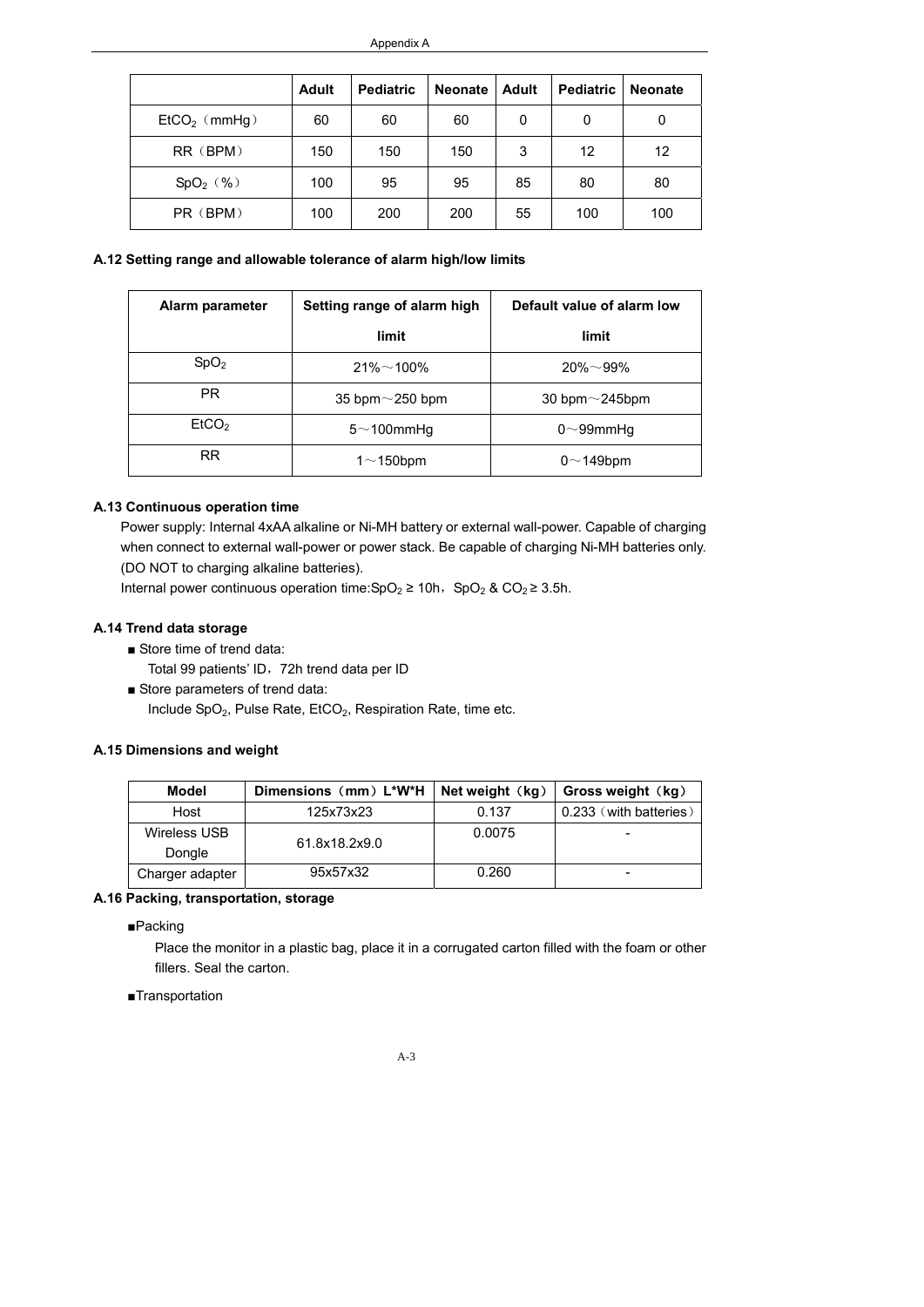The monitor can be transported by airplane, train or automobile. Prevent fierce collision during transportation. Do not keep it with perishables. The transportation environment should be:

a)Environment temperature range: -20℃~+70℃;

- b) Relative humidity range: ≤95%;
- c) Air pressure range: 500hPa~1060hPa.

■Storage

The monitor should be stored indoors with a temperature range: -10  $\degree$  ~+40 $\degree$ C, relative humidity≤80%, no corrosive gas, and with good ventilation.

### **A.17 Explanations of interface**

| <b>Connector type</b>          | <b>Description</b>                                                        |
|--------------------------------|---------------------------------------------------------------------------|
| Wireless (PC end)              | Connected PC via wireless USB dongle (2.440GHz ISM band)                  |
| Wireless (handheld end)        | Built-in RF IC to communicate with wireless USB Dongle, with data rate up |
|                                | to 40kbps. (2.440GHz ISM band)                                            |
| DB9 SpO <sub>2</sub> Connector | Standard DB9-F Connector                                                  |
| DB9 CO <sub>2</sub> Connector  | Standard DB9-F Connector                                                  |

#### **A.18 Compliance standards**

**CE Applied Standard of NT1D** 

| Requirement                                   |                                               | <b>CE(MDD 93/42/EEC)</b>                                                                                                                                                                      |
|-----------------------------------------------|-----------------------------------------------|-----------------------------------------------------------------------------------------------------------------------------------------------------------------------------------------------|
| General Safety                                | EN 60601-1:1990+A1:1993<br>+A2:1995+A13: 1996 | Medical electrical equipment-Part1: General requirements for<br>basic safety and essential performance                                                                                        |
|                                               | EN 60601-2-49:2001                            | Particular requirements for the safety of multifunction Patient<br>monitoring equipment                                                                                                       |
| <b>EMC</b> conformity<br>CЕ<br>R&TTE(99/5/EC) | EN60601-1-2:2001                              | Medical equipment-Part1-2: General requirements for<br>safety-Collateral standard: Electromagnetic<br>compatibility-Requirements and tests                                                    |
|                                               | ETSI EN 301 489-1<br>V1.6.1(2008-04)          | Electromagnetic compatibility and Radio spectrum Matters<br>(ERM); ElectroMagnetic Compatibility (EMC) standard for<br>radio equipment and services; Part 1: Common technical<br>requirements |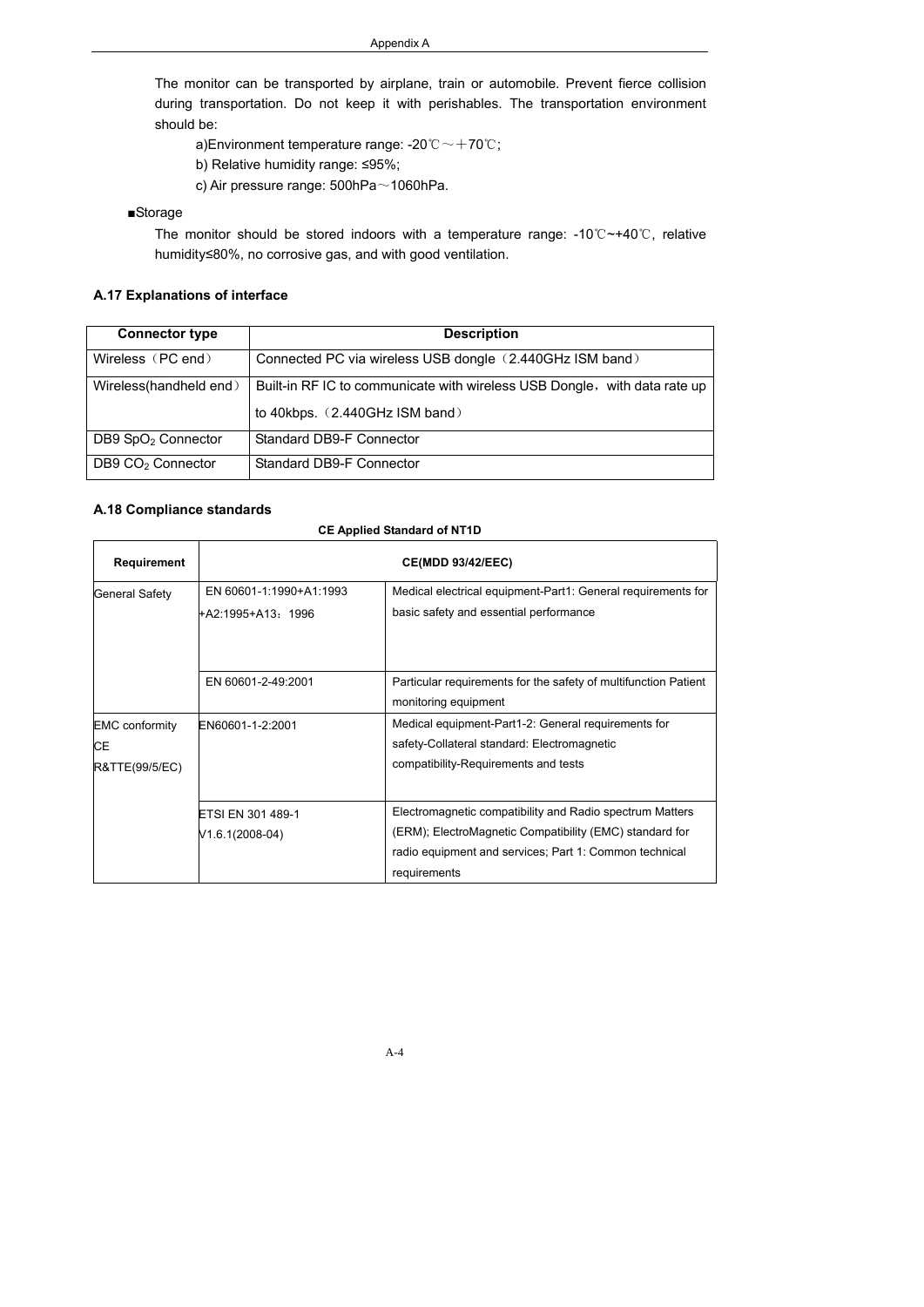|                  | ETSI EN 301 489-17                     | Electromagnetic compatibility                                                                                                                                                                                                                                                         |
|------------------|----------------------------------------|---------------------------------------------------------------------------------------------------------------------------------------------------------------------------------------------------------------------------------------------------------------------------------------|
|                  | V1.3.2(2008-04)                        | and Radio spectrum Matters (ERM);                                                                                                                                                                                                                                                     |
|                  |                                        | ElectroMagnetic Compatibility (EMC)                                                                                                                                                                                                                                                   |
|                  |                                        | standard for radio equipment;                                                                                                                                                                                                                                                         |
|                  |                                        | Part 17: Specific conditions for 2,4 GHz                                                                                                                                                                                                                                              |
|                  |                                        | wideband transmission systems,                                                                                                                                                                                                                                                        |
|                  |                                        | 5 GHz high performance RLAN equipment and                                                                                                                                                                                                                                             |
|                  |                                        | 5,8 GHz Broadband Data Transmitting Systems                                                                                                                                                                                                                                           |
|                  | ETSI EN 300 328 V1.7.1(2006-10)        | Electromagnetic compatibility                                                                                                                                                                                                                                                         |
|                  |                                        | and Radio spectrum Matters (ERM);                                                                                                                                                                                                                                                     |
|                  |                                        | Wideband transmission systems;                                                                                                                                                                                                                                                        |
|                  |                                        | Data transmission equipment operating                                                                                                                                                                                                                                                 |
|                  |                                        | in the 2,4 GHz ISM band and                                                                                                                                                                                                                                                           |
|                  |                                        | using wide band modulation techniques;                                                                                                                                                                                                                                                |
|                  |                                        | Harmonized EN covering essential requirements                                                                                                                                                                                                                                         |
|                  |                                        | under article 3.2 of the R&TTE Directive                                                                                                                                                                                                                                              |
|                  | Software validation IEC 60601-1-4:2000 | General requirements for safety -                                                                                                                                                                                                                                                     |
| requirement      |                                        | Collateral Standard:                                                                                                                                                                                                                                                                  |
|                  |                                        | Programmable electrical medical systems                                                                                                                                                                                                                                               |
| <b>Usability</b> | IEC 60601-1-6:2007                     |                                                                                                                                                                                                                                                                                       |
| requirement      |                                        | Medical electrical equipment Part 1-6: general requirements<br>for basic safety and essential performance collateral                                                                                                                                                                  |
|                  |                                        | standard: usability                                                                                                                                                                                                                                                                   |
| Alarm conformity | IEC60601-1-8:2005                      | Medical electrical equipment-Part 1-8: General<br>requirements for safety-Collateral Standard: General<br>requirements, tests and guidance for alarm systems in<br>medical electrical equipment and medical systems in medical<br>electrical equipment and medical electrical systems |
| Spo2 Particular  | EN ISO9919:2005                        | Medical electrical equipment-Particular requirements for the                                                                                                                                                                                                                          |
| standard         |                                        | basic safety and essential performance of pulse oximeter                                                                                                                                                                                                                              |
|                  |                                        | equipment for medical use                                                                                                                                                                                                                                                             |
|                  |                                        |                                                                                                                                                                                                                                                                                       |
|                  |                                        |                                                                                                                                                                                                                                                                                       |
|                  |                                        |                                                                                                                                                                                                                                                                                       |
|                  |                                        |                                                                                                                                                                                                                                                                                       |
| CO2 Particular   | EN ISO 21647:2004/AC:2006              | Medical electrical equipment - Particular                                                                                                                                                                                                                                             |
| standard         |                                        | requirements for the basic safety and                                                                                                                                                                                                                                                 |
|                  |                                        | essential performance of respiratory gas                                                                                                                                                                                                                                              |
|                  |                                        | monitors                                                                                                                                                                                                                                                                              |
|                  |                                        |                                                                                                                                                                                                                                                                                       |
|                  |                                        |                                                                                                                                                                                                                                                                                       |
|                  |                                        |                                                                                                                                                                                                                                                                                       |
|                  |                                        |                                                                                                                                                                                                                                                                                       |
| Biological       | ISO 10993-1: 2003                      | Biological evaluation of medical devices part-1: Evaluation and                                                                                                                                                                                                                       |
| compatible       |                                        | testing ISO 10993-1                                                                                                                                                                                                                                                                   |
| requirement      | ISO 10993-5:1999                       | Biological evaluation of medical devices - test for in vitro                                                                                                                                                                                                                          |
|                  |                                        | cytotoxicity                                                                                                                                                                                                                                                                          |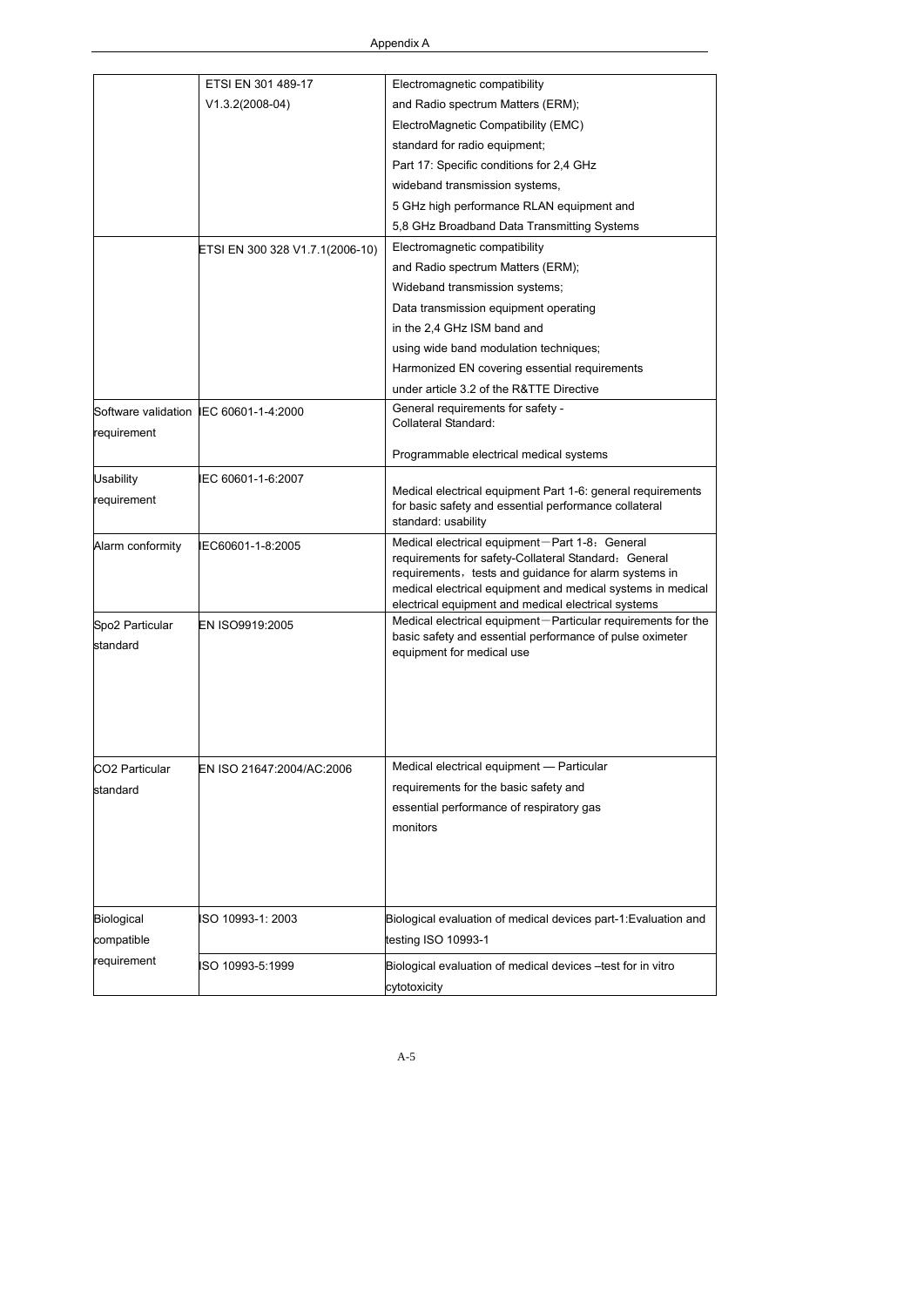|                                                | ISO 10993-10:2002                               | Biological evaluation of medical devices – tests for irritation and<br>delayed-type hypersensitivity |
|------------------------------------------------|-------------------------------------------------|------------------------------------------------------------------------------------------------------|
| Risk management<br>requirement                 | ISO 14971:2007                                  | Medical devices - Application of risk management to medical<br>devices                               |
| Label and symbol                               | EN:980: 2003                                    | Graphical symbols for<br>use in the label of<br>medical devices                                      |
| Information<br>supplied by the<br>manufacturer | EN 1041:1998                                    | Information supplied by the manufacturer with medical<br>devices                                     |
| Clinical<br>requirement                        | EN ISO 14155-1:2003                             | Clinical investigation of medical devices for human subjects<br>-General requirements                |
|                                                | EN ISO 14155-2:2003                             | Clinical investigation of medical devices for human subjects<br>-Clinical investigation plans        |
|                                                | Guidance of clinical evaluation<br>Meddev 2.7.1 | Evaluation of clinical data: a guide for manufacturers and<br>notified bodies                        |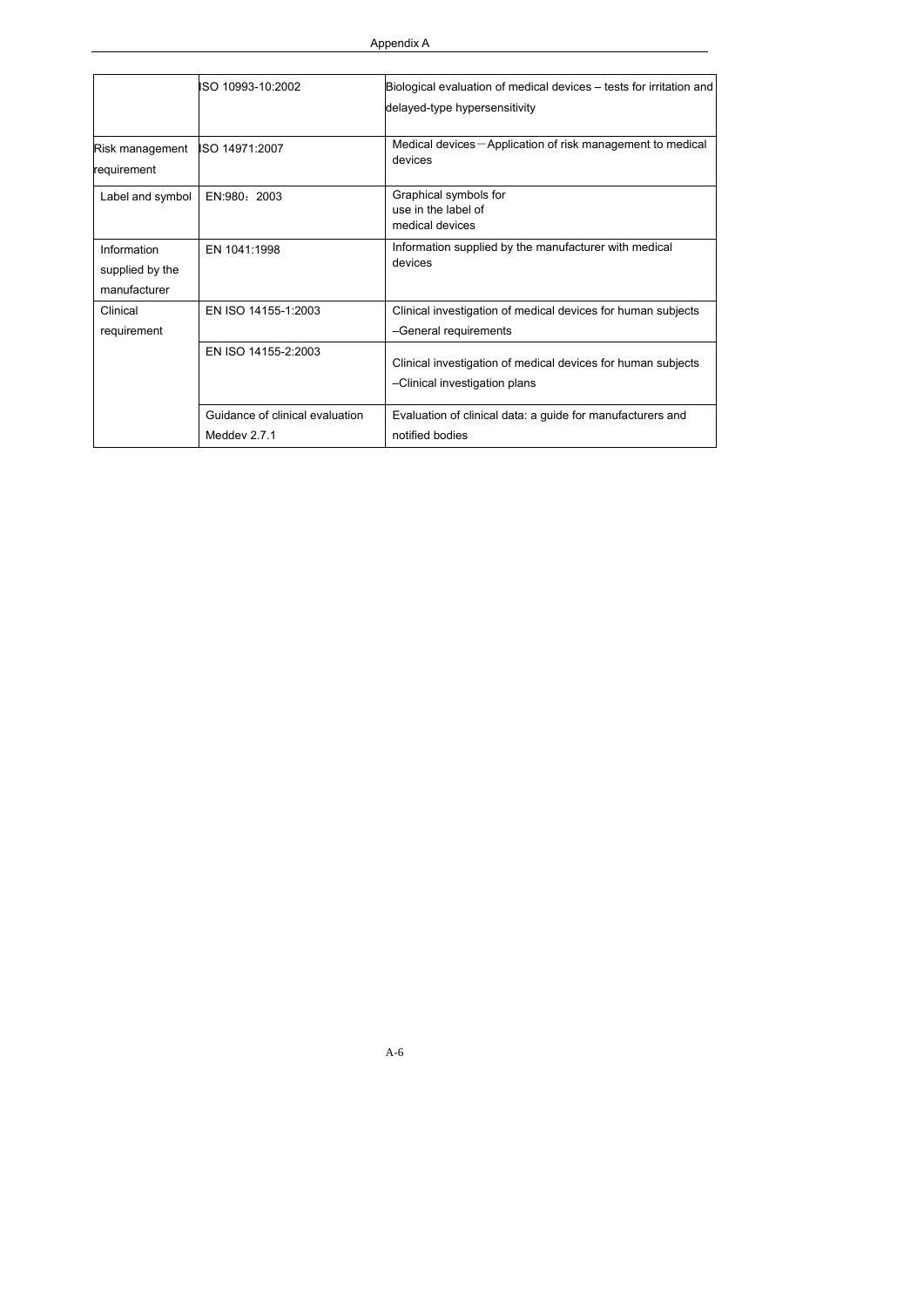# **Appendix B: EMC (Electro-Magnetic Compatibility)**

Caution: The monitor complys with the limits for medical devices to IEC601-1-2: 1993, EN60601-1-2: 1994, Medical Device Directive 93/42/EEC, and this monitor has been tested for CISPR 11 class A.

### **Guidance and manufacturer's declaration-electromagnetic emissions-**

# **for all EQUIPMENT and SYSTEMS**

| Guidance and manufacturer's declaration-electromagnetic emission                                                                                                        |            |                                                                                                                                                                                                                |  |
|-------------------------------------------------------------------------------------------------------------------------------------------------------------------------|------------|----------------------------------------------------------------------------------------------------------------------------------------------------------------------------------------------------------------|--|
| The NT1D is intended for use in the electromagnetic environment specified below. The<br>customer of the user of NT1D should assure that it is used in such environment. |            |                                                                                                                                                                                                                |  |
| <b>Emission test</b>                                                                                                                                                    | Compliance | <b>Electromagnetic</b><br>environment-guidance                                                                                                                                                                 |  |
| RF emissions<br>CISPR <sub>11</sub>                                                                                                                                     | Group 1    | The NT1D uses RF energy only for<br>its internal function. Therefore its RF<br>emissions are very low and are not<br>likely to cause any interference in<br>nearby electronic equipment.                       |  |
| RF emission<br>CISPR 11                                                                                                                                                 | Class A    | The NT1D is suitable for use in all<br>establishments other than domestic.<br>and those directly connected to a low<br>voltage power supply network which<br>supplies buildings used for domestic<br>purposes. |  |

# **Guidance and manufacture's declaration-electromagnetic immunity – for all EQUIPMENT and SYSTEMS**

| Guidance and manufacturer's declaration-electromagnetic immunity                     |                       |                         |                           |
|--------------------------------------------------------------------------------------|-----------------------|-------------------------|---------------------------|
| The NT1D is intended for use in the electromagnetic environment specified below. The |                       |                         |                           |
| customer or the user of NT1D should assure that it is used in such an environment.   |                       |                         |                           |
|                                                                                      | <b>IEC 60601 test</b> | <b>Compliance level</b> | Electromagnetic           |
| <b>Immunity test</b>                                                                 | level                 |                         | environment-quidance      |
| Electrostatic                                                                        | ±6 kV contact         | ±6 kV contact           | Floors should be wood.    |
| discharge(ESD)                                                                       | ±8 kV air             | ±8 kV air               | concrete or ceramic tile. |
| IEC 61000-4-2                                                                        |                       |                         | If floor are covered with |
|                                                                                      |                       |                         | synthetic material, the   |
|                                                                                      |                       |                         | relative humidity should  |
|                                                                                      |                       |                         | be at least 30%.          |
| Power<br>frequency                                                                   | 3A/m                  | 3A/m                    | Power frequency           |
| (50Hz)<br>magnetic                                                                   |                       |                         | magnetic fields should    |
| field IEC 61000-4-8                                                                  |                       |                         | be at levels              |
|                                                                                      |                       |                         | characteristic of a       |

B-1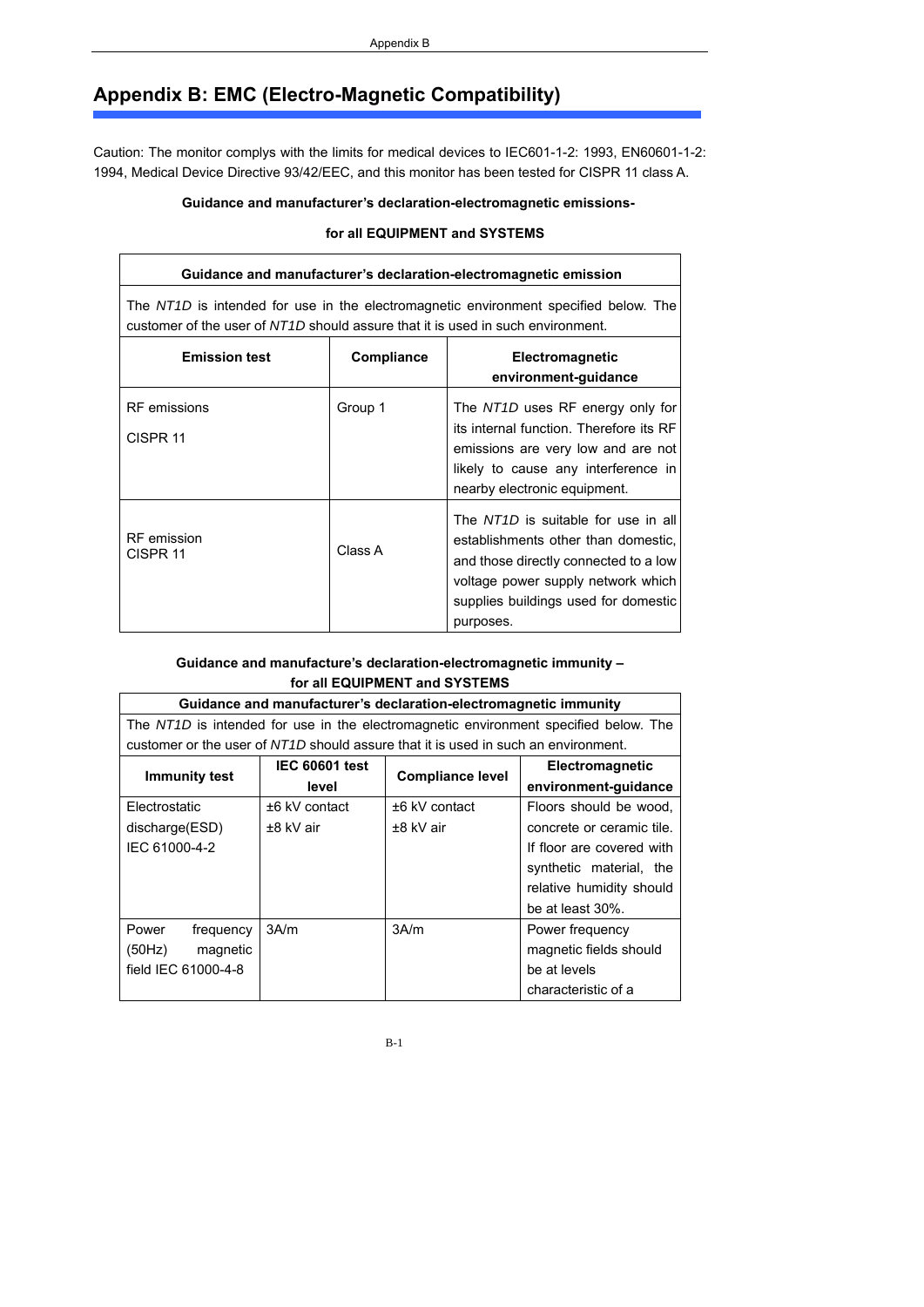|  | typical location in a |
|--|-----------------------|
|  | typical commercial or |
|  | hospital environment. |

# **Guidance and manufacturer's declaration-electromagnetic immunityfor EQUIPMENT and SYSTEMS that are not LIFE-SUPPORTING**

| Guidance and manufacturer's declaration-electromagnetic immunity                   |                      |                     |                                                                                                                                                                                                                                                                                                                                                                                                                                                                                                                         |
|------------------------------------------------------------------------------------|----------------------|---------------------|-------------------------------------------------------------------------------------------------------------------------------------------------------------------------------------------------------------------------------------------------------------------------------------------------------------------------------------------------------------------------------------------------------------------------------------------------------------------------------------------------------------------------|
|                                                                                    |                      |                     | The NT1D is intended for use in the electromagnetic environment specified below. The                                                                                                                                                                                                                                                                                                                                                                                                                                    |
| customer or the user of NT1D should assure that it is used in such an environment. |                      |                     | <b>Electromagnetic environment</b>                                                                                                                                                                                                                                                                                                                                                                                                                                                                                      |
| <b>Immunity test</b>                                                               | IEC 60601 test level | Compliance<br>level | - guidance                                                                                                                                                                                                                                                                                                                                                                                                                                                                                                              |
|                                                                                    |                      |                     | <b>RF</b><br>Portable<br>and<br>mobile<br>communications<br>equipment<br>should be used no closer to any<br>part of the NT1D. Including<br>cables than the recommended<br>separation distance calculated<br>from the equation applicable to                                                                                                                                                                                                                                                                             |
| <b>Conducted RF</b>                                                                | 3 Vrms               | 3 Vrms              | the frequency of the transmitter.                                                                                                                                                                                                                                                                                                                                                                                                                                                                                       |
| IEC 61000-4-6                                                                      | 150 kHz to 80 MHz    |                     | Recommended<br>separation<br>distance                                                                                                                                                                                                                                                                                                                                                                                                                                                                                   |
| <b>Radiated RF</b>                                                                 | 3 V/m                | 3 V/m               |                                                                                                                                                                                                                                                                                                                                                                                                                                                                                                                         |
| IEC 61000-4-3                                                                      | 80 MHz to 2.5 GHz    |                     | $d = \left[\frac{3.5}{V1}\right] \sqrt{P}$                                                                                                                                                                                                                                                                                                                                                                                                                                                                              |
|                                                                                    |                      |                     | $d = \left[\frac{3.5}{E1}\right]\sqrt{P}$ 80 MHz to 800                                                                                                                                                                                                                                                                                                                                                                                                                                                                 |
|                                                                                    |                      |                     | <b>MHz</b>                                                                                                                                                                                                                                                                                                                                                                                                                                                                                                              |
|                                                                                    |                      |                     | $d = \left[\frac{7}{E1}\right]\sqrt{P}$ 800 MHz to 2.5                                                                                                                                                                                                                                                                                                                                                                                                                                                                  |
|                                                                                    |                      |                     | GHz<br>Where p is the maximum output<br>power rating of the transmitter in<br>watts (W) according to the<br>transmitter manufacturer and d<br>is the recommended separation<br>distance in metres (m).<br>Field strengths from fixed RF<br>transmitter as determined by an<br>electromagnetic site survey <sup>a</sup><br>should<br>be<br>less<br>than<br>the<br>compliance<br>level<br>in<br>each<br>frequency range b.<br>Interference may occur in the<br>vicinity of equipment marked<br>with the following symbol: |

B-2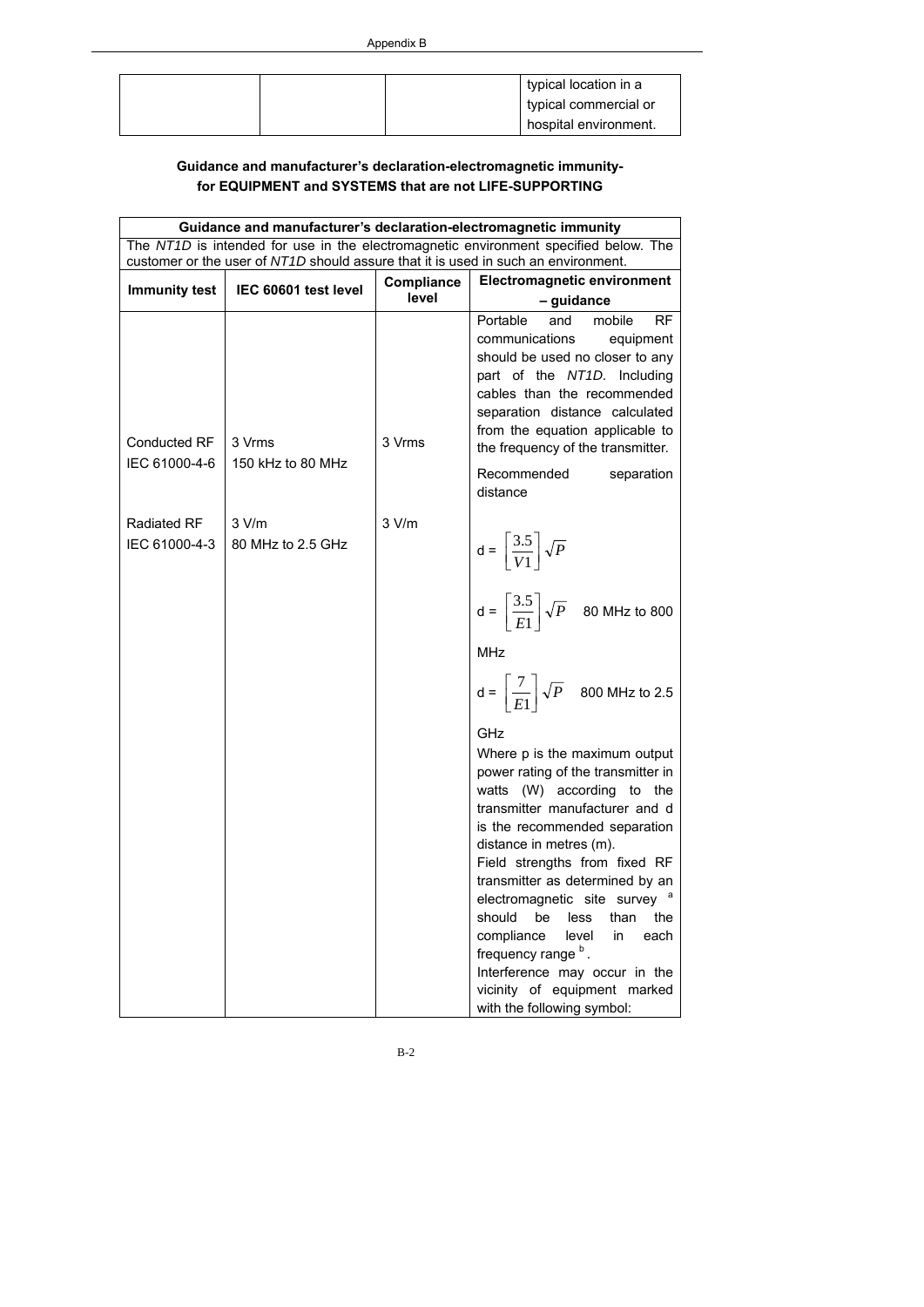|  | $\bigl  \bigl( (\underline{\cdot} ) \bigr) \bigr $ |
|--|----------------------------------------------------|
|  |                                                    |

NOTE 1 At 80 MHz. the higher frequency range applies.

NOTE 2 These guidelines may not apply in all situations. Electromagnetic propagation is affected by absorption and reflection from structures, objects and people.

a Field strengths from fixed transmitters, such as base stations for radio(cellular/cordless) telephones and land mobile radios, amateur radio, AM and FM radio broadcast and TV broadcast cannot be predicted theoretically with accuracy. To assess the electromagnetic environment due to fixed RF transmitters. An electromagnetic site survey should be considered. If the measured field strength in the location in which the *NT1D* is used exceeds the applicable RF compliance level above, the *monitor* should be observed to verify normal operation. If abnormal performance is observed, additional measures may be necessary, such as reorienting or relocating the *NT1D*.

b Over the frequency range 150 kHz to 80MHz. Field strengths should be less than 3 V/m.

# **Recommended separation distances between portable and mobile RF RF communications equipment and the EQUIPMENT or SYSTEM-For EQUIPMENT or SYSTEM that are not LIFE-SUPPORTING**

| Recommended separation distances between                                      |                                                                                        |                                              |                                         |  |  |
|-------------------------------------------------------------------------------|----------------------------------------------------------------------------------------|----------------------------------------------|-----------------------------------------|--|--|
| Portable and mobile RF communications equipment and the <i>monitor</i>        |                                                                                        |                                              |                                         |  |  |
|                                                                               | The monitor is intended for use in an electromagnetic environment in which radiated RF |                                              |                                         |  |  |
|                                                                               | disturbances are controlled. The customer or the user of the NT1D can help prevent     |                                              |                                         |  |  |
|                                                                               | electromagnetic interference by maintaining a minimum distance between portable and    |                                              |                                         |  |  |
| mobile RF communications equipment (transmitters) and the NT1D as recommended |                                                                                        |                                              |                                         |  |  |
| below according to the maximum output power of the communications equipment.  |                                                                                        |                                              |                                         |  |  |
| Separation distance according to frequency of transmitter                     |                                                                                        |                                              |                                         |  |  |
|                                                                               | (m)                                                                                    |                                              |                                         |  |  |
| Rated maximum                                                                 | 150 kHz to 80 MHz                                                                      | 80 MHz to 800 MHZ                            | MHz to $2.5$<br>800                     |  |  |
| output power of<br>transmitter                                                |                                                                                        |                                              | GHz                                     |  |  |
| (W)                                                                           | $d = \left  \frac{3.5}{V1} \right  \sqrt{P}$                                           | $d = \left  \frac{3.5}{F1} \right  \sqrt{P}$ |                                         |  |  |
|                                                                               |                                                                                        |                                              | $d = \left[\frac{7}{E1}\right]\sqrt{P}$ |  |  |
|                                                                               |                                                                                        |                                              |                                         |  |  |
| 0.01                                                                          | 0.12                                                                                   | 0.12                                         | 0.23                                    |  |  |
| 0.1                                                                           | 0.37                                                                                   | 0.37                                         | 0.74                                    |  |  |
| 1                                                                             | 1.17                                                                                   | 1.17                                         | 2.33                                    |  |  |
| 10                                                                            | 3.69                                                                                   | 3.69                                         | 7.38                                    |  |  |
| 100                                                                           | 11.67                                                                                  | 11.67                                        | 23.33                                   |  |  |

B-3